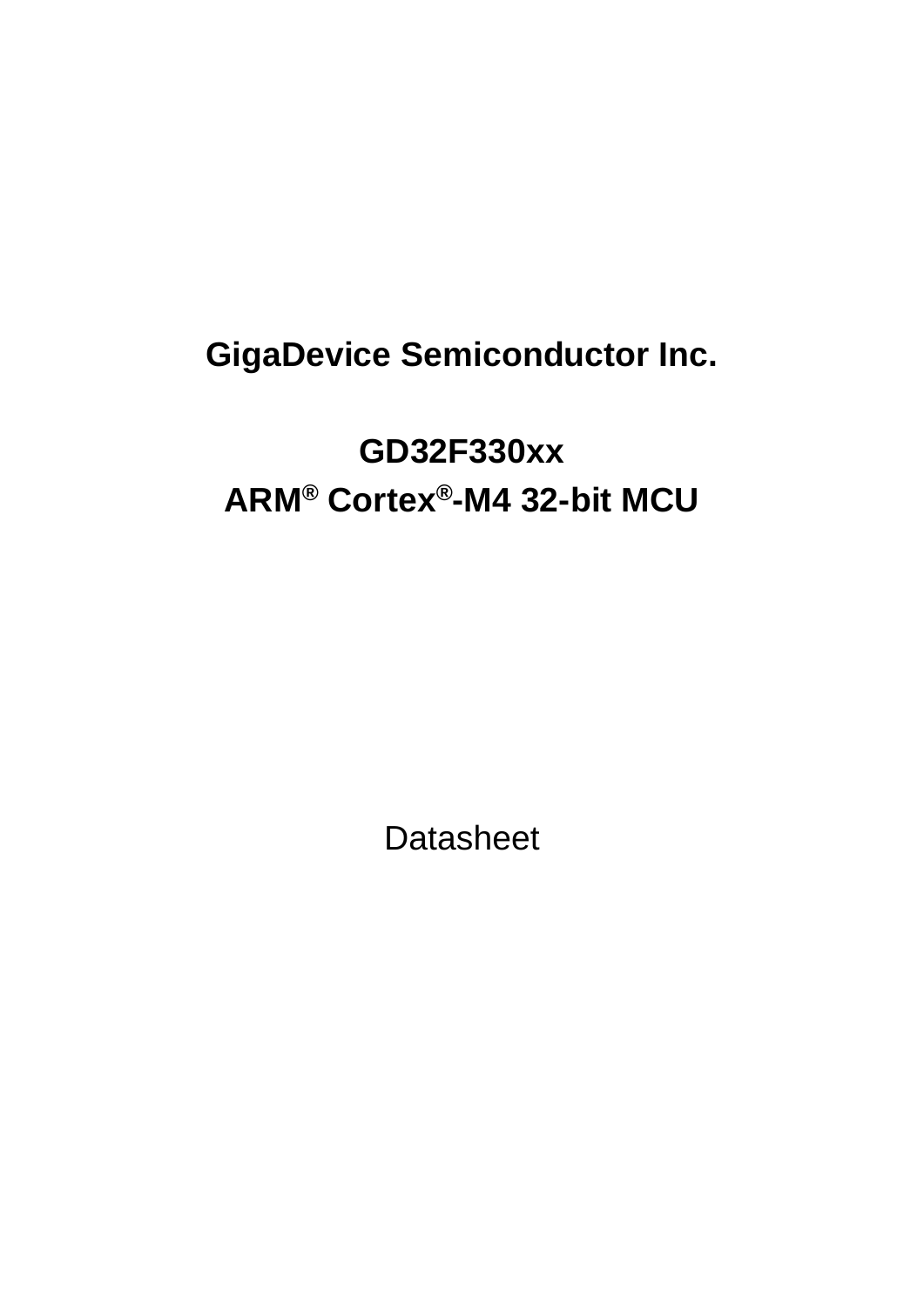

# **Table of Contents**

| 1            |  |      |
|--------------|--|------|
| $\mathbf{2}$ |  |      |
| 2.1          |  |      |
| 2.2          |  |      |
| 2.3          |  |      |
| 2.4          |  |      |
| 2.5          |  |      |
| 2.6          |  |      |
| 3            |  |      |
| 3.1          |  |      |
| 3.2          |  |      |
| 3.3          |  |      |
| 3.4          |  |      |
| 3.5          |  |      |
| 3.6          |  |      |
| 3.7          |  |      |
| 3.8          |  |      |
| 3.9          |  |      |
| 3.10         |  |      |
| 3.11         |  |      |
| 3.12         |  |      |
| 3.13         |  |      |
| 3.14         |  |      |
| 3.15         |  |      |
| 4            |  |      |
| 4.1          |  |      |
| 4.2          |  |      |
| 4.3          |  |      |
| 4.4          |  |      |
| 4.5          |  |      |
| 4.6          |  |      |
| 4.7          |  |      |
| 4.8          |  |      |
| 4.9          |  |      |
| 4.10         |  |      |
| 4.11         |  |      |
|              |  | 1/48 |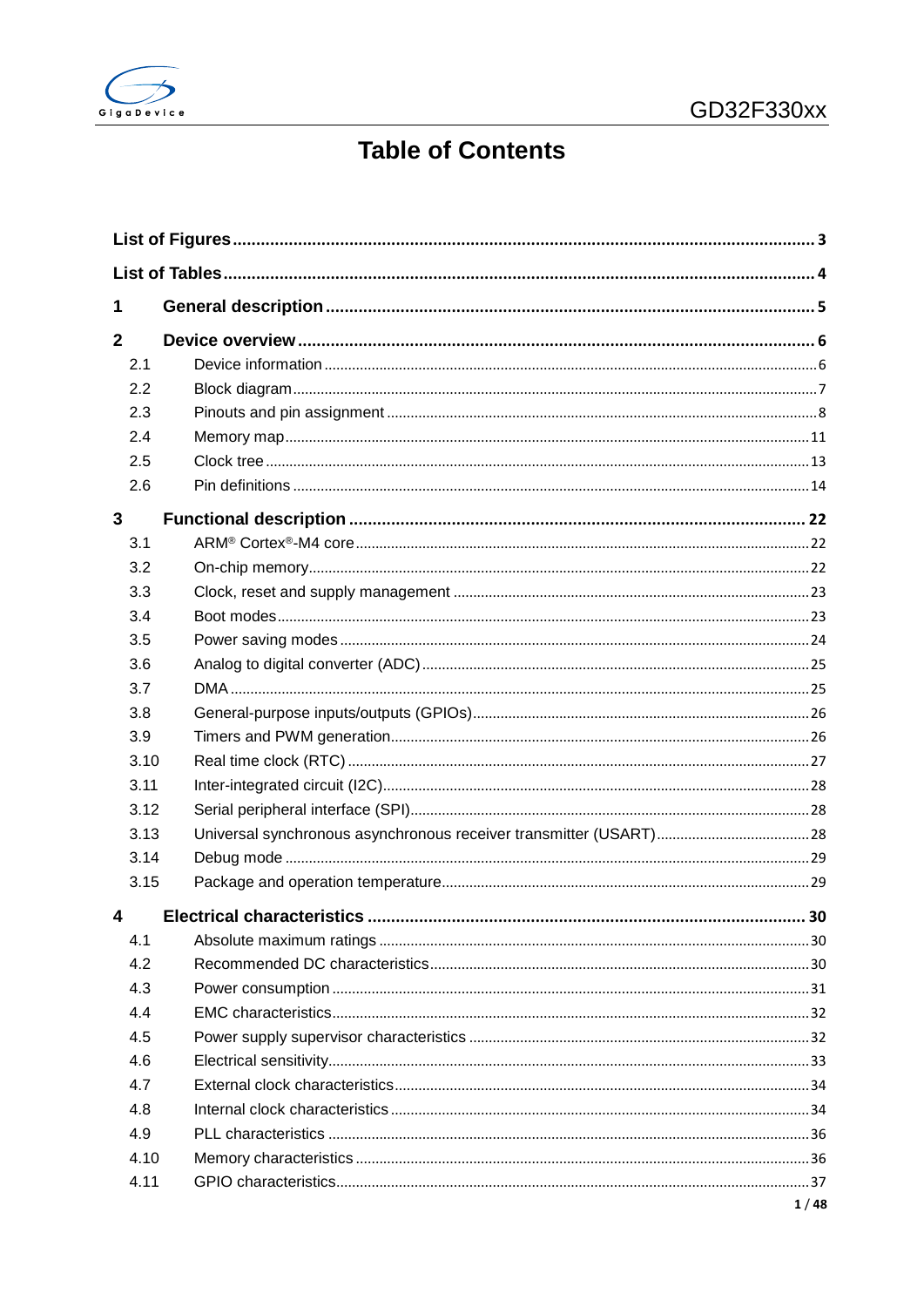

### GD32F330xx

| $\overline{7}$ |      |  |
|----------------|------|--|
|                |      |  |
| 6              |      |  |
|                | 5.3  |  |
|                | 5.2  |  |
|                | 5.1  |  |
| 5              |      |  |
|                | 4.15 |  |
|                | 4.14 |  |
|                | 4.13 |  |
|                | 4.12 |  |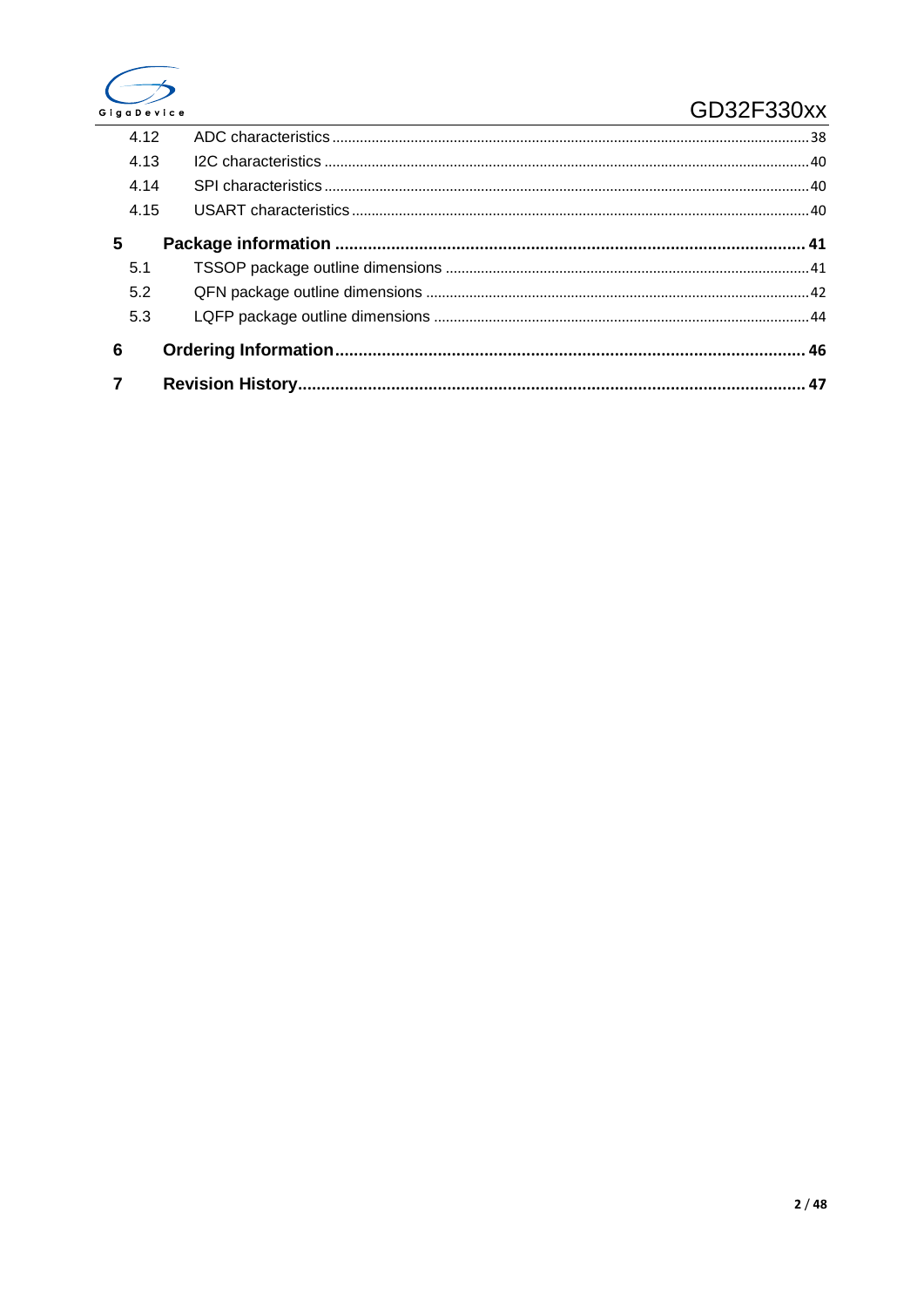<span id="page-3-0"></span>

# **List of Figures**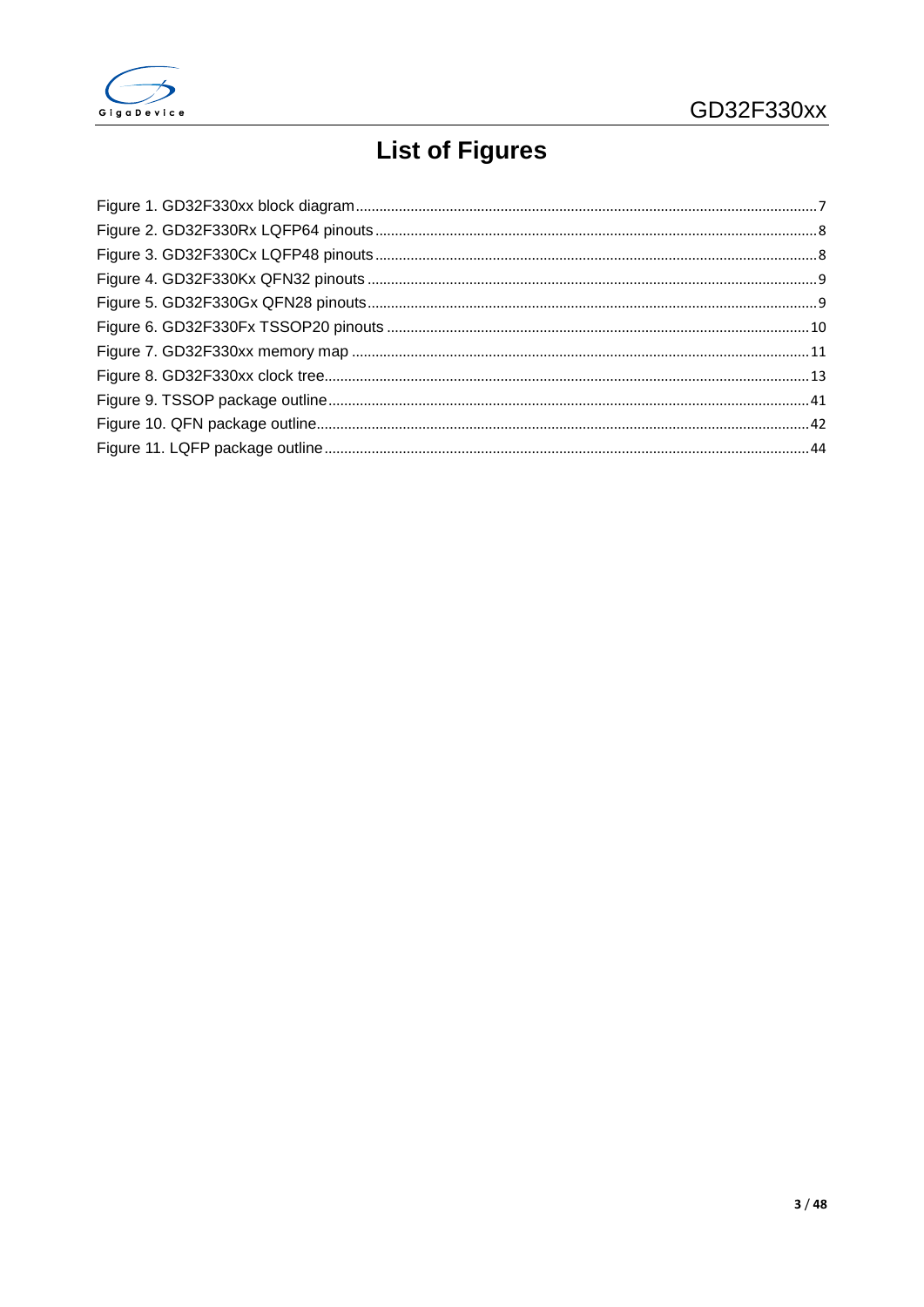<span id="page-4-0"></span>

# **List of Tables**

| Table 16. High speed external clock (HXTAL) generated from a crystal/ceramic characteristics 34 |  |
|-------------------------------------------------------------------------------------------------|--|
| Table 17. Low speed external clock (LXTAL) generated from a crystal/ceramic characteristics34   |  |
|                                                                                                 |  |
|                                                                                                 |  |
|                                                                                                 |  |
|                                                                                                 |  |
|                                                                                                 |  |
|                                                                                                 |  |
|                                                                                                 |  |
|                                                                                                 |  |
|                                                                                                 |  |
|                                                                                                 |  |
|                                                                                                 |  |
|                                                                                                 |  |
|                                                                                                 |  |
|                                                                                                 |  |
|                                                                                                 |  |
|                                                                                                 |  |
|                                                                                                 |  |
|                                                                                                 |  |
|                                                                                                 |  |
|                                                                                                 |  |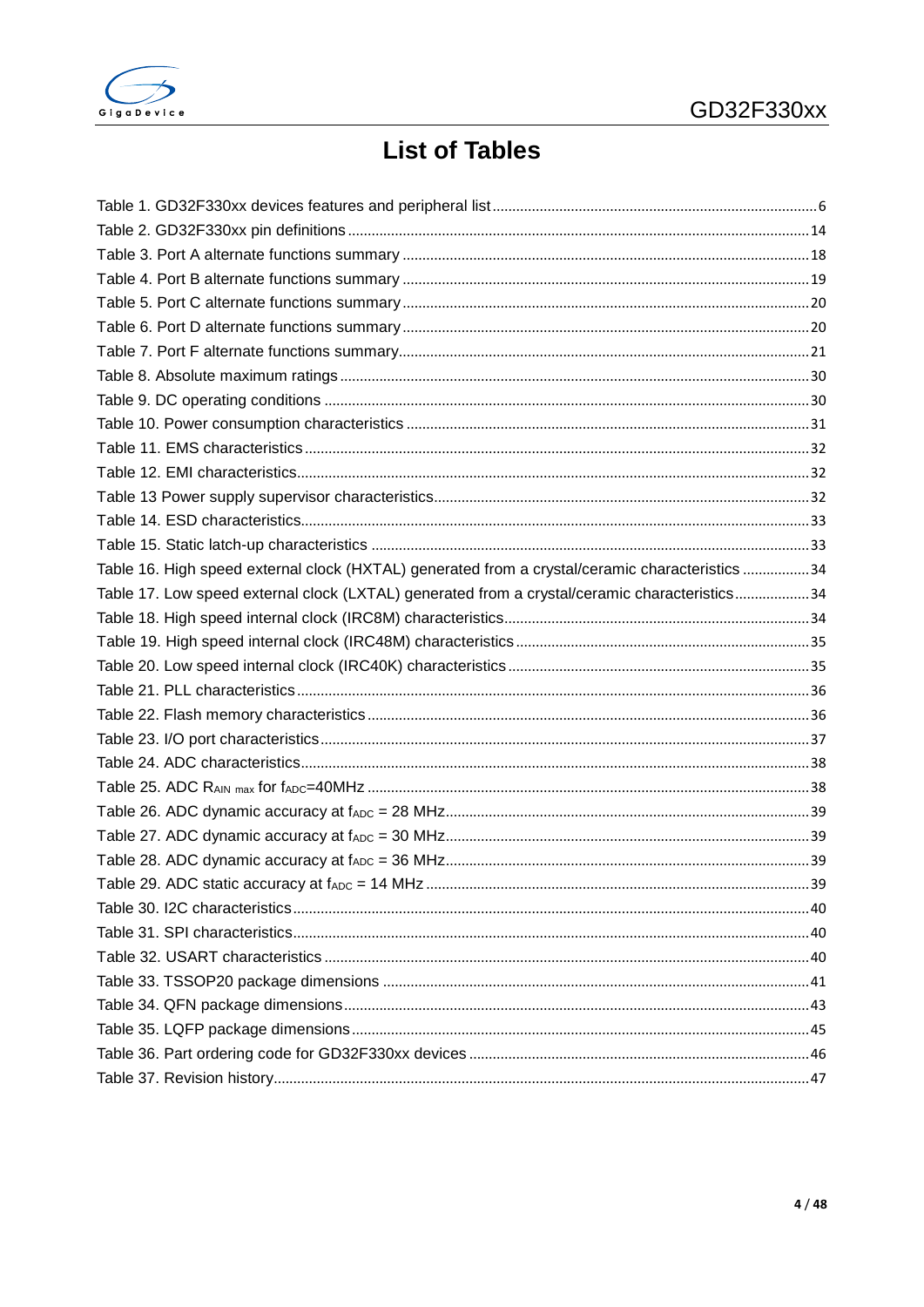

## <span id="page-5-0"></span>**1 General description**

The GD32F330xx device belongs to the value line of GD32 MCU family. It is a new 32-bit general-purpose microcontroller based on the ARM® Cortex®-M4 RISC core with best costperformance ratio in terms of enhanced processing capacity, reduced power consumption and peripheral set. The Cortex®-M4 core features implements a full set of DSP instructions to address digital signal control markets that demand an efficient, easy-to-use blend of control and signal processing capabilities. It also provides a Memory Protection Unit (MPU) and powerful trace technology for enhanced application security and advanced debug support.

The GD32F330xx device incorporates the ARM® Cortex®-M4 32-bit processor core operating at 84 MHz frequency with Flash accesses zero wait states to obtain maximum efficiency. It provides up to 128 KB on-chip Flash memory and up to 16 KB SRAM memory. An extensive range of enhanced I/Os and peripherals connected to two APB buses. The devices offer one 12-bit ADC, up to five general-purpose 16-bit timers, a general-purpose 32-bit timer, a PWM advanced-control timer, as well as standard and advanced communication interfaces: up to two SPIs, two I 2Cs, two USARTs.

The device operates from a 2.6 to 3.6 V power supply and available in  $-40$  to  $+85$  °C temperature range. Several power saving modes provide the flexibility for maximum optimization between wakeup latency and power consumption, an especially important consideration in low power applications.

The above features make the GD32F330xx devices suitable for a wide range of applications, especially in areas such as industrial control, motor drives, user interface, power monitor and alarm systems, consumer and handheld equipment, gaming and GPS, E-bike and so on.

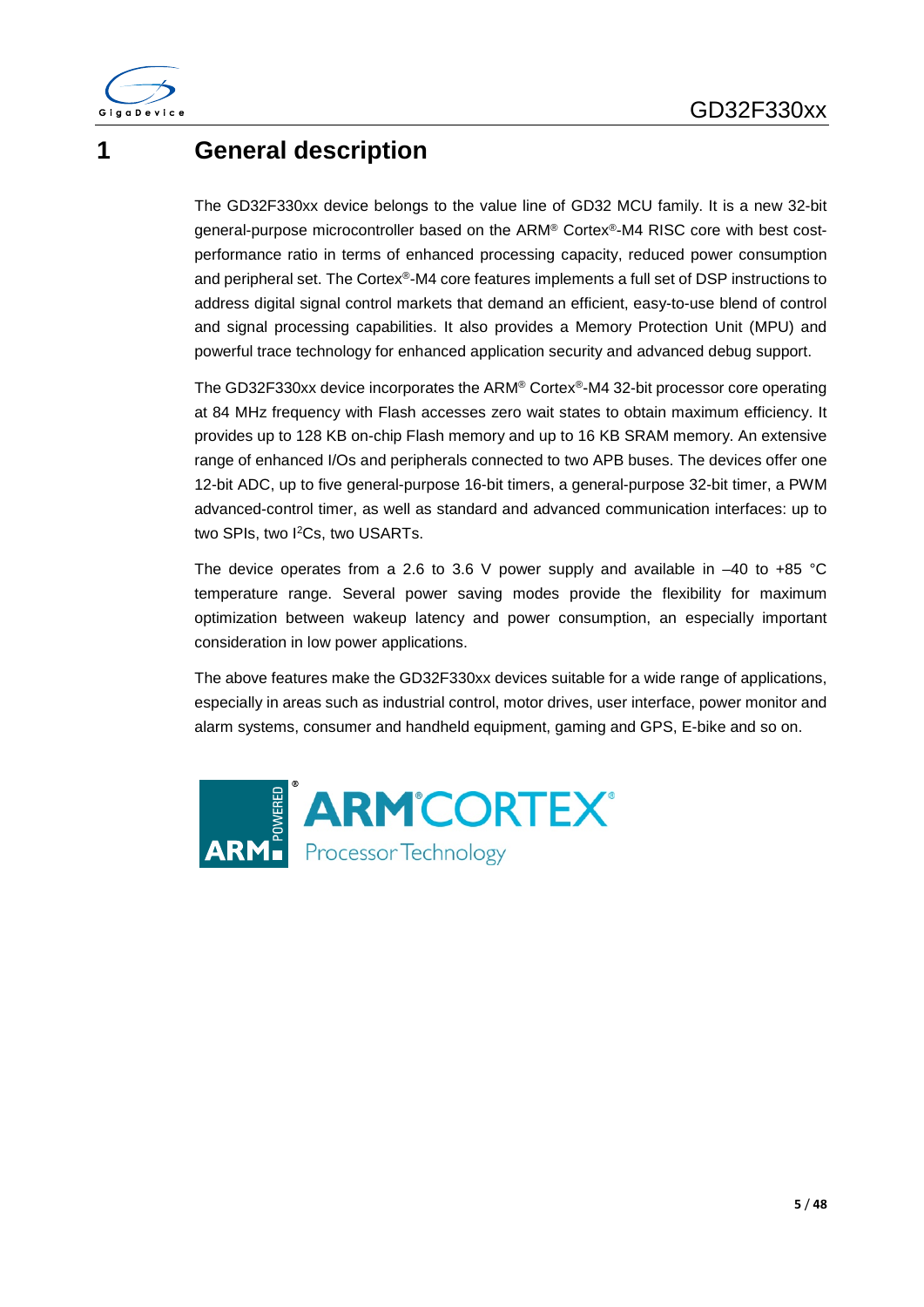

# <span id="page-6-0"></span>**2 Device overview**

### <span id="page-6-1"></span>**2.1 Device information**

|            |                    |                | <b>GD32F330xx</b> |                |                |                |                |                          |                |                |                  |                |                |                |                |                |
|------------|--------------------|----------------|-------------------|----------------|----------------|----------------|----------------|--------------------------|----------------|----------------|------------------|----------------|----------------|----------------|----------------|----------------|
|            | <b>Part Number</b> | F4             | F <sub>6</sub>    | F <sub>8</sub> | G4             | G <sub>6</sub> | G <sub>8</sub> | <b>K4</b>                | K <sub>6</sub> | K <sub>8</sub> | C <sub>4</sub>   | C <sub>6</sub> | C <sub>8</sub> | <b>CB</b>      | R <sub>8</sub> | <b>RB</b>      |
|            | Code Area (KB)     | 16             | 32                | 64             | 16             | 32             | 64             | 16                       | 32             | 64             | 16               | 32             | 64             | 64             | 64             | 64             |
| Flash      | Data Area (KB)     | 0              | $\mathbf 0$       | $\overline{0}$ | $\mathbf 0$    | $\overline{0}$ | 0              | 0                        | $\overline{0}$ | $\mathbf 0$    | $\overline{0}$   | $\overline{0}$ | $\overline{0}$ | 64             | $\Omega$       | 64             |
|            | <b>Total (KB)</b>  | 16             | 32                | 64             | 16             | 32             | 64             | 16                       | 32             | 64             | 16               | 32             | 64             | 128            | 64             | 128            |
|            | <b>SRAM (KB)</b>   | $\overline{4}$ | $\overline{4}$    | 8              | $\overline{4}$ | $\overline{4}$ | 8              | $\overline{\mathcal{L}}$ | $\overline{4}$ | 8              | $\overline{4}$   | $\overline{4}$ | 8              | 16             | 16             | 16             |
|            | 32-bit GP          | 1              | $\mathbf{1}$      | $\mathbf{1}$   | 1              | 1              | 1              | 1                        | 1              | 1              | 1                | $\mathbf{1}$   | 1              | 1              | 1              | 1              |
|            | 16-bit GP          | $\overline{4}$ | $\overline{4}$    | $\overline{4}$ | $\overline{4}$ | $\overline{4}$ | 5              | $\overline{4}$           | $\overline{4}$ | 5              | $\overline{4}$   | $\overline{4}$ | 5              | 5              | 5              | 5              |
| Timers     | 16-bit Adv.        | 1              | 1                 | $\mathbf{1}$   | 1              | 1              | 1              | 1                        | 1              | 1              | 1                | 1              | 1              | $\mathbf{1}$   | 1              | 1              |
|            | <b>SysTick</b>     | 1              | 1                 | 1              | 1              | $\mathbf{1}$   | 1              | 1                        | 1              | 1              | 1                | 1              | $\mathbf{1}$   | $\mathbf{1}$   | 1              | 1              |
|            | Watchdog           | $\overline{2}$ | $\overline{2}$    | $\overline{2}$ | $\overline{2}$ | $\overline{2}$ | $\overline{2}$ | $\overline{2}$           | $\overline{2}$ | $\overline{2}$ | $\overline{2}$   | $\overline{2}$ | $\overline{2}$ | $\overline{2}$ | $\overline{2}$ | $\overline{2}$ |
|            | <b>RTC</b>         | 1              | 1                 | 1              | $\mathbf{1}$   | 1              | 1              | 1                        | 1              | 1              | $\mathbf{1}$     | $\mathbf{1}$   | 1              | $\mathbf 1$    | 1              | 1              |
|            | <b>USART</b>       | 1              | $\overline{2}$    | $\overline{2}$ | 1              | $\overline{2}$ | $\overline{2}$ | 1                        | $\overline{2}$ | $\overline{2}$ | 1                | $\overline{2}$ | $\overline{2}$ | $\overline{2}$ | $\overline{2}$ | $\overline{2}$ |
| Connectiv  | 12C                | 1              | 1                 | $\overline{2}$ | 1              | 1              | $\overline{2}$ | 1                        | 1              | $\overline{2}$ | 1                | 1              | $\overline{2}$ | $\overline{2}$ | $\overline{2}$ | $\overline{2}$ |
|            | <b>SPI</b>         | 1              | 1                 | $\overline{2}$ | 1              | 1              | $\overline{2}$ | 1                        | 1              | $\overline{2}$ | 1                | 1              | $\overline{2}$ | $\overline{2}$ | $\overline{2}$ | $\overline{2}$ |
|            | <b>GPIO</b>        | 15             | 15                | 15             | 23             | 23             | 23             | 27                       | 27             | 27             | 39               | 39             | 39             | 39             | 55             | 55             |
|            | <b>EXTI</b>        | 16             | 16                | 16             | 16             | 16             | 16             | 16                       | 16             | 16             | 16               | 16             | 16             | 16             | 16             | 16             |
|            | <b>Units</b>       | 1              | 1                 | 1              | 1              | $\mathbf{1}$   | 1              | 1                        | 1              | 1              | 1                | 1              | 1              | 1              | 1              | 1              |
| <b>ADC</b> | Channels (Ext.)    | 9              | 9                 | 9              | 10             | 10             | 10             | 10                       | 10             | 10             | 10               | 10             | 10             | 10             | 16             | 16             |
|            | Channels (Int.)    | 3              | 3                 | 3              | 3              | 3              | 3              | 3                        | 3              | 3              | 3                | 3              | 3              | 3              | 3              | 3              |
|            | Package            |                | TSSOP20           |                |                | QFN28<br>QFN32 |                |                          |                |                | LQFP48<br>LQFP64 |                |                |                |                |                |

#### <span id="page-6-2"></span> **Table 1. GD32F330xx devices features and peripheral list**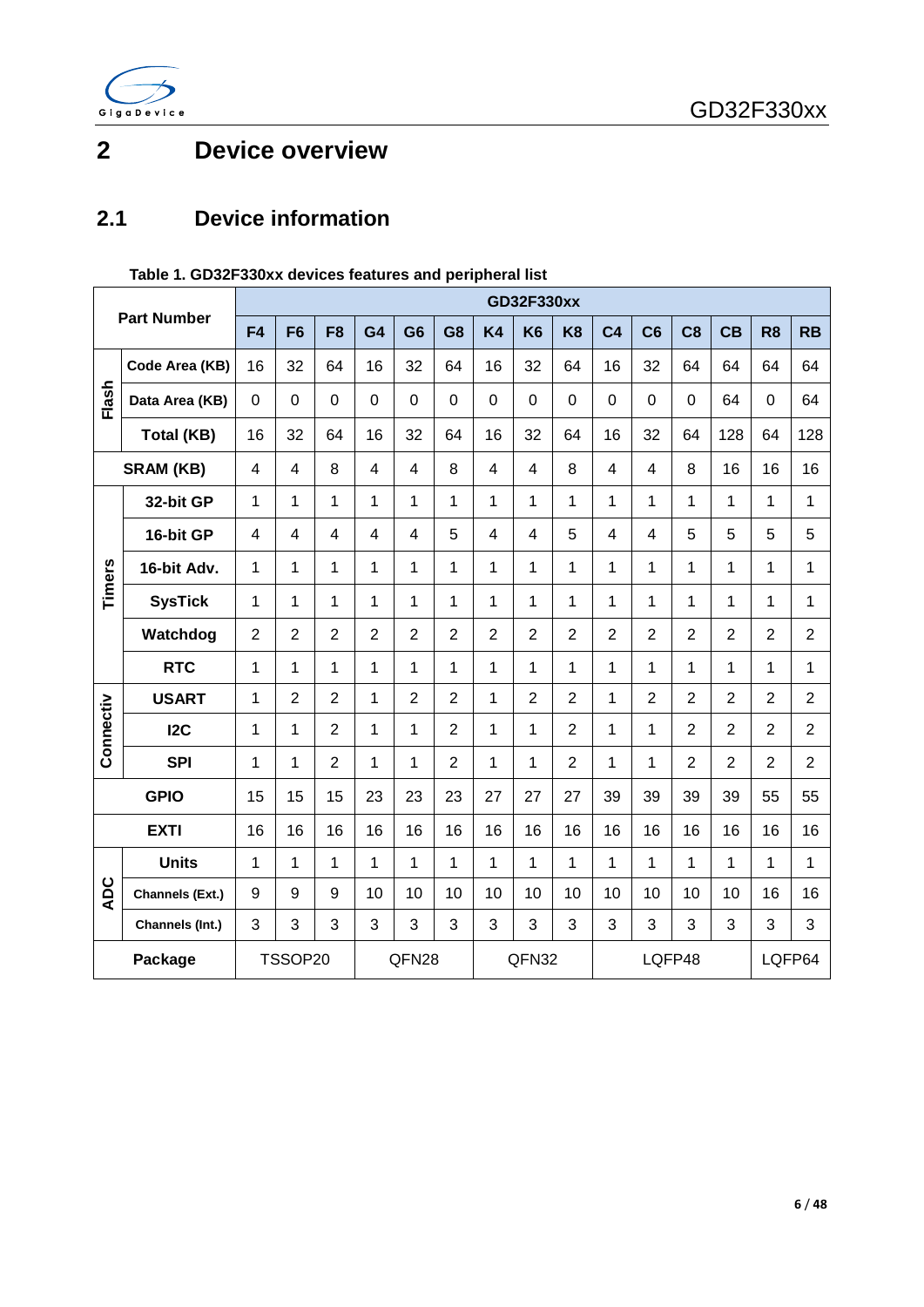

### <span id="page-7-0"></span>**2.2 Block diagram**

#### **Figure 1. GD32F330xx block diagram**

<span id="page-7-1"></span>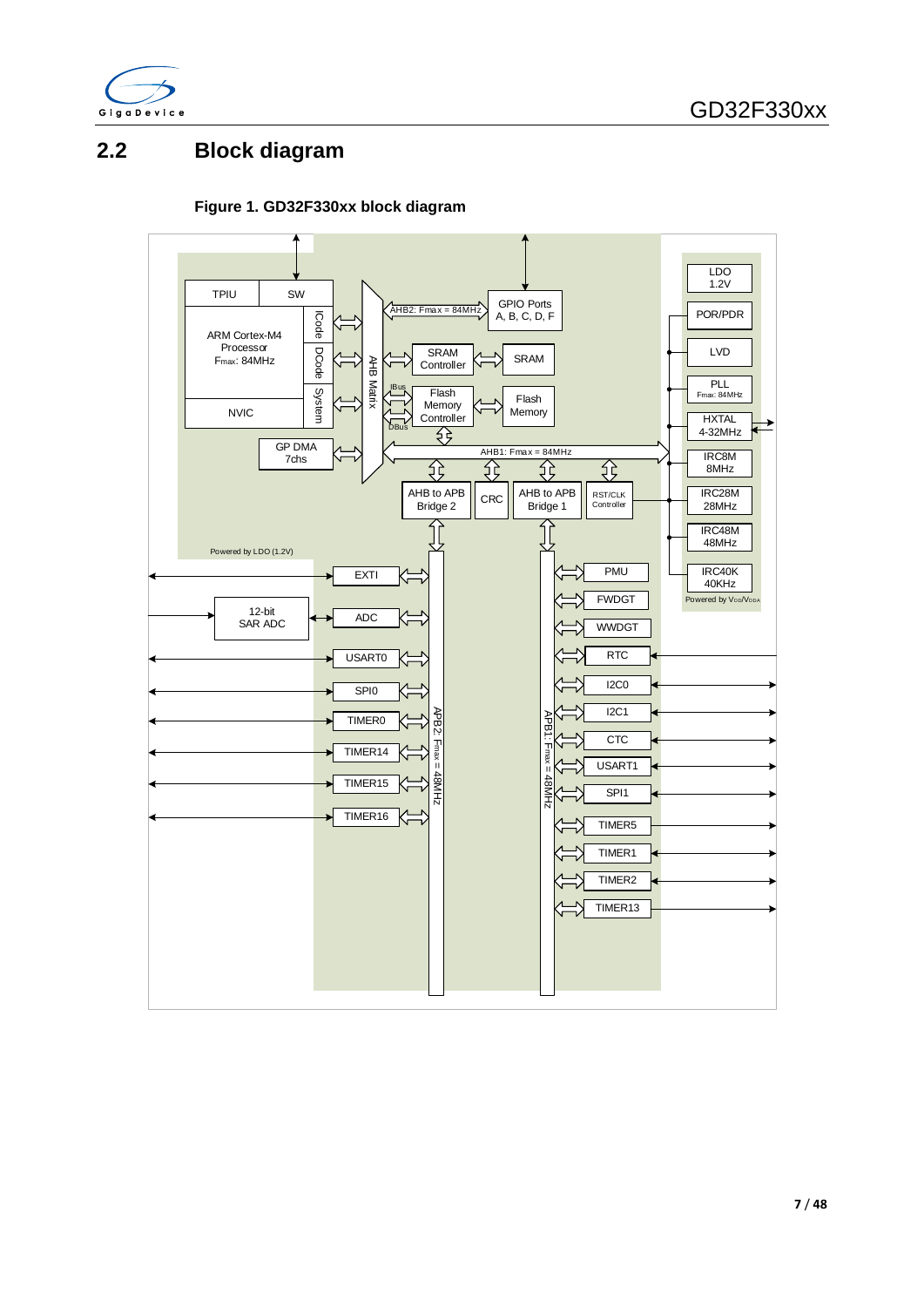

### <span id="page-8-1"></span><span id="page-8-0"></span>**2.3 Pinouts and pin assignment**





<span id="page-8-2"></span>**Figure 3. GD32F330Cx LQFP48 pinouts**

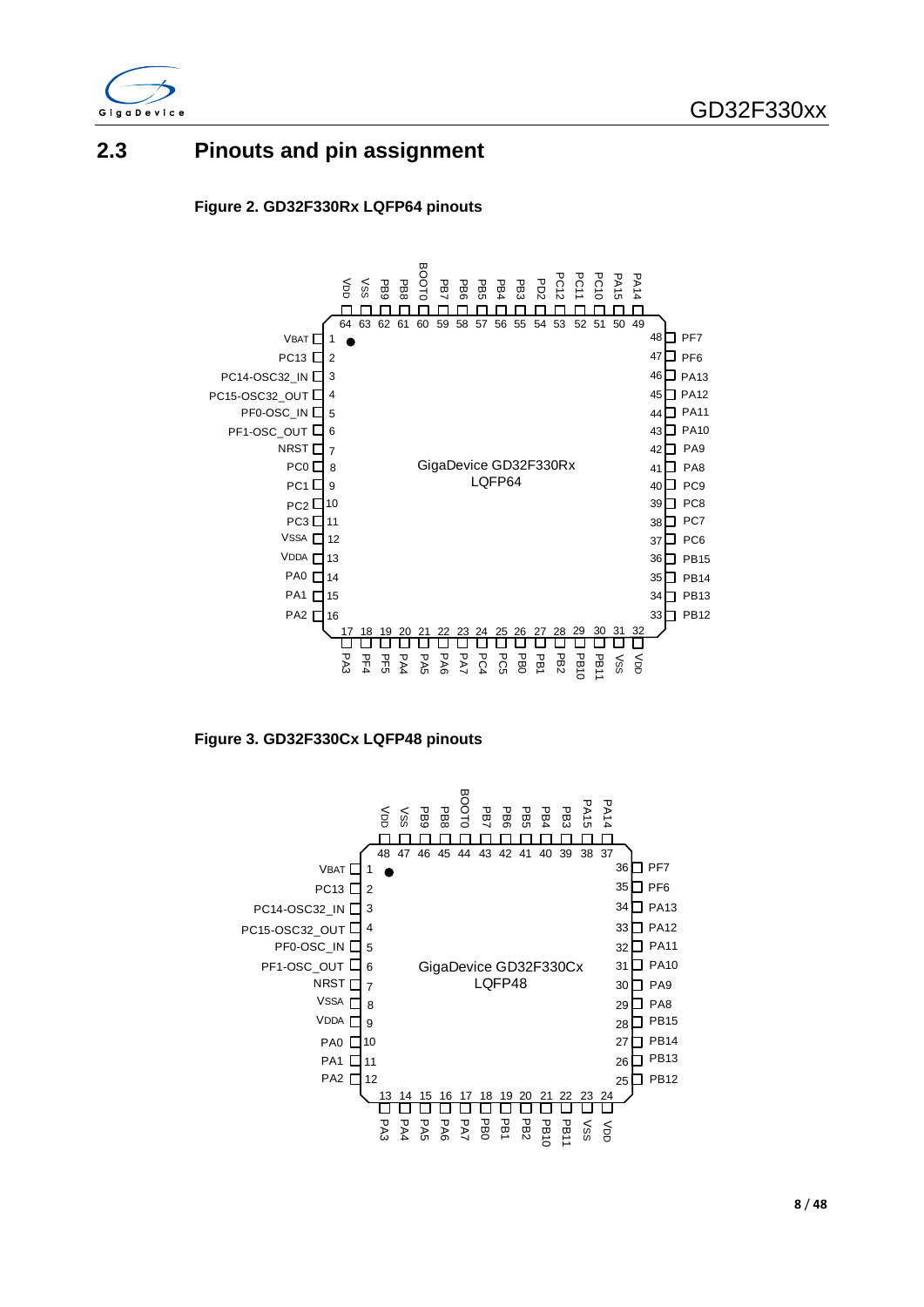<span id="page-9-0"></span>

#### **Figure 4. GD32F330Kx QFN32 pinouts**



<span id="page-9-1"></span>**Figure 5. GD32F330Gx QFN28 pinouts**

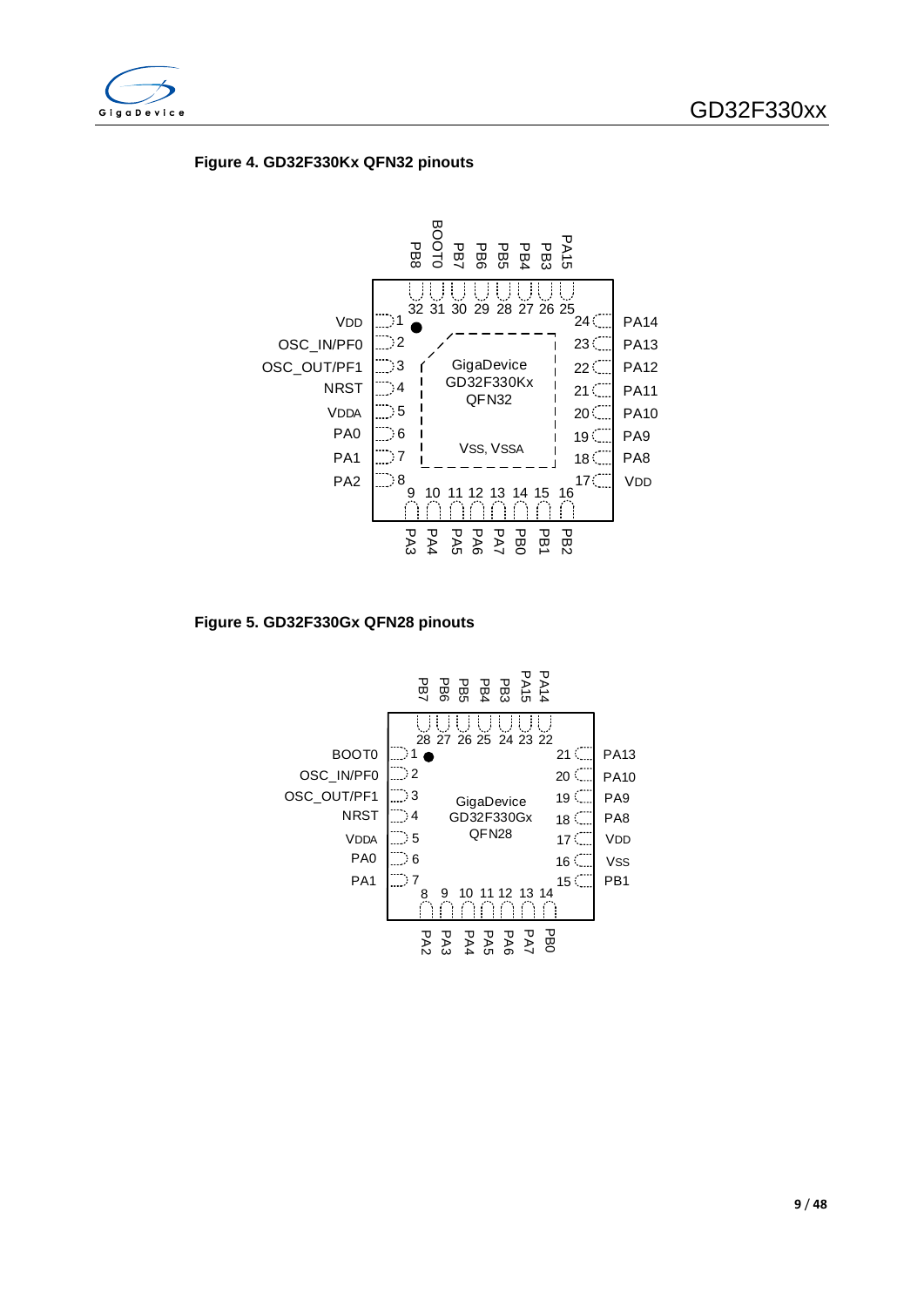<span id="page-10-0"></span>

#### **Figure 6. GD32F330Fx TSSOP20 pinouts**

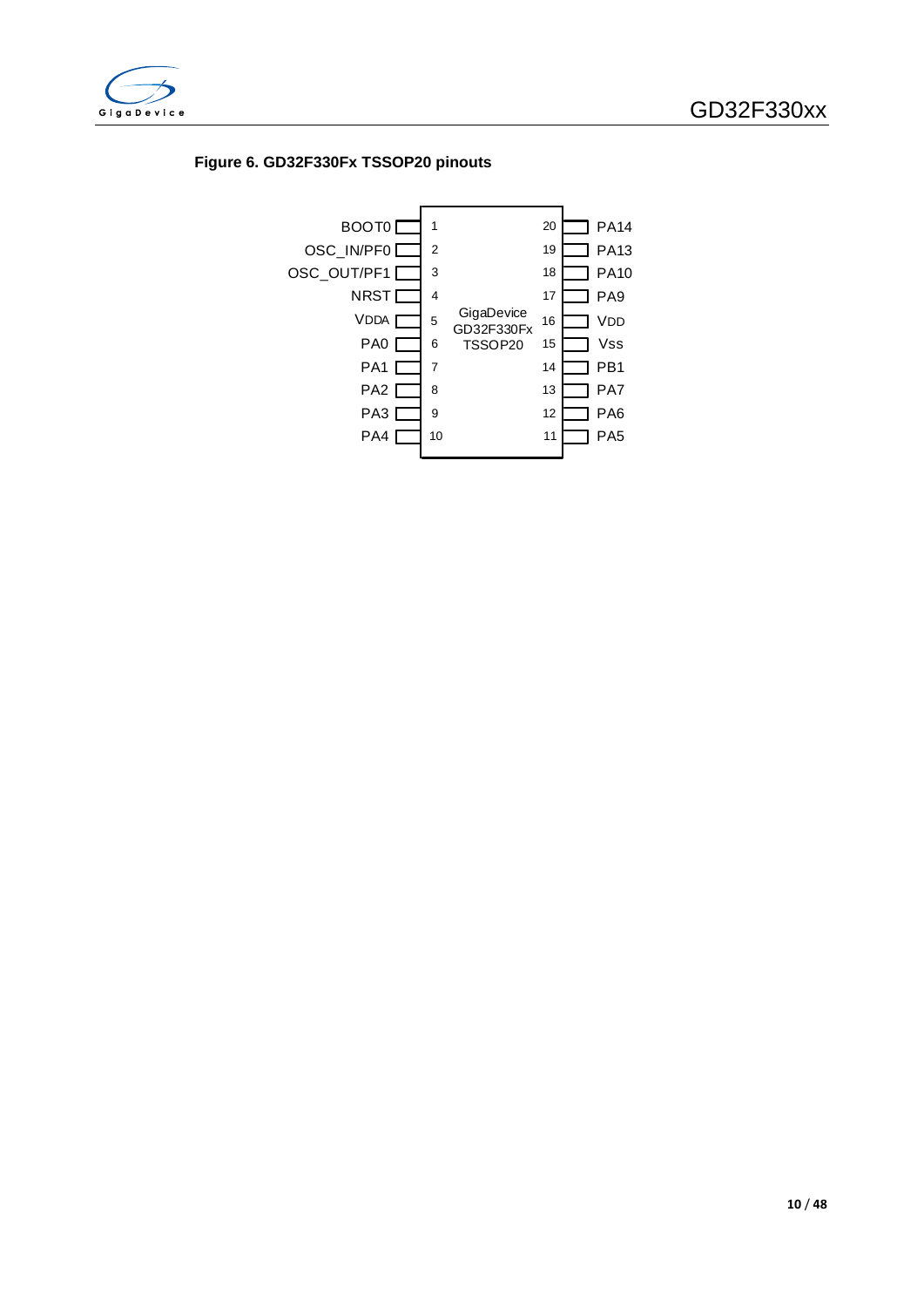

### <span id="page-11-1"></span><span id="page-11-0"></span>**2.4 Memory map**

#### **Figure 7. GD32F330xx memory map**

| <b>Pre-defined</b>     | <b>Bus</b>       | <b>ADDRESS</b>            | <b>Peripherals</b>             |
|------------------------|------------------|---------------------------|--------------------------------|
| <b>Regions</b>         |                  |                           |                                |
|                        |                  | 0xE000 0000 - 0xE00F FFFF | Cortex-M4 internal peripherals |
| <b>External Device</b> |                  | 0xA000 0000 - 0xDFFF FFFF | Reserved                       |
| <b>External RAM</b>    |                  | 0x6000 0000 - 0x9FFF FFFF | Reserved                       |
|                        | AHB1             | 0x5004 0000 - 0x5FFF FFFF | Reserved                       |
|                        |                  | 0x5000 0000 - 0x5003 FFFF | Reserved                       |
|                        |                  | 0x4800 1800 - 0x4FFF FFFF | Reserved                       |
|                        |                  | 0x4800 1400 - 0x4800 17FF | <b>GPIOF</b>                   |
|                        |                  | 0x4800 1000 - 0x4800 13FF | Reserved                       |
|                        | AHB <sub>2</sub> | 0x4800 0C00 - 0x4800 0FFF | <b>GPIOD</b>                   |
|                        |                  | 0x4800 0800 - 0x4800 0BFF | <b>GPIOC</b>                   |
|                        |                  | 0x4800 0400 - 0x4800 07FF | <b>GPIOB</b>                   |
|                        |                  | 0x4800 0000 - 0x4800 03FF | <b>GPIOA</b>                   |
|                        |                  | 0x4002 4400 - 0x47FF FFFF | Reserved                       |
|                        |                  | 0x4002 4000 - 0x4002 43FF | Reserved                       |
|                        |                  | 0x4002 3400 - 0x4002 3FFF | Reserved                       |
|                        |                  | 0x4002 3000 - 0x4002 33FF | <b>CRC</b>                     |
|                        |                  | 0x4002 2400 - 0x4002 2FFF | Reserved                       |
|                        | AHB1             | 0x4002 2000 - 0x4002 23FF | <b>FMC</b>                     |
|                        |                  | 0x4002 1400 - 0x4002 1FFF | Reserved                       |
|                        |                  | 0x4002 1000 - 0x4002 13FF | RCU                            |
| Peripherals            |                  | 0x4002 0400 - 0x4002 0FFF | Reserved                       |
|                        |                  | 0x4002 0000 - 0x4002 03FF | DMA                            |
|                        |                  | 0x4001 8000 - 0x4001 FFFF | Reserved                       |
|                        |                  | 0x4001 5C00 - 0x4001 7FFF | Reserved                       |
|                        |                  | 0x4001 4C00 - 0x4001 5BFF | Reserved                       |
|                        |                  | 0x4001 4800 - 0x4001 4BFF | TIMER <sub>16</sub>            |
|                        |                  | 0x4001 4400 - 0x4001 47FF | TIMER <sub>15</sub>            |
|                        |                  | 0x4001 4000 - 0x4001 43FF | TIMER <sub>14</sub>            |
|                        |                  | 0x4001 3C00 - 0x4001 3FFF | Reserved                       |
|                        | APB <sub>2</sub> | 0x4001 3800 - 0x4001 3BFF | USART0                         |
|                        |                  | 0x4001 3400 - 0x4001 37FF | Reserved                       |
|                        |                  | 0x4001 3000 - 0x4001 33FF | SPI <sub>0</sub>               |
|                        |                  | 0x4001 2C00 - 0x4001 2FFF | <b>TIMER0</b>                  |
|                        |                  | 0x4001 2800 - 0x4001 2BFF | Reserved                       |
|                        |                  | 0x4001 2400 - 0x4001 27FF | ADC                            |
|                        |                  | 0x4001 0800 - 0x4001 23FF | Reserved                       |
|                        |                  | 0x4001 0400 - 0x4001 07FF | EXTI                           |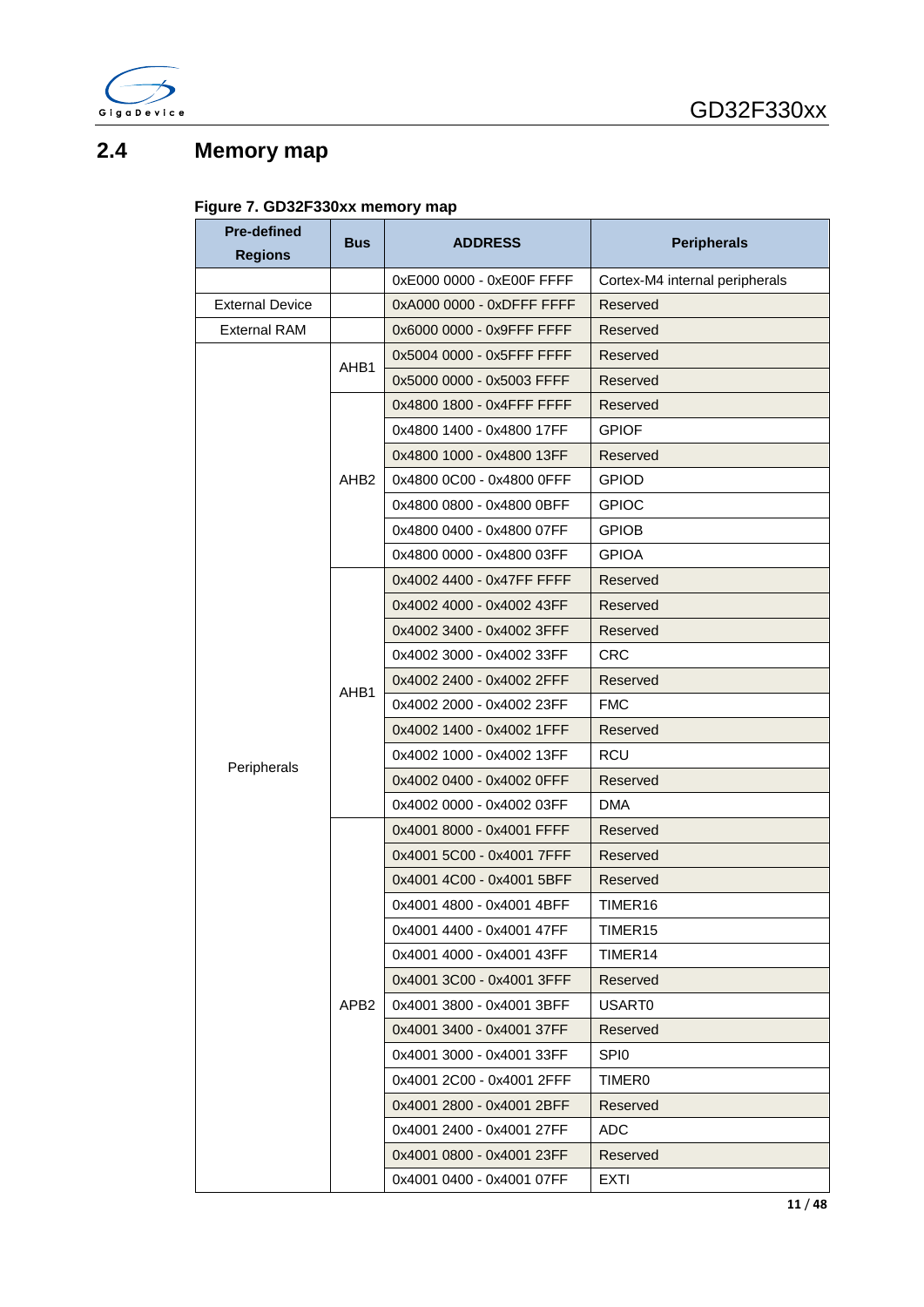

### GD32F330xx

| <b>Pre-defined</b> | <b>Bus</b> | <b>ADDRESS</b>            | <b>Peripherals</b>                |  |  |
|--------------------|------------|---------------------------|-----------------------------------|--|--|
| <b>Regions</b>     |            |                           |                                   |  |  |
|                    |            | 0x4001 0000 - 0x4001 03FF | <b>SYSCFG</b>                     |  |  |
|                    |            | 0x4000 CC00 - 0x4000 FFFF | Reserved                          |  |  |
|                    |            | 0x4000 C800 - 0x4000 CBFF | <b>CTC</b>                        |  |  |
|                    |            | 0x4000 C400 - 0x4000 C7FF | Reserved                          |  |  |
|                    |            | 0x4000 C000 - 0x4000 C3FF | Reserved                          |  |  |
|                    |            | 0x4000 8000 - 0x4000 BFFF | Reserved                          |  |  |
|                    |            | 0x4000 7C00 - 0x4000 7FFF | Reserved                          |  |  |
|                    |            | 0x4000 7800 - 0x4000 7BFF | Reserved                          |  |  |
|                    |            | 0x4000 7400 - 0x4000 77FF | Reserved                          |  |  |
|                    |            | 0x4000 7000 - 0x4000 73FF | PMU                               |  |  |
|                    |            | 0x4000 6400 - 0x4000 6FFF | Reserved                          |  |  |
|                    |            | 0x4000 6000 - 0x4000 63FF | Reserved                          |  |  |
|                    |            | 0x4000 5C00 - 0x4000 5FFF | Reserved                          |  |  |
|                    | APB1       | 0x4000 5800 - 0x4000 5BFF | I2C1                              |  |  |
|                    |            | 0x4000 5400 - 0x4000 57FF | 12C <sub>0</sub>                  |  |  |
|                    |            | 0x4000 4800 - 0x4000 53FF | Reserved                          |  |  |
|                    |            | 0x4000 4400 - 0x4000 47FF | USART1                            |  |  |
|                    |            | 0x4000 4000 - 0x4000 43FF | Reserved                          |  |  |
|                    |            | 0x4000 3C00 - 0x4000 3FFF | Reserved                          |  |  |
|                    |            | 0x4000 3800 - 0x4000 3BFF | SPI1                              |  |  |
|                    |            | 0x4000 3400 - 0x4000 37FF | Reserved                          |  |  |
|                    |            | 0x4000 3000 - 0x4000 33FF | <b>FWDGT</b>                      |  |  |
|                    |            | 0x4000 2C00 - 0x4000 2FFF | <b>WWDGT</b>                      |  |  |
|                    |            | 0x4000 2800 - 0x4000 2BFF | RTC                               |  |  |
|                    |            | 0x4000 2400 - 0x4000 27FF | Reserved                          |  |  |
|                    |            | 0x4000 2000 - 0x4000 23FF | TIMER13                           |  |  |
|                    |            | 0x4000 1400 - 0x4000 1FFF | Reserved                          |  |  |
|                    |            | 0x4000 1000 - 0x4000 13FF | TIMER5                            |  |  |
|                    |            | 0x4000 0800 - 0x4000 0FFF | Reserved                          |  |  |
|                    |            | 0x4000 0400 - 0x4000 07FF | TIMER2                            |  |  |
|                    |            | 0x4000 0000 - 0x4000 03FF | TIMER1                            |  |  |
|                    |            | 0x2000 5000 - 0x3FFF FFFF | Reserved                          |  |  |
| <b>SRAM</b>        |            | 0x2000 0000 - 0x2000 4FFF | <b>SRAM</b>                       |  |  |
|                    |            | 0x1FFF FC00 - 0x1FFF FFFF | Reserved                          |  |  |
|                    |            | 0x1FFF F800 - 0x1FFF FBFF | Option bytes                      |  |  |
|                    |            | 0x1FFF EC00 - 0x1FFF F7FF | System memory                     |  |  |
| Code               |            | 0x0810 0000 - 0x1FFF EBFF | Reserved                          |  |  |
|                    |            | 0x0800 0000 - 0x080F FFFF | Main Flash memory                 |  |  |
|                    |            | 0x0010 0000 - 0x07FF FFFF | Reserved                          |  |  |
|                    |            | 0x0000 0000 - 0x000F FFFF | Aliased to Flash or system memory |  |  |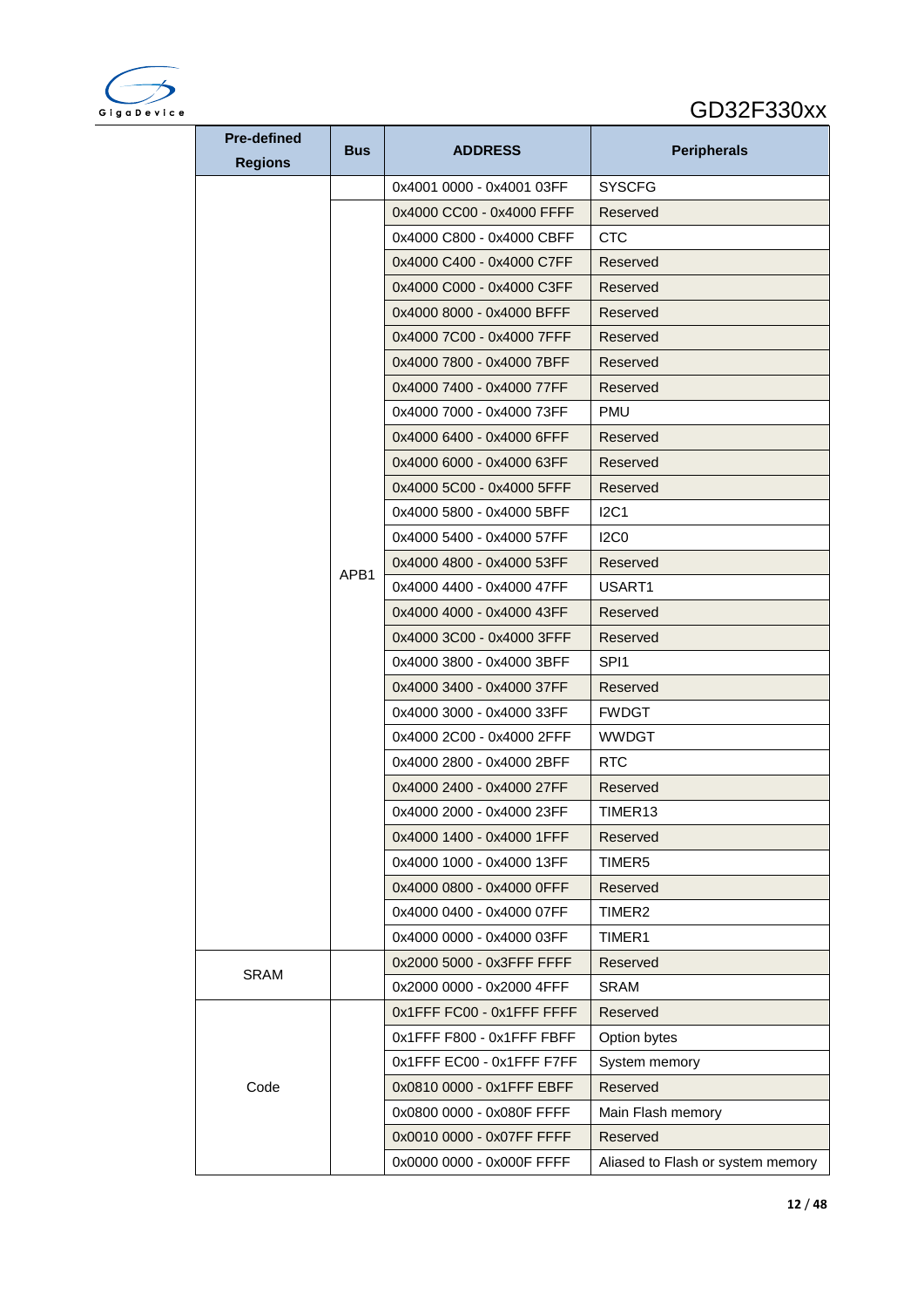

### <span id="page-13-1"></span><span id="page-13-0"></span>**2.5 Clock tree**

#### **Figure 8. GD32F330xx clock tree**



#### **Legend:**

**HXTAL**: High speed crystal oscillator **LXTAL**: Low speed crystal oscillator **IRC8M**: Internal 8M RC oscillators **IRC48M**: Internal 48M RC oscillators **IRC40K**: Internal 32K RC oscillator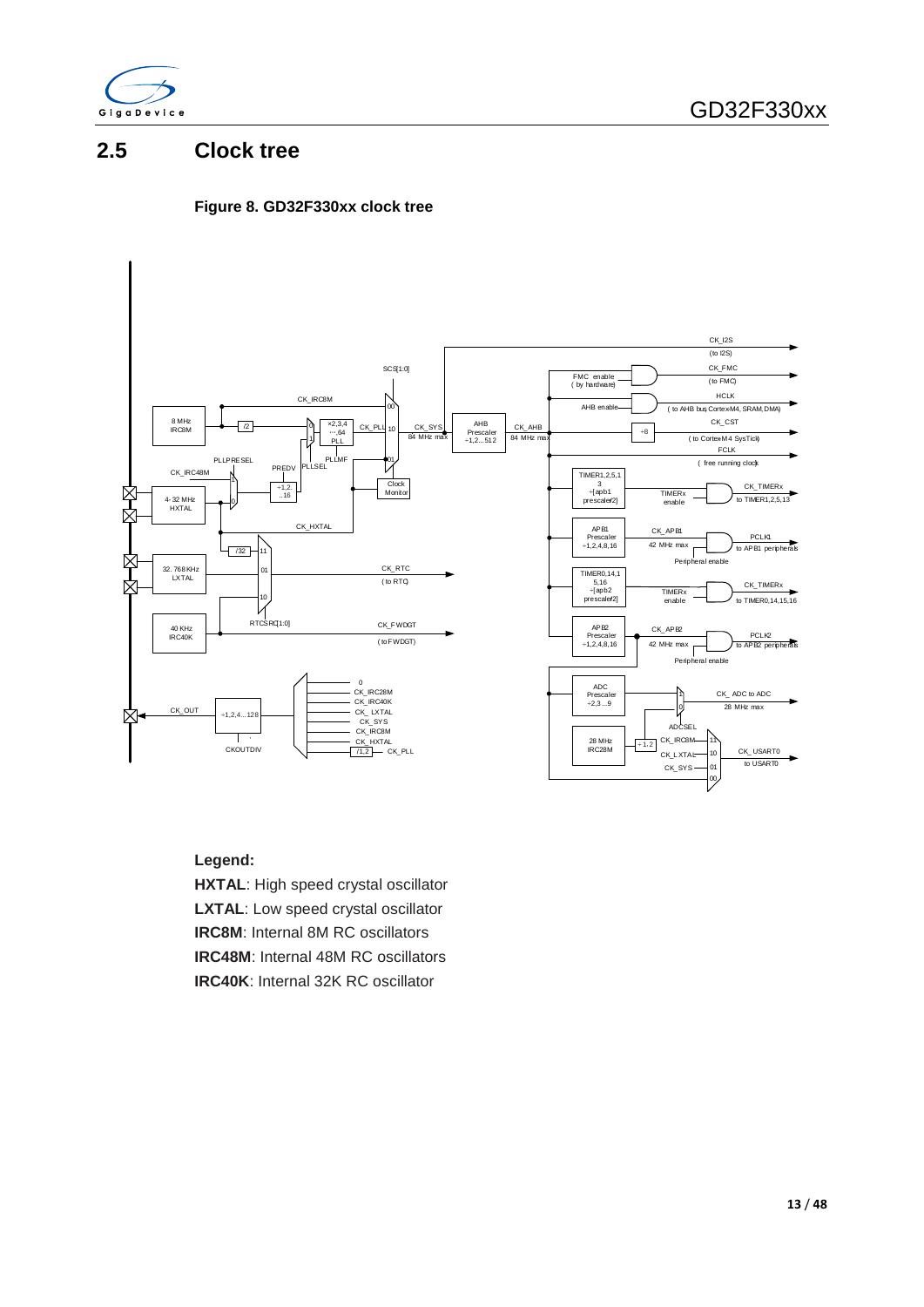

### <span id="page-14-0"></span>**2.6 Pin definitions**

### <span id="page-14-1"></span>**Table 2. GD32F330xx pin definitions**

|                                |                                                      |                          | <b>Pins</b>                                         |                              |                              |     |     |                                                                                                                                                                 |
|--------------------------------|------------------------------------------------------|--------------------------|-----------------------------------------------------|------------------------------|------------------------------|-----|-----|-----------------------------------------------------------------------------------------------------------------------------------------------------------------|
| <b>Pin Name</b>                | <b>TSSOP20</b><br>LQFP48<br>LQFP64<br>QFN28<br>QFN32 |                          | Pin Type <sup>(1)</sup><br>I/O <sup>(2)</sup> Level |                              | <b>Functions description</b> |     |     |                                                                                                                                                                 |
| V <sub>BAT</sub>               | $\mathbf{1}$                                         | $\mathbf{1}$             |                                                     | ä,                           |                              | P   |     | Default: V <sub>BAT</sub>                                                                                                                                       |
| PC13-<br>TAMPER-<br><b>RTC</b> | $\overline{c}$                                       | 2                        |                                                     | Ĭ.                           | $\overline{\phantom{a}}$     | 1/O |     | Default: PC13<br>Additional: RTC_TAMP0, RTC_TS, RTC_OUT, WKUP1                                                                                                  |
| PC14-<br>OSC32IN               | 3                                                    | 3                        |                                                     | ÷,                           |                              | I/O |     | Default: PC14<br>Additional: OSC32IN                                                                                                                            |
| PC15-<br>OSC32OUT              | 4                                                    | 4                        |                                                     | ä,                           | $\overline{\phantom{a}}$     | I/O |     | Default: PC15<br>Additional: OSC32OUT                                                                                                                           |
| PF0-OSCIN                      | 5                                                    | 5                        | 2                                                   | 2                            | 2                            | I/O |     | Default: PF0<br>5VT Alternate: CTC_SYNC<br><b>Additional: OSCIN</b>                                                                                             |
| PF <sub>1</sub> -<br>OSCOUT    | 6                                                    | 6                        | 3                                                   | 3                            | 3                            | I/O | 5VT | Default: PF1<br>Additional: OSCOUT                                                                                                                              |
| <b>NRST</b>                    | $\overline{7}$                                       | $\overline{7}$           | $\overline{4}$                                      | $\overline{4}$               | $\overline{4}$               | I/O |     | Default: NRST                                                                                                                                                   |
| PC <sub>0</sub>                | 8                                                    |                          |                                                     |                              |                              | I/O |     | Default: PC0<br>Alternate: EVENTOUT<br>Additional: ADC_IN10                                                                                                     |
| PC <sub>1</sub>                | 9                                                    |                          |                                                     | ÷,                           |                              | I/O |     | Default: PC1<br>Alternate: EVENTOUT<br>Additional: ADC_IN11                                                                                                     |
| PC <sub>2</sub>                | 10                                                   | $\overline{\phantom{a}}$ |                                                     | $\qquad \qquad \blacksquare$ | $\overline{\phantom{a}}$     | I/O |     | Default: PC2<br>Alternate: EVENTOUT<br>Additional: ADC_IN12                                                                                                     |
| PC <sub>3</sub>                | 11                                                   |                          |                                                     | ٠                            | $\overline{\phantom{a}}$     | I/O |     | Default: PC3<br>Alternate: EVENTOUT<br>Additional: ADC_IN13                                                                                                     |
| <b>Vssa</b>                    | 12                                                   | 8                        |                                                     |                              |                              | P   |     | Default: Vssa                                                                                                                                                   |
| <b>V</b> <sub>DDA</sub>        | 13                                                   | $9\,$                    | $5\phantom{.0}$                                     | 5                            | 5                            | P   |     | Default: V <sub>DDA</sub>                                                                                                                                       |
| PA0-WKUP                       | 14                                                   | 10                       | 6                                                   | 6                            | 6                            | I/O |     | Default: PA0<br>Alternate: USART0_CTS <sup>(3)</sup> , USART1_CTS <sup>(4)</sup> , TIMER1_CH0,<br>TIMER1_ETI, I2C1_SCL<br>Additional: ADC_IN0, RTC_TAMP1, WKUP0 |
| PA <sub>1</sub>                | 15                                                   | 11                       | $\overline{7}$                                      | $\overline{7}$               | 7                            | I/O |     | Default: PA1<br>Alternate: USART0_RTS <sup>(3)</sup> , USART1_RTS <sup>(4)</sup> , TIMER1_CH1,<br>I2C1_SDA, EVENTOUT<br>Additional: ADC_IN1                     |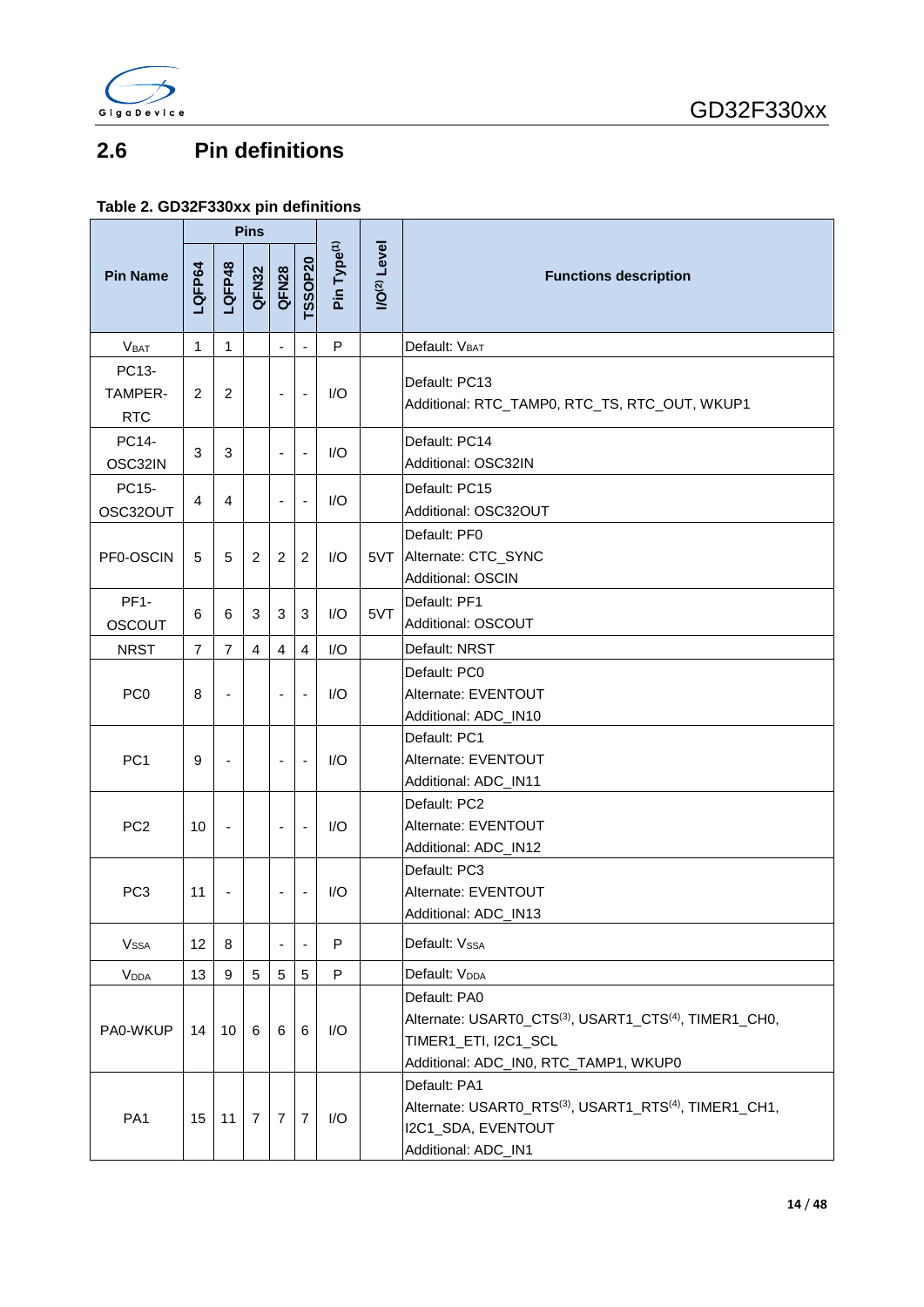

| <b>Pins</b>     |        |                          |       |                          |                          |                         |                                |                                                                                                                               |
|-----------------|--------|--------------------------|-------|--------------------------|--------------------------|-------------------------|--------------------------------|-------------------------------------------------------------------------------------------------------------------------------|
| <b>Pin Name</b> | LQFP64 | LQFP48                   | QFN32 | QFN28                    | TSSOP20                  | Pin Type <sup>(1)</sup> | <b>I/O<sup>(2)</sup> Level</b> | <b>Functions description</b>                                                                                                  |
| PA <sub>2</sub> | 16     | 12                       | 8     | 8                        | 8                        | I/O                     |                                | Default: PA2<br>Alternate: USART0_TX(3), USART1_TX(4), TIMER1_CH2,<br>TIMER14_CH0<br>Additional: ADC_IN2                      |
| PA <sub>3</sub> | 17     | 13                       | 9     | 9                        | 9                        | I/O                     |                                | Default: PA3<br>Alternate: USART0_RX(3), USART1_RX(4), TIMER1_CH3,<br>TIMER14_CH1<br>Additional: ADC_IN3                      |
| PF <sub>4</sub> | 18     | $\overline{\phantom{a}}$ |       | ÷,                       |                          | I/O                     | 5VT                            | Default: PF4<br>Alternate: EVENTOUT                                                                                           |
| PF <sub>5</sub> | 19     | $\overline{\phantom{0}}$ |       |                          |                          | I/O                     | 5VT                            | Default: PF5<br>Alternate: EVENTOUT                                                                                           |
| PA4             | 20     | 14                       |       | 10 10 10                 |                          | I/O                     |                                | Default: PA4<br>Alternate: SPI0_NSS, USART0_CK(3), USART1_CK(4),<br>TIMER13_CH0, SPI1_NSS<br>Additional: ADC_IN4              |
| PA <sub>5</sub> | 21     | 15                       |       | $11$   11   11           |                          | I/O                     |                                | Default: PA5<br>Alternate: SPI0_SCK, TIMER1_CH0, TIMER1_ETI<br>Additional: ADC_IN5                                            |
| PA <sub>6</sub> | 22     | 16                       |       | $12$   12   12           |                          | I/O                     |                                | Default: PA6<br>Alternate: SPI0_MISO, TIMER2_CH0, TIMER0_BKIN,<br>TIMER15_CH0, EVENTOUT<br>Additional: ADC_IN6                |
| PA7             | 23     | 17                       |       | 13 13 13                 |                          | I/O                     |                                | Default: PA7<br>Alternate: SPI0_MOSI, TIMER2_CH1, TIMER13_CH0,<br>TIMER0_CH0_ON, TIMER16_CH0, EVENTOUT<br>Additional: ADC_IN7 |
| PC4             | 24     | $\overline{\phantom{a}}$ |       |                          |                          | I/O                     |                                | Default: PC4<br>Alternate: EVENTOUT<br>Additional: ADC_IN14                                                                   |
| PC <sub>5</sub> | 25     | $\overline{\phantom{0}}$ |       | ٠                        |                          | I/O                     |                                | Default: PC5<br>Additional: ADC_IN15, WKUP4                                                                                   |
| PB <sub>0</sub> | 26     | 18                       |       | 14 14                    | $\sim$                   | 1/O                     |                                | Default: PB0<br>Alternate: TIMER2_CH2, TIMER0_CH1_ON, USART1_RX,<br><b>EVENTOUT</b><br>Additional: ADC_IN8                    |
| PB1             | 27     | 19                       |       | 15 15 14                 |                          | I/O                     |                                | Default: PB1<br>Alternate: TIMER2_CH3, TIMER13_CH0, TIMER0_CH2_ON,<br>SPI1_SCK<br>Additional: ADC_IN9                         |
| PB <sub>2</sub> | 28     | 20                       | 16    | $\blacksquare$           | $\overline{\phantom{a}}$ | I/O                     | 5VT                            | Default: PB2                                                                                                                  |
| <b>PB10</b>     | 29     | 21                       |       | $\overline{\phantom{a}}$ |                          | I/O                     | 5VT                            | Default: PB10<br>Alternate: I2C0_SCL <sup>(3)</sup> ,I2C1_SCL <sup>(4)</sup> , TIMER1_CH2, SPI1_IO2                           |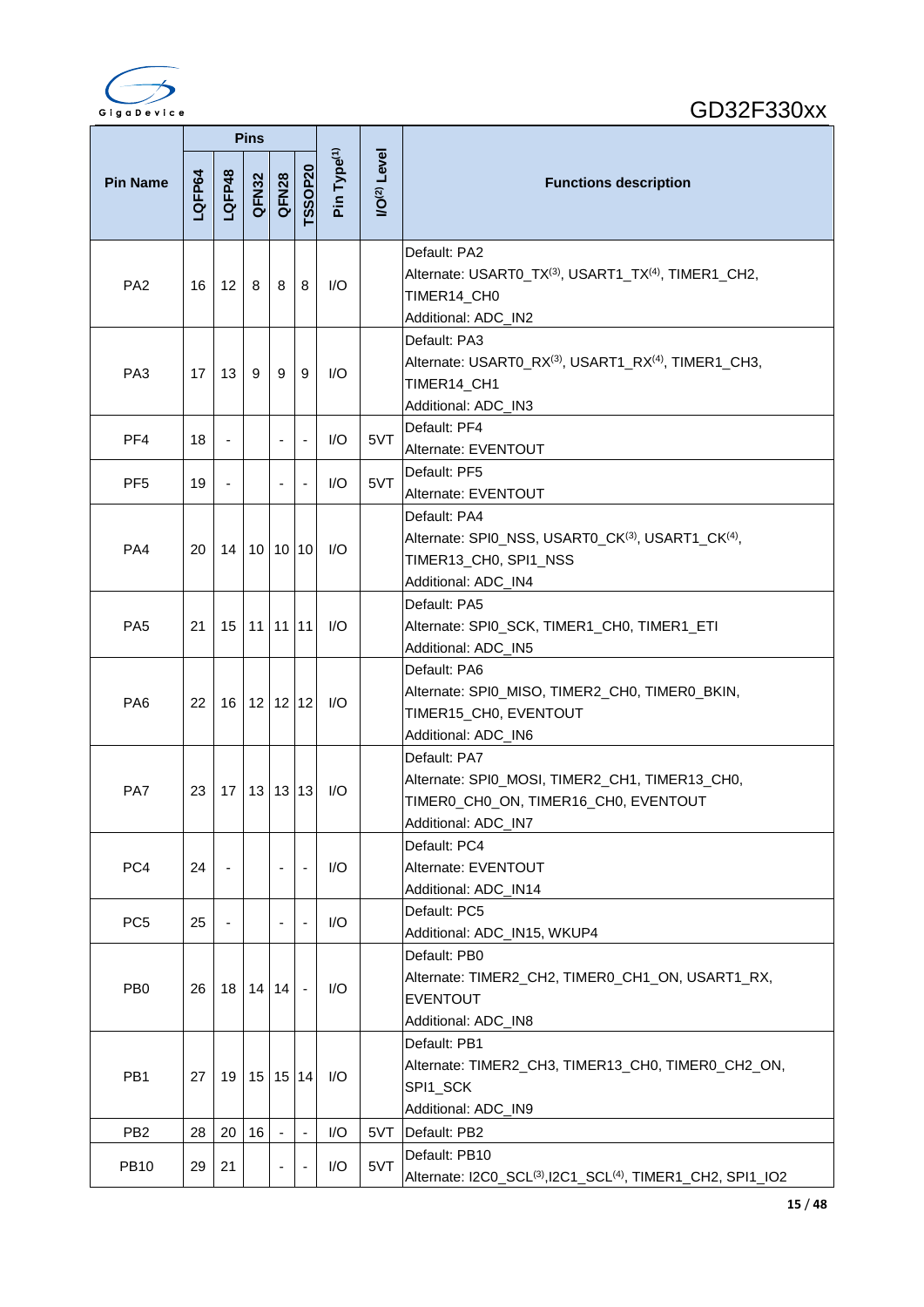

|                       |        |                          | <b>Pins</b> |                          |                          |                         |                               |                                                                                                                                                                 |  |
|-----------------------|--------|--------------------------|-------------|--------------------------|--------------------------|-------------------------|-------------------------------|-----------------------------------------------------------------------------------------------------------------------------------------------------------------|--|
| <b>Pin Name</b>       | LQFP64 | LQFP48                   | QFN32       | QFN28                    | TSSOP20                  | Pin Type <sup>(1)</sup> | <b>VO<sup>(2)</sup></b> Level | <b>Functions description</b>                                                                                                                                    |  |
| <b>PB11</b>           | 30     | 22                       |             | $\blacksquare$           | $\overline{\phantom{a}}$ | I/O                     | 5VT                           | Default: PB11<br>Alternate: I2C0_SDA(3),I2C1_SDA(4), TIMER1_CH3, EVENTOUT,<br>SPI1_IO3                                                                          |  |
| V <sub>ss</sub>       | 31     | 23                       |             | 16                       | 15                       | P                       |                               | Default: Vss                                                                                                                                                    |  |
| <b>V<sub>DD</sub></b> | 32     | 24                       | 17          | 17                       | 16                       | P                       |                               | Default: V <sub>DD</sub>                                                                                                                                        |  |
| PB12                  | 33     | 25                       |             | ÷,                       |                          | 1/O                     |                               | Default: PB12<br>5VT Alternate: SPI0_NSS(3), SPI1_NSS(4), TIMER0_BKIN, I2C1_SMBA,<br><b>EVENTOUT</b>                                                            |  |
| <b>PB13</b>           | 34     | 26                       |             | $\blacksquare$           | $\blacksquare$           | 1/O                     | 5VT                           | Default: PB13<br>Alternate: SPI0_SCK(3), SPI1_SCK(4), TIMER0_CH0_ON                                                                                             |  |
| <b>PB14</b>           | 35     | 27                       |             | $\blacksquare$           | $\overline{\phantom{a}}$ | I/O                     |                               | Default: PB14<br>5VT Alternate: SPI0_MISO(3), SPI1_MISO(4), TIMERO_CH1_ON,<br>TIMER14_CH0                                                                       |  |
| <b>PB15</b>           | 36     | 28                       |             | $\overline{\phantom{a}}$ | $\overline{\phantom{a}}$ | I/O                     | 5VT                           | Default: PB15<br>Alternate: SPI0_MOSI <sup>(3)</sup> , SPI1_MOSI <sup>(4)</sup> , TIMER0_CH2_ON,<br>TIMER14_CH0_ON, TIMER14_CH1<br>Additional: RTC_REFIN, WKUP6 |  |
| PC <sub>6</sub>       | 37     | $\overline{\phantom{a}}$ |             | $\blacksquare$           | $\overline{\phantom{a}}$ | I/O                     | 5VT                           | Default: PC6<br>Alternate: TIMER2_CH0                                                                                                                           |  |
| PC7                   | 38     | $\overline{\phantom{a}}$ |             | $\overline{\phantom{a}}$ | $\overline{\phantom{a}}$ | I/O                     | 5VT                           | Default: PC7<br>Alternate: TIMER2_CH1                                                                                                                           |  |
| PC <sub>8</sub>       | 39     |                          |             |                          |                          | 1/O                     | 5VT                           | Default: PC8<br>Alternate: TIMER2_CH2                                                                                                                           |  |
| PC <sub>9</sub>       | 40     | ä,                       |             |                          |                          | I/O                     | 5VT                           | Default: PC9<br>Alternate: TIMER2_CH3                                                                                                                           |  |
| PA <sub>8</sub>       | 41     | 29                       | 18          | 18                       |                          | I/O                     |                               | Default: PA8<br>5VT Alternate: USARTO_CK, TIMERO_CHO, CK_OUT, USART1_TX,<br>EVENTOUT, CTC_SYNC                                                                  |  |
| PA <sub>9</sub>       | 42     | 30                       | 19          |                          | 19 17                    | I/O                     | 5VT                           | Default: PA9<br>Alternate: USART0_TX, TIMER0_CH1, TIMER14_BKIN, I2C0_SCL                                                                                        |  |
| <b>PA10</b>           | 43     | 31                       | 20          |                          | 20 18                    | I/O                     | 5VT                           | Default: PA10<br>Alternate: USART0_RX, TIMER0_CH2, TIMER16_BKIN, I2C0_SDA                                                                                       |  |
| <b>PA11</b>           | 44     | 32                       | 21          | $\blacksquare$           |                          | I/O                     | 5VT                           | Default: PA11<br>Alternate: USART0_CTS, TIMER0_CH3, EVENTOUT, SPI1_IO2                                                                                          |  |
| <b>PA12</b>           | 45     | 33                       | 22          |                          |                          | I/O                     | 5VT                           | Default: PA12<br>Alternate: USART0_RTS, TIMER0_ETI, EVENTOUT, SPI1_IO3                                                                                          |  |
| <b>PA13</b>           | 46     | 34                       |             | 23 21                    | 19                       | I/O                     | 5VT                           | Default: PA13<br>Alternate: IFRP_OUT, SWDIO, SPI1_MISO                                                                                                          |  |
| PF <sub>6</sub>       | 47     | 35                       |             | ä,                       |                          | I/O                     | 5VT                           | Default: PF6<br>Alternate: I2C0_SCL(3), I2C1_SCL(4)                                                                                                             |  |
| PF7                   | 48     | 36                       |             |                          |                          | I/O                     | 5VT                           | Default: PF7<br>Alternate: I2C0_SDA(3), I2C1_SDA(4)                                                                                                             |  |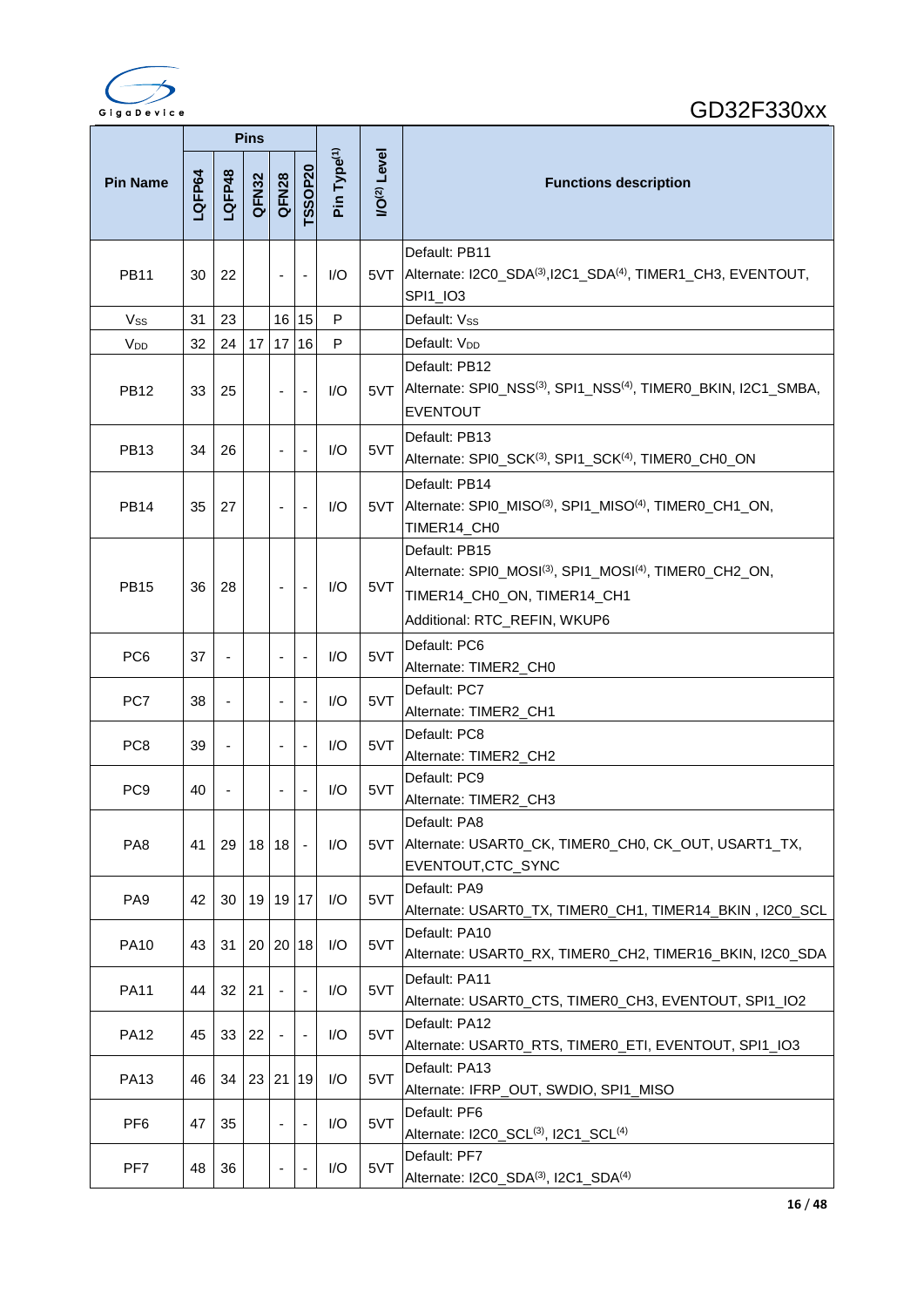

|                       |        |                | <b>Pins</b>     |                          |                          |                         |                    |                                                                                                                     |
|-----------------------|--------|----------------|-----------------|--------------------------|--------------------------|-------------------------|--------------------|---------------------------------------------------------------------------------------------------------------------|
| <b>Pin Name</b>       | LQFP64 | LQFP48         | QFN32           | QFN28                    | TSSOP20                  | Pin Type <sup>(1)</sup> | <b>VO(2)</b> Level | <b>Functions description</b>                                                                                        |
| <b>PA14</b>           | 49     | 37             | 24 <sup>1</sup> |                          | 22 20                    | I/O                     | 5VT                | Default: PA14<br>Alternate: USART0_TX(3), USART1_TX(4), SWCLK, SPI1_MOSI                                            |
| <b>PA15</b>           | 50     | 38             | 25 <sub>1</sub> | 23                       |                          | 1/O                     |                    | Default: PA15<br>5VT Alternate: SPI0_NSS, USART0_RX(3), USART1_RX(4),<br>TIMER1_CH0, TIMER1_ETI, SPI1_NSS, EVENTOUT |
| <b>PC10</b>           | 51     | $\blacksquare$ |                 | $\overline{\phantom{a}}$ | $\overline{\phantom{a}}$ | 1/O                     | 5VT                | Default: PC10                                                                                                       |
| <b>PC11</b>           | 52     |                |                 |                          |                          | 1/O                     |                    | 5VT Default: PC11                                                                                                   |
| <b>PC12</b>           | 53     |                |                 |                          | $\blacksquare$           | I/O                     | 5VT                | Default: PC12                                                                                                       |
| PD <sub>2</sub>       | 54     | $\blacksquare$ |                 | $\overline{\phantom{a}}$ | $\overline{\phantom{a}}$ | 1/O                     | 5VT                | Default: PD2<br>Alternate: TIMER2_ETI                                                                               |
| PB <sub>3</sub>       | 55     | 39             | 26 <sup>1</sup> | 24                       |                          | 1/O                     | 5VT                | Default: PB3<br>Alternate: SPI0_SCK, TIMER1_CH1, EVENTOUT                                                           |
| PB4                   | 56     | 40             | 27              | 25                       | $\overline{\phantom{a}}$ | 1/O                     | 5VT                | Default: PB4<br>Alternate: SPI0_MISO, TIMER2_CH0, EVENTOUT                                                          |
| PB <sub>5</sub>       | 57     | 41             | 28 I            | 26                       |                          | 1/O                     |                    | Default: PB5<br>5VT Alternate: SPI0_MOSI, I2C0_SMBA, TIMER15_BKIN, TIMER2_CH1<br>Additional:WKUP5                   |
| PB <sub>6</sub>       | 58     |                | 42 29           | 27                       | $\overline{\phantom{a}}$ | 1/O                     | 5VT                | Default: PB6<br>Alternate: I2C0_SCL, USART0_TX, TIMER15_CH0_ON                                                      |
| PB <sub>7</sub>       | 59     | 43             | 30 <sup>1</sup> | 28                       |                          | 1/O                     | 5VT                | Default: PB7<br>Alternate: I2C0_SDA, USART0_RX, TIMER16_CH0_ON                                                      |
| BOOT <sub>0</sub>     | 60     | 44             | 31              | $\mathbf{1}$             | 1                        | $\mathsf{I}$            |                    | Default: BOOT0                                                                                                      |
| PB <sub>8</sub>       | 61     | 45             | 32              | $\blacksquare$           | $\overline{\phantom{a}}$ | 1/O                     | 5VT                | Default: PB8<br>Alternate: I2C0_SCL, TIMER15_CH0                                                                    |
| PB <sub>9</sub>       | 62     | 46             |                 | $\overline{\phantom{a}}$ | $\overline{\phantom{a}}$ | 1/O                     | 5VT                | Default: PB9<br>Alternate: I2C0_SDA, IFRP_OUT, TIMER16_CH0, EVENTOUT                                                |
| Vss                   | 63     | 47             |                 | $\blacksquare$           | $\blacksquare$           | P                       |                    | Default: Vss                                                                                                        |
| <b>V<sub>DD</sub></b> | 64     | 48             | $\mathbf{1}$    | $\blacksquare$           |                          | P                       |                    | Default: V <sub>DD</sub>                                                                                            |

#### Notes:

- 1. Type:  $I = input$ ,  $O = output$ ,  $P = power$ .
- 2. I/O Level:  $5VT = 5 V$  tolerant.
- 3. This feature is available on GD32F330x4 devices only.
- 4. This feature is available on GD32F330xB, GD32F330x8 and GD32F330x6 devices only.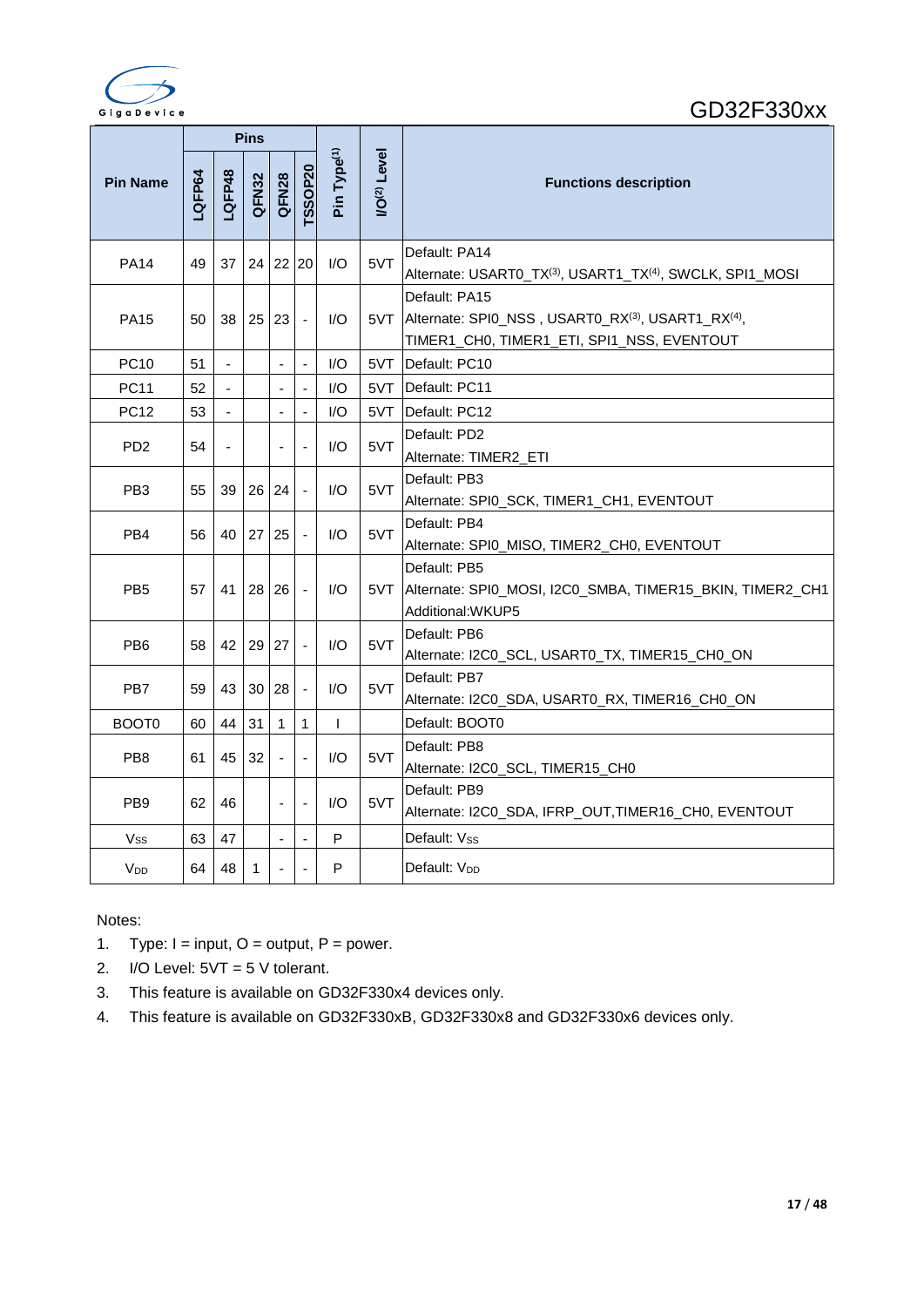| Pin<br><b>Name</b> | AF <sub>0</sub> | AF <sub>1</sub>                                      | AF2                           | AF3             | AF4         | AF <sub>5</sub> | AF <sub>6</sub> |
|--------------------|-----------------|------------------------------------------------------|-------------------------------|-----------------|-------------|-----------------|-----------------|
|                    |                 | USART0_CTS(1)                                        | TIMER1_CH0                    |                 |             |                 |                 |
| PA <sub>0</sub>    |                 | USART1_CTS(2)                                        | TIMER1_ETI                    |                 | I2C1_SCL    |                 |                 |
| PA <sub>1</sub>    | <b>EVENTOUT</b> | USARTO RTS <sup>(1)</sup>                            | TIMER1_CH1                    |                 |             |                 |                 |
|                    |                 | USART1 RTS(2)                                        |                               |                 | I2C1_SDA    |                 |                 |
| PA <sub>2</sub>    | TIMER14_CH0     | USARTO TX(1)                                         | TIMER1_CH2                    |                 |             |                 |                 |
|                    |                 | USART1 TX(2)                                         |                               |                 |             |                 |                 |
| PA <sub>3</sub>    | TIMER14_CH1     | USART0_RX <sup>(1)</sup>                             | TIMER1_CH3                    |                 |             |                 |                 |
|                    |                 | USART1 RX(2)                                         |                               |                 |             |                 |                 |
| PA4                | SPI0_NSS        | USART0 CK(1)                                         |                               |                 | TIMER13_CH0 |                 | SPI1_NSS        |
|                    |                 | USART1_CK <sup>(2)</sup>                             |                               |                 |             |                 |                 |
|                    | SPI0_SCK        |                                                      | TIMER1_CH0/                   |                 |             |                 |                 |
| PA <sub>5</sub>    |                 |                                                      | TIMER1 ETI                    |                 |             |                 |                 |
| PA <sub>6</sub>    | SPI0_MISO       | TIMER2_CH0                                           | TIMERO_BKIN                   |                 |             | TIMER15_CH0     | <b>EVENTOUT</b> |
| PA7                | SPI0_MOSI       | TIMER2_CH1                                           | TIMERO_CHO_ON                 |                 | TIMER13_CH0 | TIMER16_CH0     | <b>EVENTOUT</b> |
| PA <sub>8</sub>    | CK_OUT          | USART0_CK                                            | TIMER0_CH0                    | <b>EVENTOUT</b> | USART1_TX   |                 | CTC_SYNC        |
| PA <sub>9</sub>    | TIMER14_BKIN    | <b>USARTO TX</b>                                     | TIMER0_CH1                    |                 | I2C0 SCL    |                 |                 |
| <b>PA10</b>        | TIMER16_BKIN    | USART0_RX                                            | TIMER0_CH2                    |                 | I2C0_SDA    |                 |                 |
| <b>PA11</b>        | <b>EVENTOUT</b> | USART0_CTS                                           | TIMER0_CH3                    |                 |             |                 | SPI1_IO2        |
| <b>PA12</b>        | <b>EVENTOUT</b> | USART0_RTS                                           | TIMERO_ETI                    |                 |             |                 | SPI1_IO3        |
| <b>PA13</b>        | SWDIO           | IFRP_OUT                                             |                               |                 |             |                 | SPI1_MISO       |
|                    | <b>SWCLK</b>    | USARTO_TX(1)                                         |                               |                 |             |                 |                 |
| <b>PA14</b>        |                 | $USART1_TX^{(2)}$                                    |                               |                 |             |                 | SPI1_MOSI       |
| <b>PA15</b>        | SPI0_NSS        | USART0_RX <sup>(1)</sup><br>USART1_RX <sup>(2)</sup> | TIMER1 CHO/<br>TIMER1_<br>ETI | <b>EVENTOUT</b> |             |                 | SPI1_NSS        |

#### <span id="page-18-0"></span>**Table 3. Port A alternate functions summary**

1. This feature is available on GD32F330x4 devices only.

2. This feature is available on GD32F330xB, GD32F330x8 and GD32F330x6 devices only.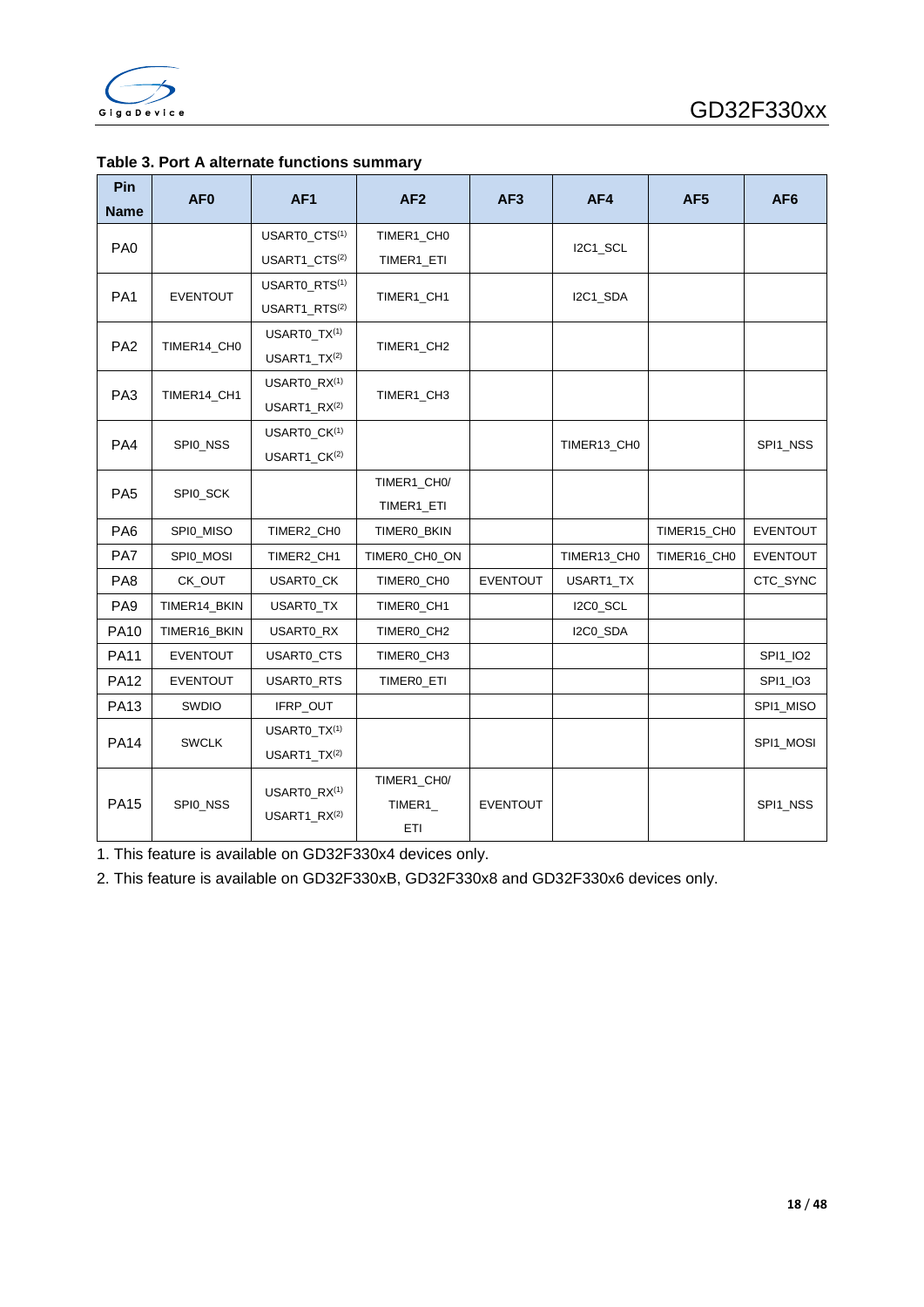

| Pin<br><b>Name</b> | AF <sub>0</sub>          | AF <sub>1</sub>                     | AF <sub>2</sub> | AF <sub>3</sub> | AF4       | AF <sub>5</sub> | AF <sub>6</sub> |
|--------------------|--------------------------|-------------------------------------|-----------------|-----------------|-----------|-----------------|-----------------|
| PB <sub>0</sub>    | <b>EVENTOUT</b>          | TIMER2_CH2                          | TIMER0_CH1_ON   |                 | USART1_RX |                 |                 |
| PB <sub>1</sub>    | TIMER13 CH0              | TIMER2 CH3                          | TIMERO CH2 ON   |                 |           |                 | SPI1_SCK        |
| PB <sub>2</sub>    |                          |                                     |                 |                 |           |                 |                 |
| PB <sub>3</sub>    | SPI0_SCK                 | <b>EVENTOUT</b>                     | TIMER1_CH1      |                 |           |                 |                 |
| PB <sub>4</sub>    | SPI0_MISO                | TIMER2_CH0                          | <b>EVENTOUT</b> |                 |           |                 |                 |
| PB <sub>5</sub>    | SPI0_MOSI                | TIMER2 CH1                          | TIMER15 BKIN    | I2C0_SMBA       |           |                 |                 |
| PB <sub>6</sub>    | USARTO_TX                | I2C0_SCL                            | TIMER15_CH0_ON  |                 |           |                 |                 |
| PB7                | USART0_RX                | I2C0 SDA                            | TIMER16 CH0 ON  |                 |           |                 |                 |
| PB <sub>8</sub>    |                          | I2C0 SCL                            | TIMER15 CH0     |                 |           |                 |                 |
| PB <sub>9</sub>    | IFRP_OUT                 | I2C0_SDA                            | TIMER16_CH0     | <b>EVENTOUT</b> |           |                 |                 |
| <b>PB10</b>        |                          | I2C0_SCL(1),                        | TIMER1_CH2      |                 |           |                 | SPI1_IO2        |
|                    |                          | $IC1$ <sub>_SCL<sup>(2)</sup></sub> |                 |                 |           |                 |                 |
| <b>PB11</b>        | <b>EVENTOUT</b>          | I2C0_SDA(1),                        | TIMER1_CH3      |                 |           |                 | SPI1_IO3        |
|                    |                          | $IC1$ _SDA $(2)$                    |                 |                 |           |                 |                 |
| <b>PB12</b>        | SPI0_NSS <sup>(1)</sup>  | <b>EVENTOUT</b>                     | TIMERO_BKIN     |                 | I2C1_SMBA |                 |                 |
|                    | SPI1 NSS <sup>(2)</sup>  |                                     |                 |                 |           |                 |                 |
| <b>PB13</b>        | SPI0_SCK(1)              |                                     | TIMERO CHO ON   |                 |           |                 |                 |
|                    | SPI1_SCK <sup>(2)</sup>  |                                     |                 |                 |           |                 |                 |
| <b>PB14</b>        | SPI0_MISO <sup>(1)</sup> | TIMER14 CH0                         | TIMERO CH1 ON   |                 |           |                 |                 |
|                    | SPI1_MISO <sup>(2)</sup> |                                     |                 |                 |           |                 |                 |
| <b>PB15</b>        | SPI0_MOSI <sup>(1)</sup> | TIMER14_CH1                         | TIMER0_CH2_ON   | TIMER14_CH0_ON  |           |                 |                 |
|                    | SPI1_MOSI <sup>(2)</sup> |                                     |                 |                 |           |                 |                 |

#### <span id="page-19-0"></span>**Table 4. Port B alternate functions summary**

1. This feature is available on GD32F330x4 devices only.

2. This feature is available on GD32F330xB, GD32F330x8 and GD32F330x6 devices only.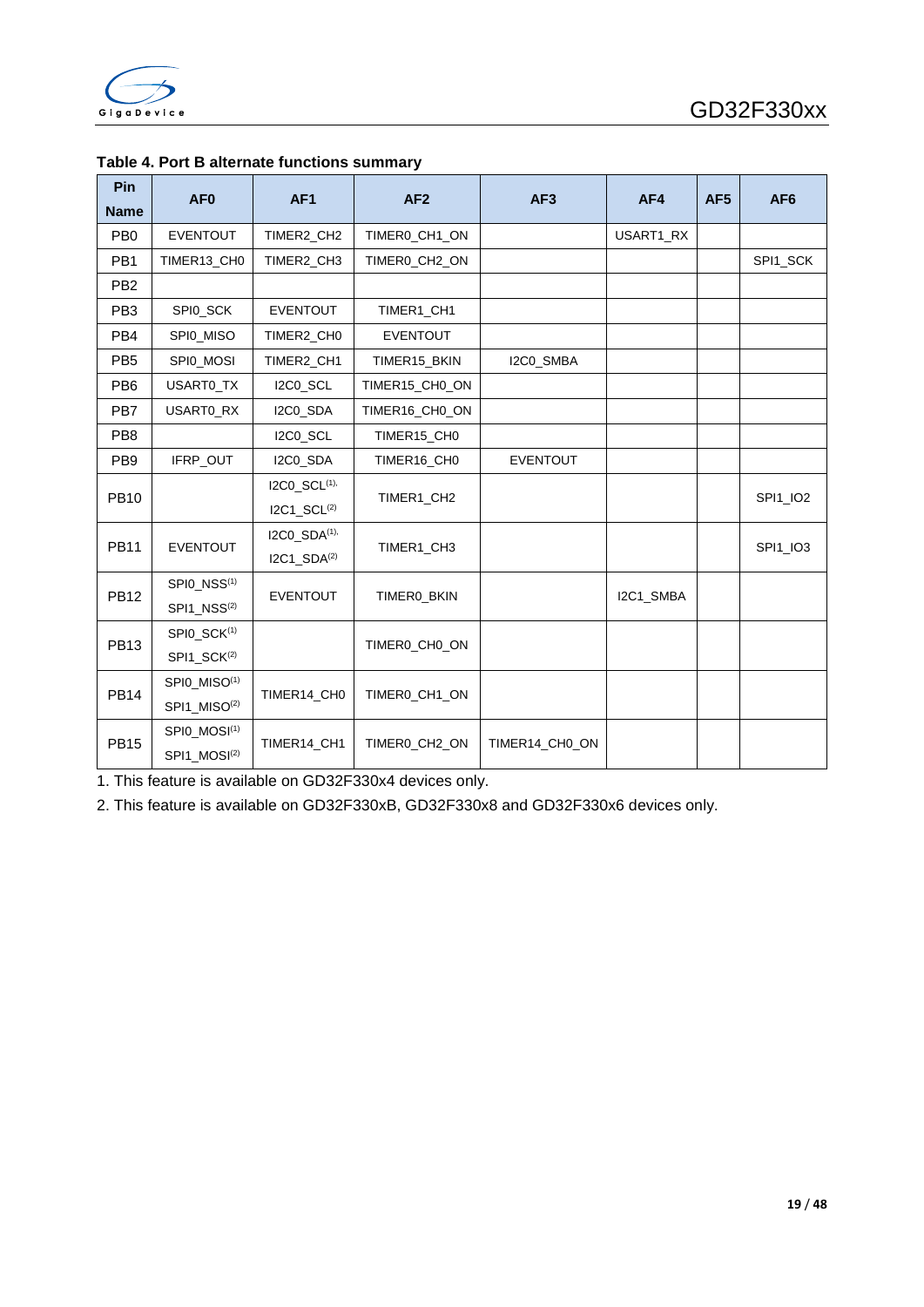

| Pin             | AF <sub>0</sub> | AF <sub>1</sub> | AF2 | AF <sub>3</sub> | AF4 | AF <sub>5</sub> | AF <sub>6</sub> |
|-----------------|-----------------|-----------------|-----|-----------------|-----|-----------------|-----------------|
| <b>Name</b>     |                 |                 |     |                 |     |                 |                 |
| PC <sub>0</sub> | <b>EVENTOUT</b> |                 |     |                 |     |                 |                 |
| PC <sub>1</sub> | <b>EVENTOUT</b> |                 |     |                 |     |                 |                 |
| PC <sub>2</sub> | <b>EVENTOUT</b> |                 |     |                 |     |                 |                 |
| PC <sub>3</sub> | <b>EVENTOUT</b> |                 |     |                 |     |                 |                 |
| PC4             | <b>EVENTOUT</b> |                 |     |                 |     |                 |                 |
| PC <sub>5</sub> |                 |                 |     |                 |     |                 |                 |
| PC <sub>6</sub> | TIMER2_CH0      |                 |     |                 |     |                 |                 |
| PC7             | TIMER2_CH1      |                 |     |                 |     |                 |                 |
| PC <sub>8</sub> | TIMER2_CH2      |                 |     |                 |     |                 |                 |
| PC <sub>9</sub> | TIMER2_CH3      |                 |     |                 |     |                 |                 |
| <b>PC10</b>     |                 |                 |     |                 |     |                 |                 |
| <b>PC11</b>     |                 |                 |     |                 |     |                 |                 |
| <b>PC12</b>     |                 |                 |     |                 |     |                 |                 |
| <b>PC13</b>     |                 |                 |     |                 |     |                 |                 |
| <b>PC14</b>     |                 |                 |     |                 |     |                 |                 |
| <b>PC15</b>     |                 |                 |     |                 |     |                 |                 |

#### <span id="page-20-0"></span>**Table 5. Port C alternate functions summary**

#### <span id="page-20-1"></span>**Table 6. Port D alternate functions summary**

| Pin              | AF <sub>0</sub> | AF <sub>1</sub> | AF <sub>2</sub> | AF3 | AF4 | AF5 | AF <sub>6</sub> |
|------------------|-----------------|-----------------|-----------------|-----|-----|-----|-----------------|
| <b>Name</b>      |                 |                 |                 |     |     |     |                 |
| PD <sub>0</sub>  |                 |                 |                 |     |     |     |                 |
| PD <sub>1</sub>  |                 |                 |                 |     |     |     |                 |
| PD <sub>2</sub>  | TIMER2_ETI      |                 |                 |     |     |     |                 |
| PD <sub>3</sub>  |                 |                 |                 |     |     |     |                 |
| PD4              |                 |                 |                 |     |     |     |                 |
| PD <sub>5</sub>  |                 |                 |                 |     |     |     |                 |
| PD <sub>6</sub>  |                 |                 |                 |     |     |     |                 |
| PD7              |                 |                 |                 |     |     |     |                 |
| PD <sub>8</sub>  |                 |                 |                 |     |     |     |                 |
| PD <sub>9</sub>  |                 |                 |                 |     |     |     |                 |
| <b>PD10</b>      |                 |                 |                 |     |     |     |                 |
| <b>PD11</b>      |                 |                 |                 |     |     |     |                 |
| <b>PD12</b>      |                 |                 |                 |     |     |     |                 |
| PD <sub>13</sub> |                 |                 |                 |     |     |     |                 |
| PD <sub>14</sub> |                 |                 |                 |     |     |     |                 |
| PD <sub>15</sub> |                 |                 |                 |     |     |     |                 |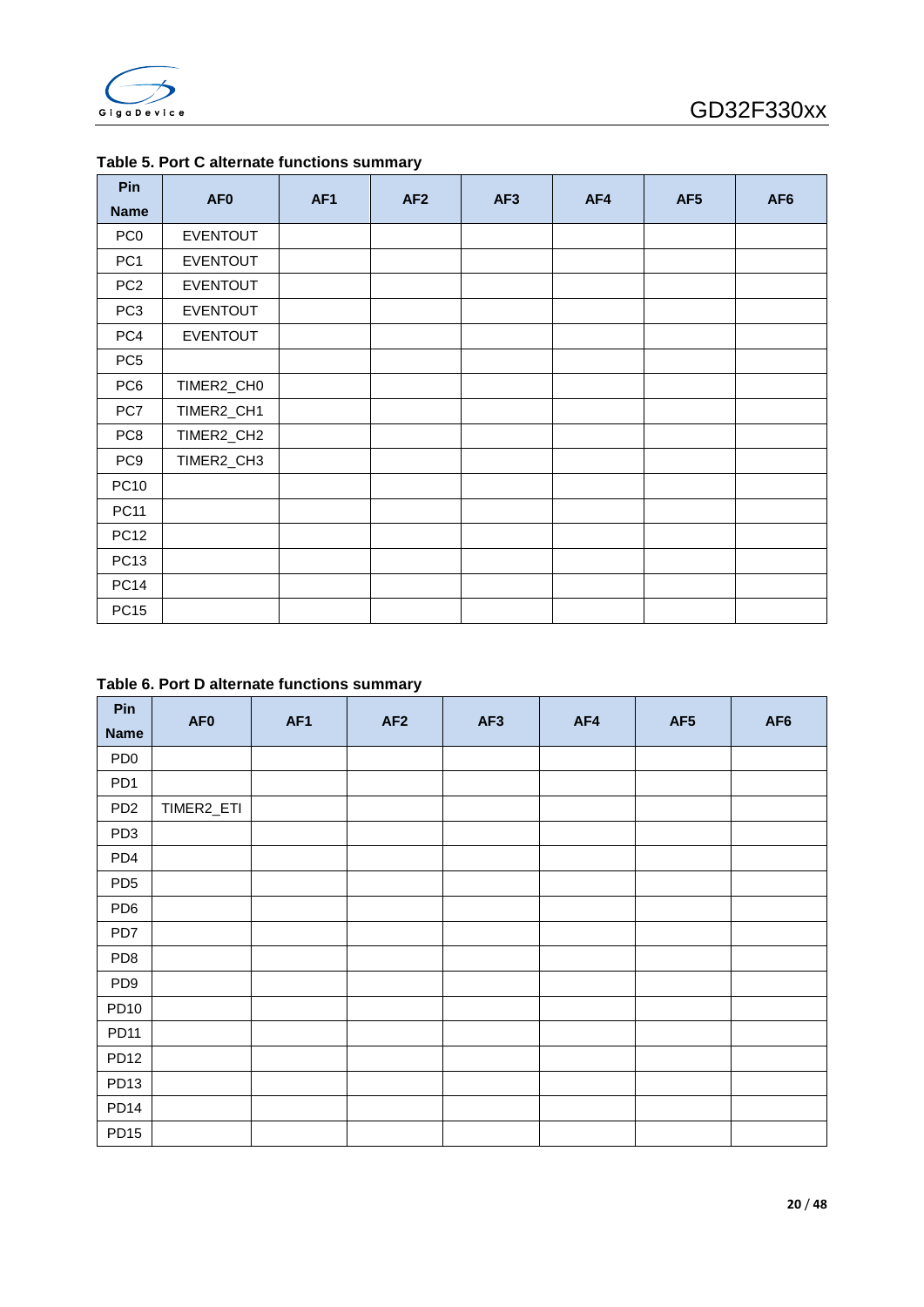

| Pin             | AF <sub>0</sub>         | AF <sub>1</sub> | AF <sub>2</sub> | AF <sub>3</sub> | AF4 | AF <sub>5</sub> | AF <sub>6</sub> |
|-----------------|-------------------------|-----------------|-----------------|-----------------|-----|-----------------|-----------------|
| <b>Name</b>     |                         |                 |                 |                 |     |                 |                 |
| PF <sub>0</sub> | CTC_SYNC                |                 |                 |                 |     |                 |                 |
| PF <sub>1</sub> |                         |                 |                 |                 |     |                 |                 |
| PF <sub>2</sub> |                         |                 |                 |                 |     |                 |                 |
| PF <sub>3</sub> |                         |                 |                 |                 |     |                 |                 |
| PF4             | <b>EVENTOUT</b>         |                 |                 |                 |     |                 |                 |
| PF <sub>5</sub> | <b>EVENTOUT</b>         |                 |                 |                 |     |                 |                 |
| PF <sub>6</sub> | I2C0_SCL(1)             |                 |                 |                 |     |                 |                 |
|                 | $IC1\_SCL^{(2)}$        |                 |                 |                 |     |                 |                 |
| PF7             | I2C0_SDA <sup>(1)</sup> |                 |                 |                 |     |                 |                 |
|                 | $IC1$ _SDA $(2)$        |                 |                 |                 |     |                 |                 |
| PF <sub>8</sub> |                         |                 |                 |                 |     |                 |                 |
| PF9             |                         |                 |                 |                 |     |                 |                 |
| <b>PF10</b>     |                         |                 |                 |                 |     |                 |                 |
| <b>PF11</b>     |                         |                 |                 |                 |     |                 |                 |
| <b>PF12</b>     |                         |                 |                 |                 |     |                 |                 |
| <b>PF13</b>     |                         |                 |                 |                 |     |                 |                 |
| <b>PF14</b>     |                         |                 |                 |                 |     |                 |                 |
| <b>PF15</b>     |                         |                 |                 |                 |     |                 |                 |

#### <span id="page-21-0"></span>**Table 7. Port F alternate functions summary**

1. This feature is available on GD32F330x4 devices only.

2. This feature is available on GD32F330xB, GD32F330x8 and GD32F330x6 devices only.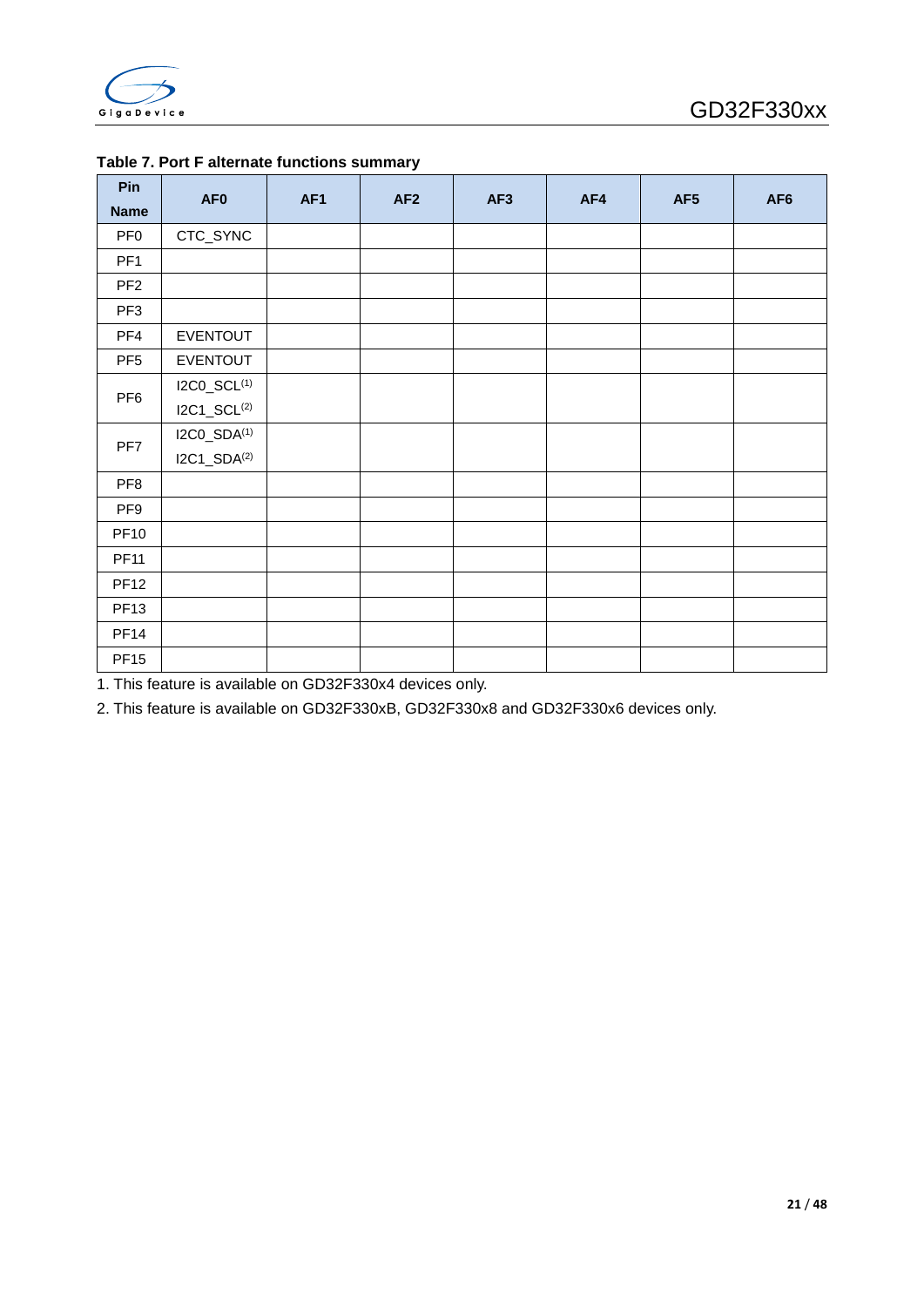

### <span id="page-22-0"></span>**3 Functional description**

### <span id="page-22-1"></span>**3.1 ARM® Cortex®-M4 core**

The ARM® Cortex®-M4 processor is a high performance embedded processor with DSP instructions which allow efficient signal processing and complex algorithm execution. It brings an efficient, easy-to-use blend of control and signal processing capabilities to meet the digital signal control markets demand. The processor is highly configurable enabling a wide range of implementations from those requiring memory protection and powerful trace technology to cost sensitive devices requiring minimal area, while delivering outstanding computational performance and an advanced system response to interrupts.

32-bit ARM® Cortex®-M4 processor core

- Up to 84 MHz operation frequency
- Single-cycle multiplication and hardware divider
- Integrated DSP instructions
- Integrated Nested Vectored Interrupt Controller (NVIC)
- 24-bit SysTick timer

The Cortex®-M4 processor is based on the ARMv7-M architecture and supports both Thumb and Thumb-2 instruction sets. Some system peripherals listed below are also provided by Cortex®-M4:

- Internal Bus Matrix connected with ICode bus, DCode bus, system bus, Private Peripheral Bus (PPB) and debug accesses (AHB-AP)
- Nested Vectored Interrupt Controller (NVIC)
- Flash Patch and Breakpoint (FPB)
- Data Watchpoint and Trace (DWT)
- Instrument Trace Macrocell (ITM)
- **Memory Protection Unit (MPU)**
- Serial Wire JTAG Debug Port (SWJ-DP)
- Trace Port Interface Unit (TPIU)

### <span id="page-22-2"></span>**3.2 On-chip memory**

- Up to 128 Kbytes of Flash memory
- Up to 16 Kbytes of SRAM with hardware parity checking

The ARM® Cortex®-M4 processor is structured in Harvard architecture which can use separate buses to fetch instructions and load/store data. 128 Kbytes of inner Flash and 16 Kbytes of inner SRAM at most is available for storing programs and data, both accessed (R/W) at CPU clock speed with zero wait states. The Figure 7. GD32F330xx memory map shows the memory map of the GD32F330xx series of devices, including code, SRAM, peripheral, and other pre-defined regions.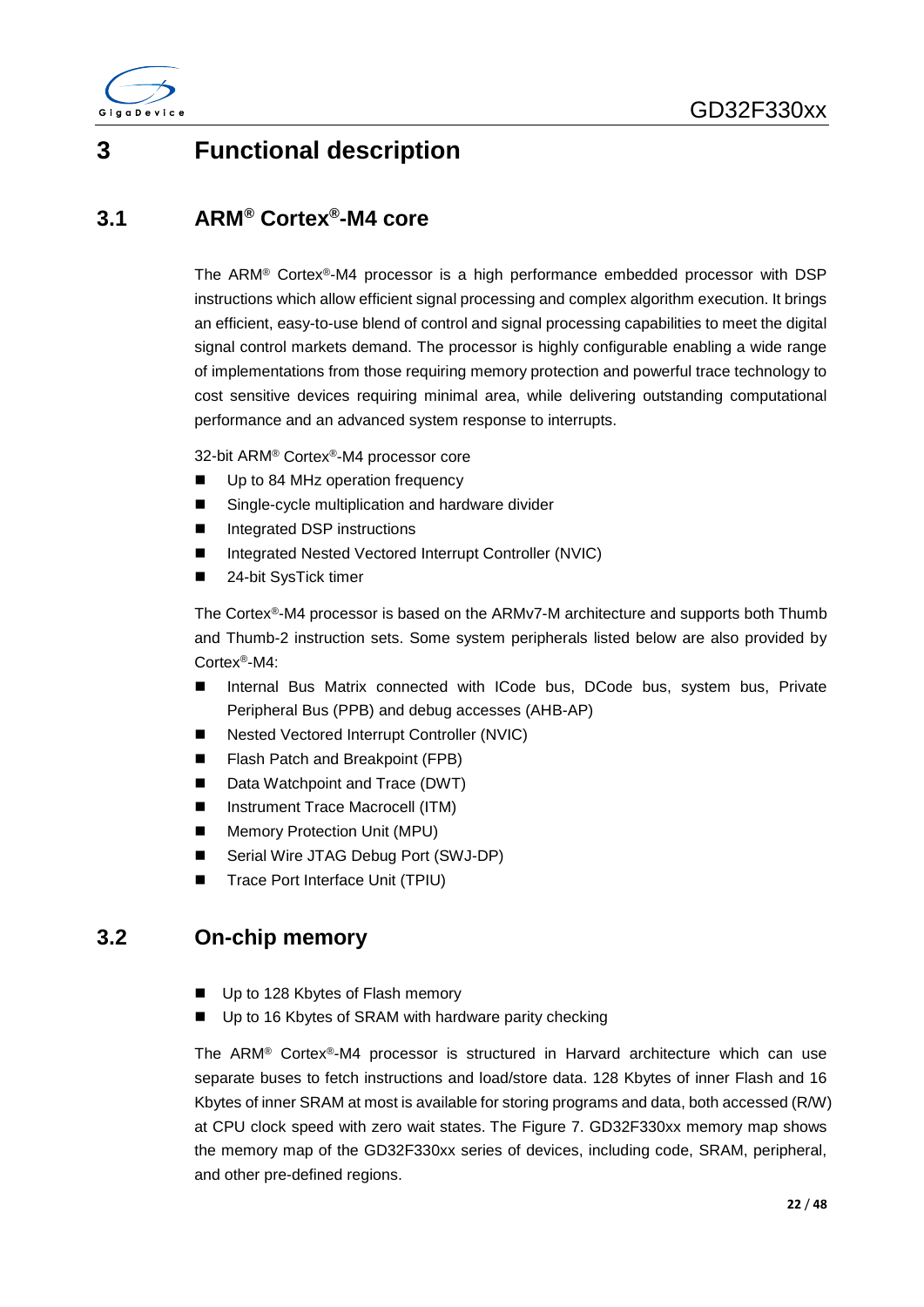

### <span id="page-23-0"></span>**3.3 Clock, reset and supply management**

- Internal 8 MHz factory-trimmed RC and external 4 to 32 MHz crystal oscillator
- nternal 48 MHz RC oscillator
- Internal 40 KHz RC calibrated oscillator and external 32.768 KHz crystal oscillator
- Integrated system clock PLL
- 2.6 to 3.6 V application supply and I/Os
- Supply Supervisor: POR (Power On Reset), PDR (Power Down Reset), and low voltage detector (LVD)

The Clock Control Unit (CCU) provides a range of oscillator and clock functions. These include speed internal RC oscillator and external crystal oscillator, high speed and low speed two types. Several prescalers allow the frequency configuration of the AHB and two APB domains. The maximum frequency of the AHB and two APB domains is 84 MHz. See Figure 8 for details on the clock tree.

The Reset Control Unit (RCU) controls three kinds of reset: system reset resets the processor core and peripheral IP components. Power-on reset (POR) and power-down reset (PDR) are always active, and ensures proper operation starting from 2.6 V and down to 1.8V. The device remains in reset mode when  $V_{\text{DD}}$  is below a specified threshold. The embedded low voltage detector (LVD) monitors the power supply, compares it to the voltage threshold and generates an interrupt as a warning message for leading the MCU into security.

Power supply schemes:

- V<sub>DD</sub> range: 2.6 to 3.6 V, external power supply for I/Os and the internal regulator. Provided externally through  $V_{DD}$  pins.
- Vssa, V<sub>DDA</sub> range: 2.6 to 3.6 V, external analog power supplies for ADC, reset blocks, RCs and PLL. V<sub>DDA</sub> and V<sub>SSA</sub> must be connected to V<sub>DD</sub> and V<sub>SS</sub>, respectively.
- V<sub>BAT</sub> range: 1.8 to 3.6 V, power supply for RTC, external clock 32 kHz oscillator and backup registers (through power switch) when  $V_{DD}$  is not present.

### <span id="page-23-1"></span>**3.4 Boot modes**

At startup, boot pins are used to select one of three boot options:

- Boot from main Flash memory (default)
- Boot from system memory
- Boot from on-chip SRAM

In default condition, boot from main Flash memory is selected. The boot loader is located in the internal boot ROM memory (system memory). It is used to reprogram the Flash memory by using USART0 in device mode.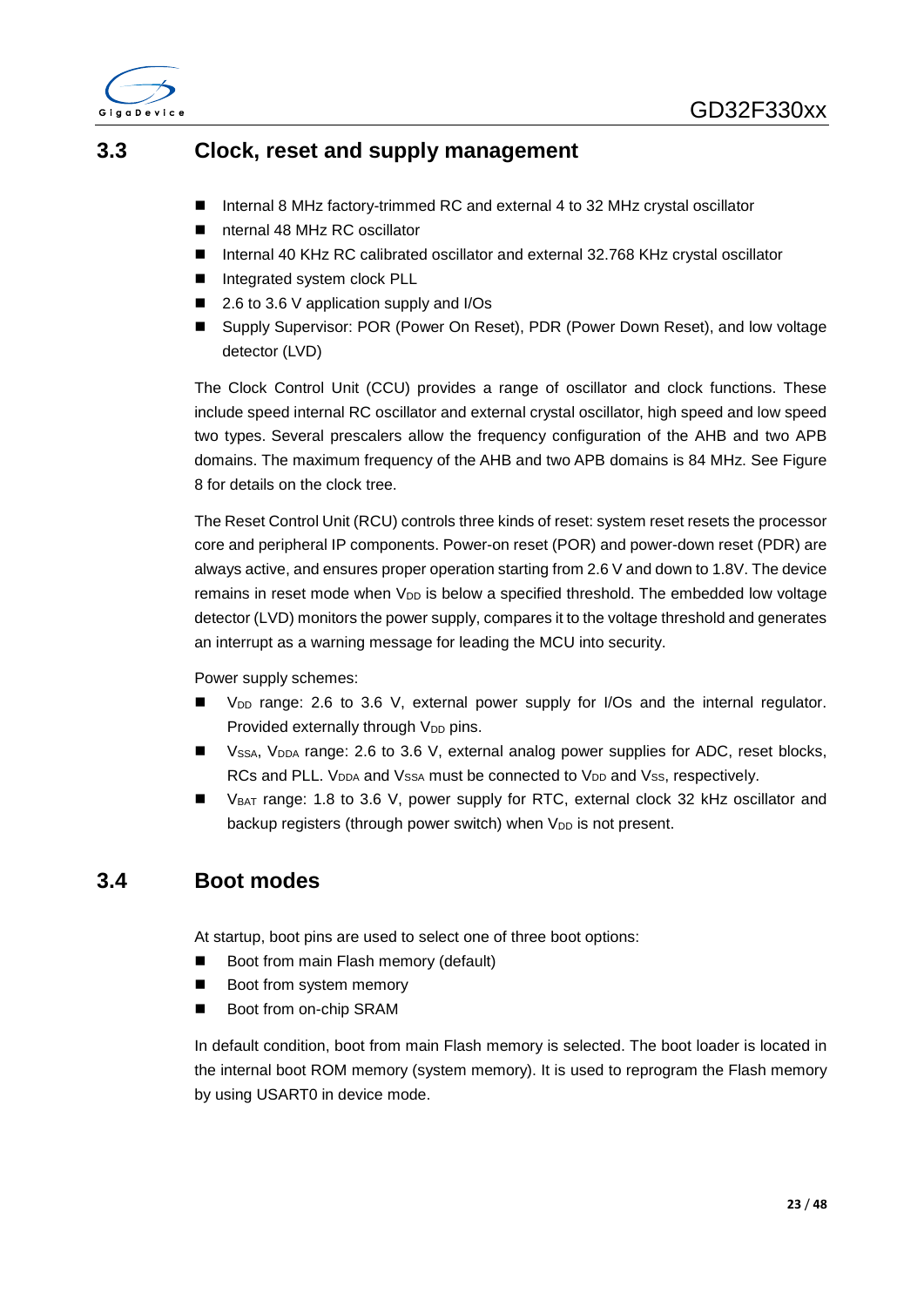

### <span id="page-24-0"></span>**3.5 Power saving modes**

The MCU supports three kinds of power saving modes to achieve even lower power consumption. They are Sleep mode, Deep-sleep mode, and Standby mode. These operating modes reduce the power consumption and allow the application to achieve the best balance between the CPU operating time, speed and power consumption.

#### **Sleep** mode

In sleep mode, only the clock of CPU core is off. All peripherals continue to operate and any interrupt/event can wake up the system.

**Deep-sleep** mode

In Deep-sleep mode, all clocks in the 1.2V domain are off, and all of the high speed crystal oscillator (IRC8M, HXTAL) and PLL are disabled. Only the contents of SRAM and registers are retained. Any interrupt or wakeup event from EXTI lines can wake up the system from the Deep-sleep mode including the 16 external lines, the RTC alarm, the LVD output, and USB wakeup. When exiting the Deep-sleep mode, the IRC8M is selected as the system clock.

#### **Standby** mode

In Standby mode, the whole 1.2V domain is power off, the LDO is shut down, and all of IRC8M, HXTAL and PLL are disabled. The contents of SRAM and registers (except Backup Registers) are lost. There are four wakeup sources for the Standby mode, including the external reset from NRST pin, the RTC alarm, the FWDGT reset, and the rising edge on WKUP pin.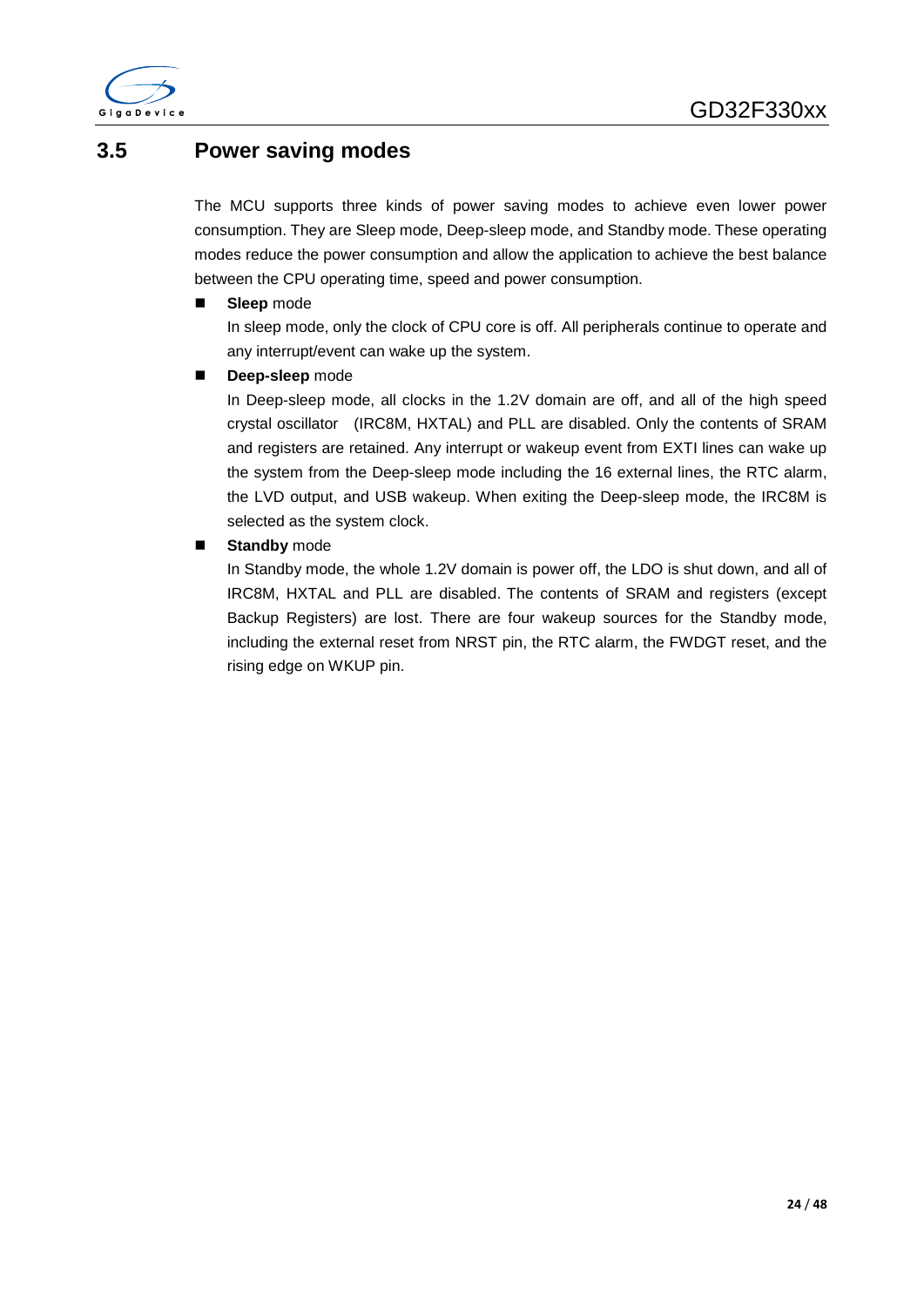

### <span id="page-25-0"></span>**3.6 Analog to digital converter (ADC)**

- 12-bit SAR ADC's conversion rate is up to 2.6MSPS
- 12-bit, 10-bit, 8-bit or 6-bit configurable resolution
- Hardware oversampling ratio adjustable from 2 to 256x improves resolution to 16-bit
- **Input voltage range:**  $V_{SSA}$  to  $V_{DDA}$  (2.6 to 3.6 V)
- Temperature sensor

One 12-bit 2.6MSPS multi-channel ADCs are integrated in the device. It has a total of 19 multiplexed channels: 16 external channels, 1 channel for internal temperature sensor (V<sub>SENSE</sub>), 1 channel for internal reference voltage (V<sub>REFINT</sub>) and 1 channel for battery voltage  $(V_{BAT})$ . The input voltage range is between  $V_{SSA}$  and  $V_{DDA}$ . An on-chip hardware oversampling scheme improves performance while off-loading the related computational burden from the CPU. An analog watchdog block can be used to detect the channels, which are required to remain within a specific threshold window. A configurable channel management block can be used to perform conversions in single, continuous, scan or discontinuous mode to support more advanced use.

The ADC can be triggered from the events generated by the general-purpose level 0 timers (TMx) and the advanced-control timers (TM0 and TM7) with internal connection. The temperature sensor can be used to generate a voltage that varies linearly with temperature. It is internally connected to the ADC\_IN16 input channel which is used to convert the sensor output voltage in a digital value.

### <span id="page-25-1"></span>**3.7 DMA**

- 7 channel DMA controller
- Peripherals supported: Timers, ADC, SPIs, I2Cs, USARTs

The flexible general-purpose DMA controllers provide a hardware method of transferring data between peripherals and/or memory without intervention from the CPU, thereby freeing up bandwidth for other system functions. Three types of access method are supported: peripheral to memory, memory to peripheral, memory to memory

Each channel is connected to fixed hardware DMA requests. The priorities of DMA channel requests are determined by software configuration and hardware channel number. Transfer size of source and destination are independent and configurable.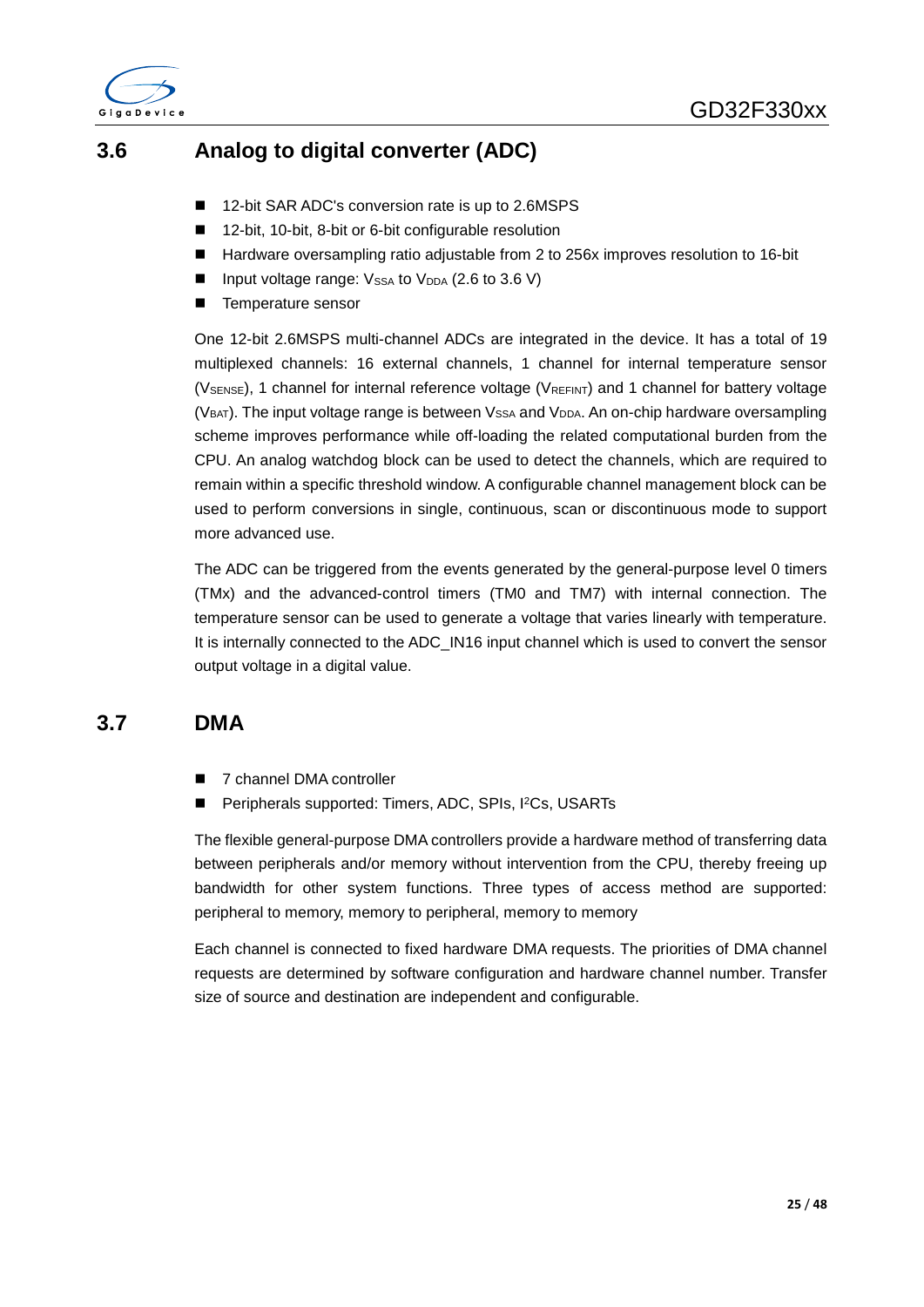

### <span id="page-26-0"></span>**3.8 General-purpose inputs/outputs (GPIOs)**

- Up to 55 fast GPIOs, all mappable on 16 external interrupt vectors (EXTI)
- Analog input/output configurable
- Alternate function input/output configurable

There are up to 55 general purpose I/O pins (GPIO) in GD32F330xx, named PA0 ~ PA15 and PB0 ~ PB15, PC0 ~ PC15, PD2, PF0, PF1, PF4-PF7 to implement logic input/output functions. Each of the GPIO ports has related control and configuration registers to satisfy the requirements of specific applications. The external interrupts on the GPIO pins of the device have related control and configuration registers in the External Interrupt Control Unit (EXTI). The GPIO ports are pin-shared with other alternative functions (AFs) to obtain maximum flexibility on the package pins. Each of the GPIO pins can be configured by software as output (push-pull, open-drain or analog), as input (with or without pull-up or pull-down) or as peripheral alternate function. Most of the GPIO pins are shared with digital or analog alternate functions. All GPIOs are high-current capable except for analog inputs.

### <span id="page-26-1"></span>**3.9 Timers and PWM generation**

- One 16-bit advanced-control timer (TM0), one 32-bit general-purpose timer (TM1) and five 16-bit general-purpose timers (TM2, TM13 ~ TM16)
- Up to 4 independent channels of PWM, output compare or input capture for each generalpurpose timer (GPTM) and external trigger input
- 16-bit, motor control PWM advanced-control timer with programmable dead-time generation for output match
- Encoder interface controller with two inputs using quadrature decoder
- 24-bit SysTick timer down counter
- 2 watchdog timers (Independent watchdog and window watchdog)

The advanced-control timer (TM0) can be used as a three-phase PWM multiplexed on 6 channels. It has complementary PWM outputs with programmable dead-time generation. It can also be used as a complete general-purpose timer. The 4 independent channels can be used for input capture, output compare, PWM generation (edge- or center-aligned counting modes) and single pulse mode output. If configured as a general-purpose 16-bit timer, it has the same functions as the TMx timer. It can be synchronized with external signals or to interconnect with other GPTMs together which have the same architecture and features.

The general-purpose timer (GPTM) can be used for a variety of purposes including general time, input signal pulse width measurement or output waveform generation such as a single pulse generation or PWM output, up to 4 independent channels for input capture/output compare. TM1 is based on a 32-bit auto-reload up/downcounter and a 16-bit prescaler. TM3 is based on a 16-bit auto-reload up/downcounter and a 16-bit prescaler. TM13  $\sim$  TM16 is based on a 16-bit auto-reload upcounter and a 16-bit prescaler. The GPTM also supports an encoder interface with two inputs using quadrature decoder.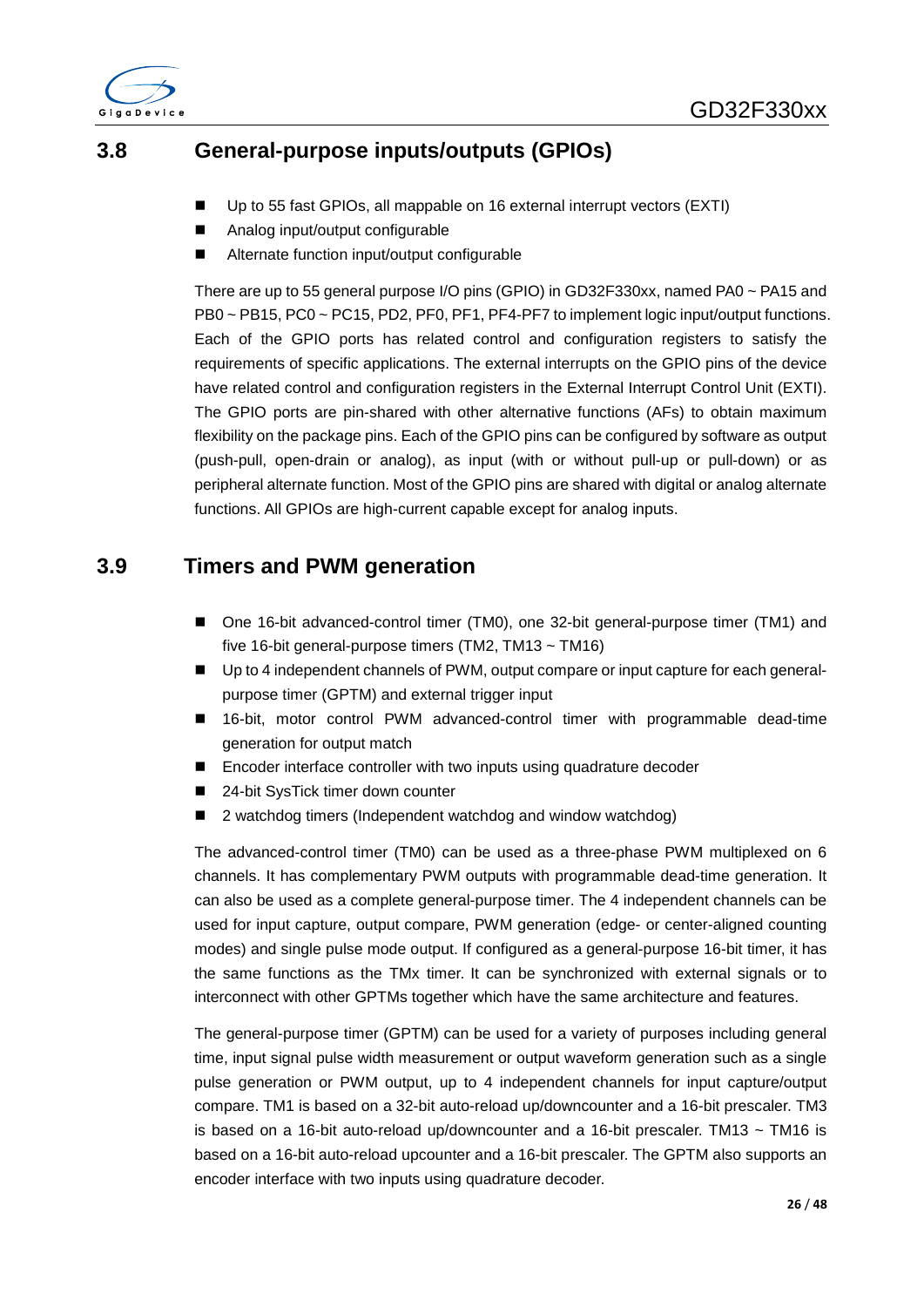

The GD32F330xx have two watchdog peripherals, free watchdog and window watchdog. They offer a combination of high safety level, flexibility of use and timing accuracy.

The independent watchdog timer includes a 12-bit down-counting counter and a 8-bit prescaler, It is clocked from an independent 40 kHz internal RC and as it operates independently of the main clock, it can operate in deep-sleep and standby modes. It can be used either as a watchdog to reset the device when a problem occurs, or as a free-running timer for application timeout management.

The window watchdog is based on a 7-bit down counter that can be set as free-running. It can be used as a watchdog to reset the device when a problem occurs. It is clocked from the main clock. It has an early warning interrupt capability and the counter can be frozen in debug mode.

The SysTick timer is dedicated for OS, but could also be used as a standard down counter. It features:

- A 24-bit down counter
- Auto reload capability
- Maskable system interrupt generation when the counter reaches 0
- Programmable clock source

### <span id="page-27-0"></span>**3.10 Real time clock (RTC)**

- Independent binary-coded decimal (BCD) format timer/counter with five 32-bit backup registers.
- Calendar with subsecond, seconds, minutes, hours, week day, date, year and month automatically correction
- Alarm function with wake up from deep-sleep and standby mode capability
- On-the-fly correction for synchronization with master clock. Digital calibration with 0.954 ppm resolution for compensation of quartz crystal inaccuracy.

The real time clock is an independent timer which provides a set of continuously running counters in backup registers to provide a real calendar function, and provides an alarm interrupt or an expected interrupt. It is not reset by a system or power reset, or when the device wakes up from standby mode. A 20-bit prescaler is used for the time base clock and is by default configured to generate a time base of 1 second from a clock at 32.768 kHz from external crystal oscillator.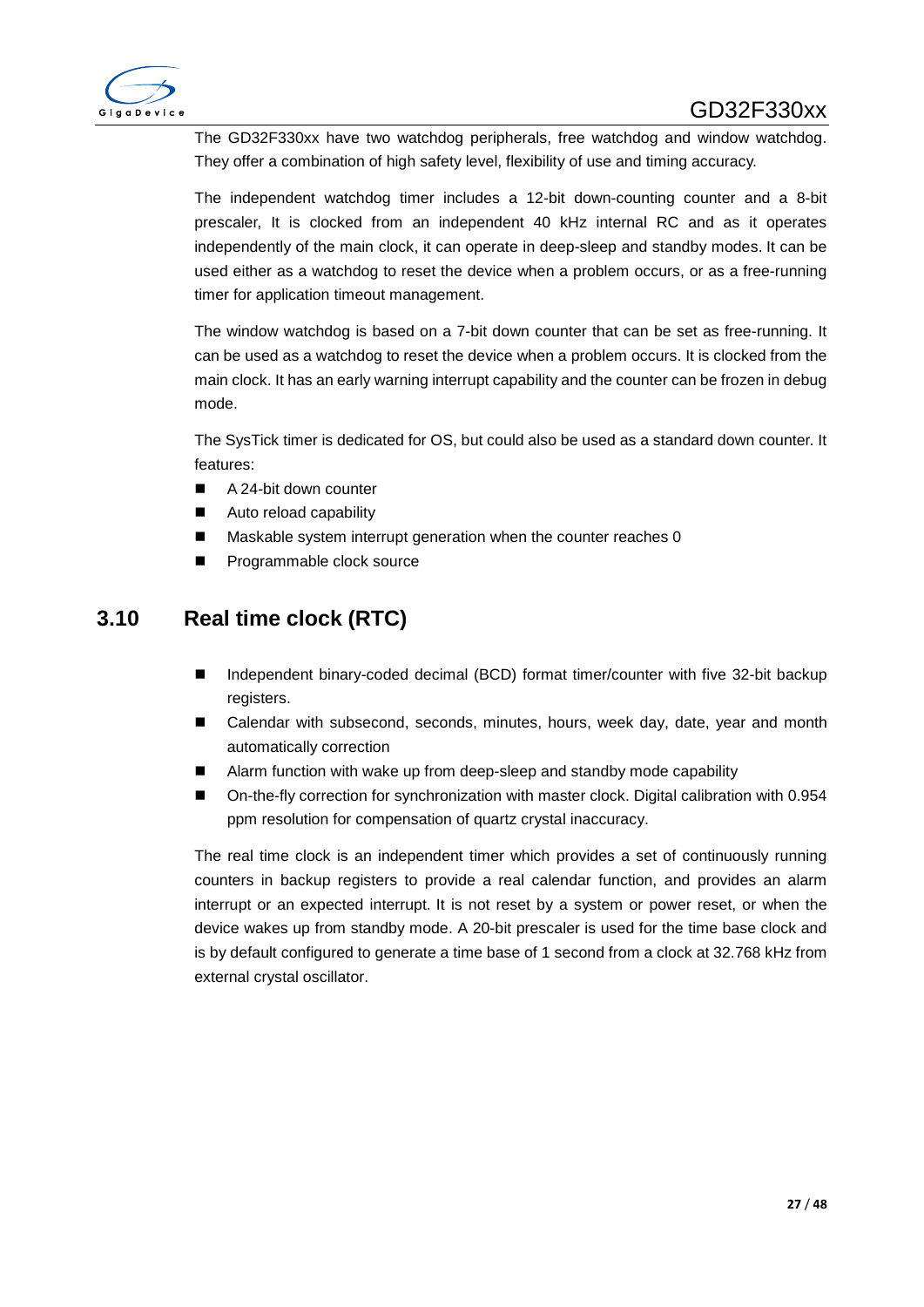

### <span id="page-28-0"></span>**3.11 Inter-integrated circuit (I2C)**

- Up to two I2C bus interfaces can support both master and slave mode with a frequency up to 1 MHz (Fast mode plus)
- Provide arbitration function, optional PEC (packet error checking) generation and checking
- Supports 7-bit and 10-bit addressing mode and general call addressing mode

The I2C interface is an internal circuit allowing communication with an external I2C interface which is an industry standard two line serial interface used for connection to external hardware. These two serial lines are known as a serial data line (SDA) and a serial clock line (SCL). The I2C module provides two data transfer rates: 100 kHz of standard mode, 400 kHz of the fast mode and 1 MHz of the fast mode plus. The I2C module also has an arbitration detect function to prevent the situation where more than one master attempts to transmit data to the I2C bus at the same time. A CRC-8 calculator is also provided in I2C interface to perform packet error checking for I2C data.

### <span id="page-28-1"></span>**3.12 Serial peripheral interface (SPI)**

- Up to two SPI interfaces with a frequency of up to 30 MHz
- Support both master and slave mode
- Hardware CRC calculation and transmit automatic CRC error checking

The SPI interface uses 4 pins, among which are the serial data input and output lines (MISO & MOSI), the clock line (SCK) and the slave select line (NSS). Both SPIs can be served by the DMA controller. The SPI interface may be used for a variety of purposes, including simplex synchronous transfers on two lines with a possible bidirectional data line or reliable communication using CRC checking.

### <span id="page-28-2"></span>**3.13 Universal synchronous asynchronous receiver transmitter (USART)**

- Up to two USARTs with operating frequency up to 10.5 MBits/s
- Supports both asynchronous and clocked synchronous serial communication modes
- IrDA SIR encoder and decoder support
- LIN break generation and detection
- ISO 7816-3 compliant smart card interface

The USART (USART0, USART1) are used to translate data between parallel and serial interfaces, provides a flexible full duplex data exchange using synchronous or asynchronous transfer. It is also commonly used for RS-232 standard communication. The USART includes a programmable baud rate generator which is capable of dividing the system clock to produce a dedicated clock for the USART transmitter and receiver. The USART also supports DMA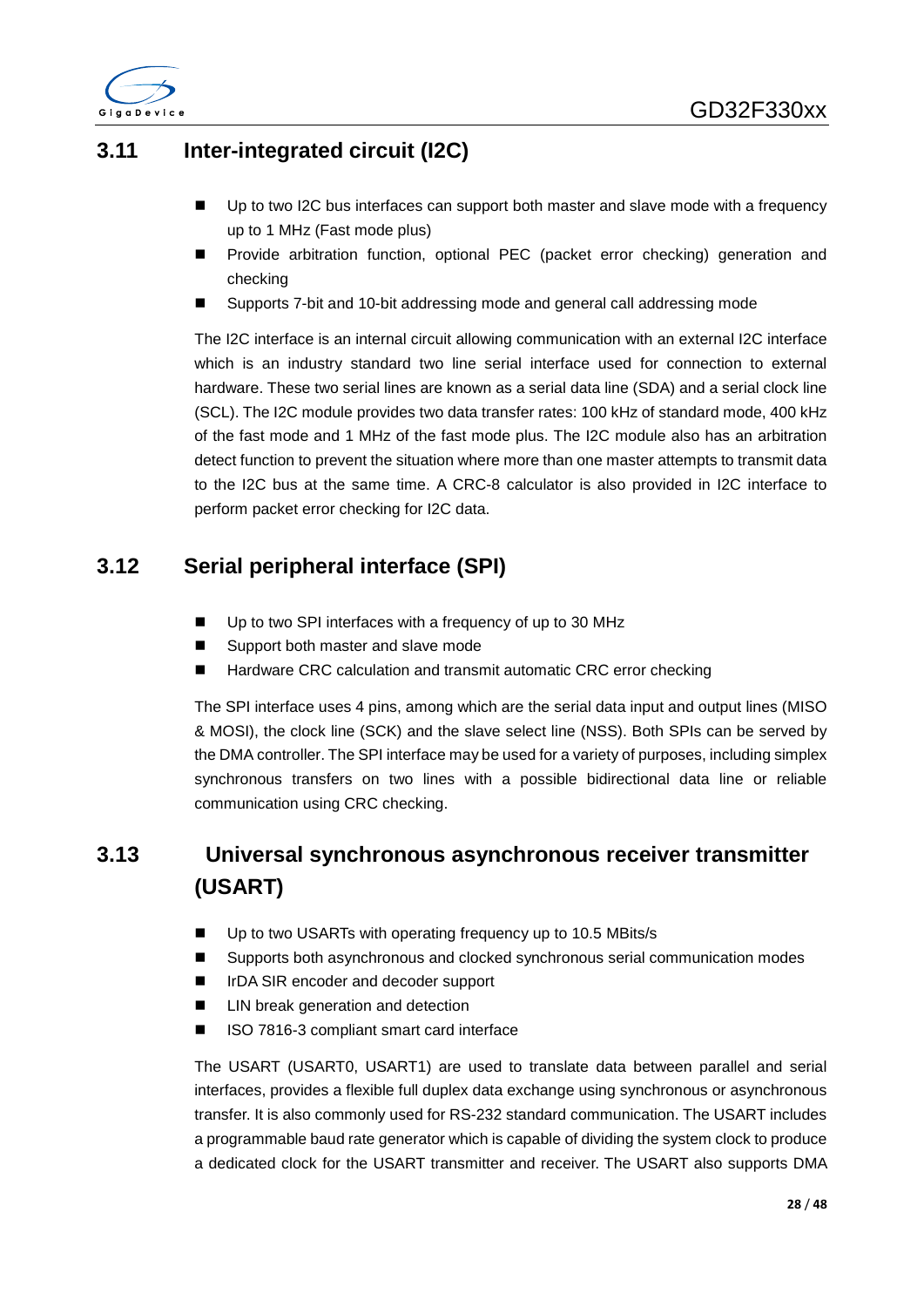

function for high speed data communication.

### <span id="page-29-0"></span>**3.14 Debug mode**

■ Serial wire JTAG debug port (SWJ-DP)

The ARM® SWJ-DP Interface is embedded and is a combined JTAG and serial wire debug port that enables either a serial wire debug or a JTAG probe to be connected to the target.

### <span id="page-29-1"></span>**3.15 Package and operation temperature**

- LQFP64 (GD32F330Rx), LQFP48 (GD32F330Cx), QFN32 (GD32F330Kx), QFN28 (GD32F330Gx) and TSSOP20 (GD32F330Fx)
- Operation temperature range: -40°C to +85°C (industrial level)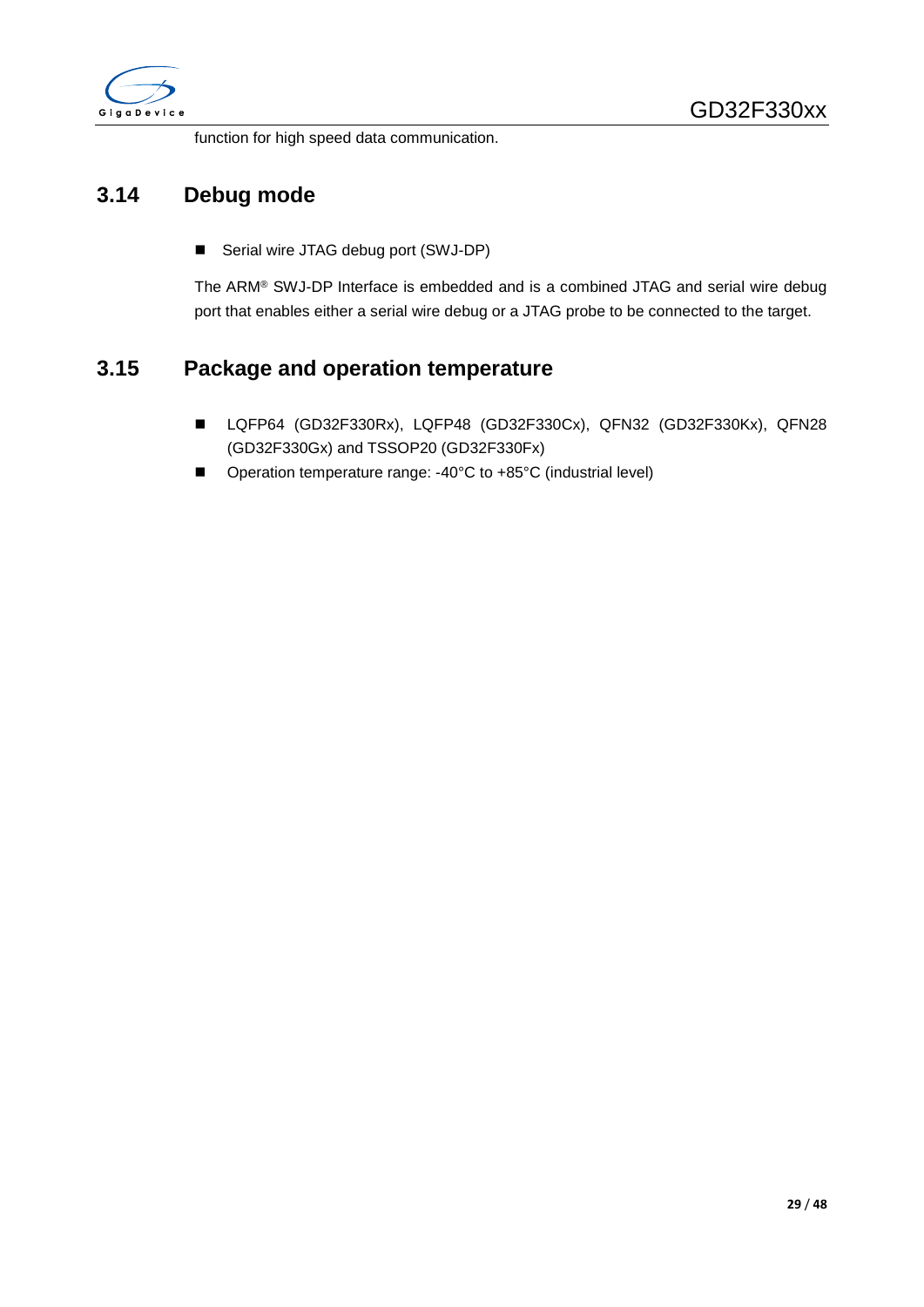

## <span id="page-30-0"></span>**4 Electrical characteristics**

### <span id="page-30-1"></span>**4.1 Absolute maximum ratings**

The maximum ratings are the limits to which the device can be subjected without permanently damaging the device. Note that the device is not guaranteed to operate properly at the maximum ratings. Exposure to the absolute maximum rating conditions for extended periods may affect device reliability.

| <b>Symbol</b>           | <b>Parameter</b>                            | <b>Min</b>                 | <b>Max</b>     | <b>Unit</b>  |
|-------------------------|---------------------------------------------|----------------------------|----------------|--------------|
| <b>V<sub>DD</sub></b>   | External voltage range                      | $V$ ss - 0.3               | $V$ ss + 3.6   | V            |
| <b>V</b> <sub>DDA</sub> | External analog supply voltage              | $V$ <sub>SSA</sub> - $0.3$ | $VSSA + 3.6$   | $\vee$       |
| <b>VBAT</b>             | External battery supply voltage             | $V$ ss - 0.3               | $V$ ss + 3.6   | $\vee$       |
|                         | Input voltage on 5V tolerant pin            | $V$ ss - 0.3               | $V_{DD}$ + 4.0 | V            |
| V <sub>IN</sub>         | Input voltage on other I/O                  | $V$ ss - 0.3               | 4.0            | V            |
| <b>AVDDX</b>            | Variations between different VDD power pins |                            | 50             | mV           |
| $ V_{SSX}-V_{SS} $      | Variations between different ground pins    |                            | 50             | mV           |
| <b>I</b> IO             | Maximum current for GPIO pins               |                            | 25             | mA           |
| TA                      | Operating temperature range                 | $-40$                      | $+85$          | $^{\circ}$ C |
| <b>T</b> <sub>STG</sub> | Storage temperature range                   | $-55$                      | $+150$         | $^{\circ}C$  |
| ТJ                      | Maximum junction temperature                |                            | 125            | °C           |

#### <span id="page-30-3"></span>**Table 8. Absolute maximum ratings**

### <span id="page-30-4"></span><span id="page-30-2"></span>**4.2 Recommended DC characteristics**

#### **Table 9. DC operating conditions**

| Symbol                | <b>Parameter</b>       | <b>Conditions</b>       | Min | Typ | <b>Max</b> | Unit |
|-----------------------|------------------------|-------------------------|-----|-----|------------|------|
| <b>V<sub>DD</sub></b> | Supply voltage         |                         | 2.6 | 3.3 | 3.6        |      |
| V <sub>DDA</sub>      | Analog supply voltage  | Same as V <sub>DD</sub> | 2.6 | 3.3 | 3.6        |      |
| Vват                  | Battery supply voltage |                         | 1.8 |     | 3.6        |      |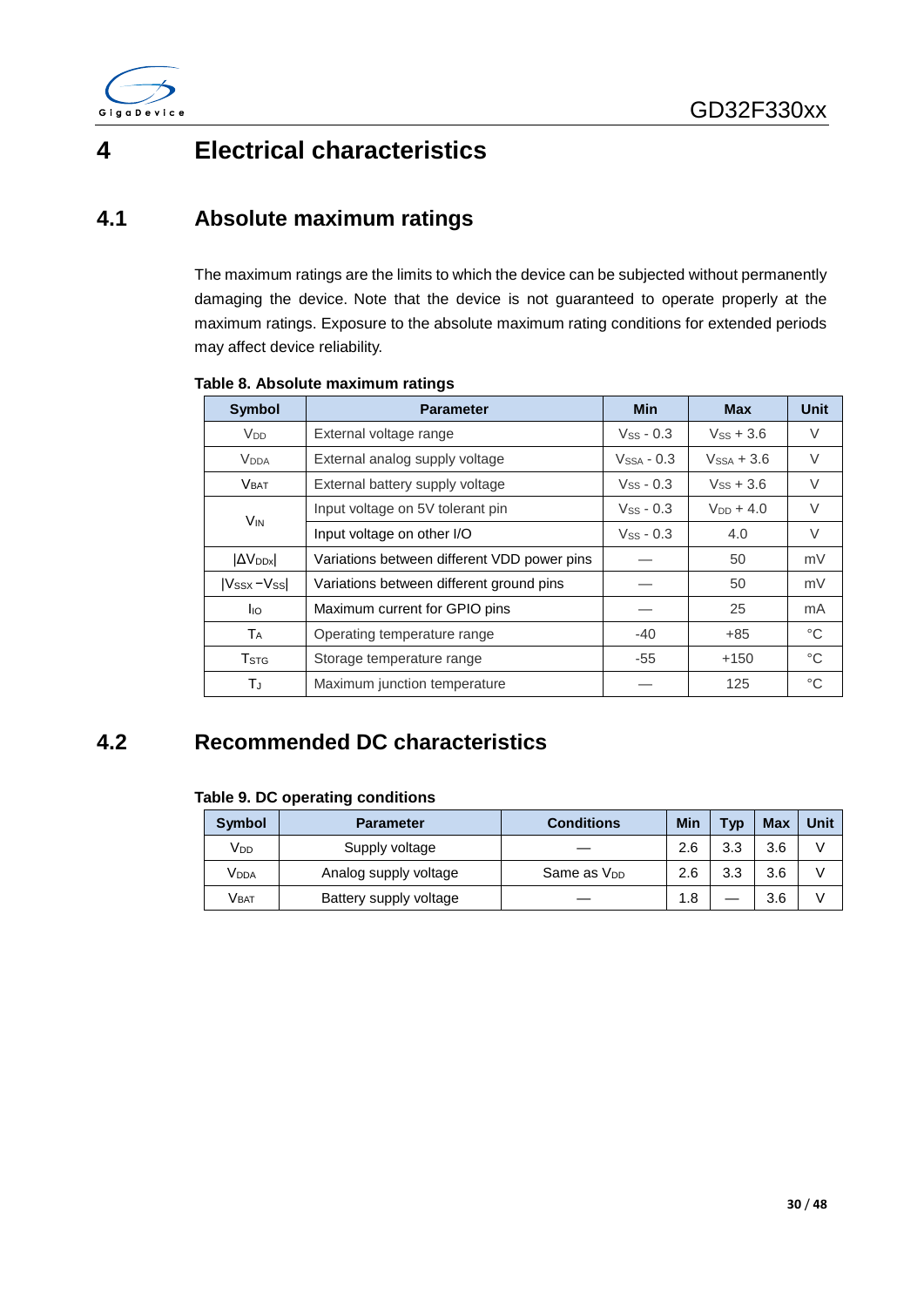

### <span id="page-31-0"></span>**4.3 Power consumption**

The power measurements specified in the tables represent that code with data executing from on-chip Flash with the following specifications.

| <b>Symbol</b>                          | <b>Parameter</b>      | <b>Conditions</b>                                                                                                        | Min | <b>Typ</b> | <b>Max</b> | <b>Unit</b> |
|----------------------------------------|-----------------------|--------------------------------------------------------------------------------------------------------------------------|-----|------------|------------|-------------|
|                                        |                       | V <sub>DD</sub> =V <sub>DDA</sub> =3.3V, HSE=8MHz, System<br>clock=84 MHz, All peripherals enabled                       |     | 19.86      |            | mA          |
|                                        | Supply current        | V <sub>DD</sub> =V <sub>DDA</sub> =3.3V, HSE=8MHz, System clock<br>=84 MHz, All peripherals disabled                     |     | 15.14      |            | mA          |
|                                        | (Run mode)            | V <sub>DD</sub> =V <sub>DDA</sub> =3.3V, HSE=8MHz, System clock<br>=48 MHz, All peripherals enabled                      |     | 11.99      |            | mA          |
| <b>I</b> <sub>DD</sub><br><b>I</b> BAT |                       | V <sub>DD</sub> =V <sub>DDA</sub> =3.3V, HSE=8MHz, System<br>Clock =48 MHz, All peripherals disabled                     |     | 9.30       |            | mA          |
|                                        | Supply current        | V <sub>DD</sub> =V <sub>DDA</sub> =3.3V, HSE=8MHz, CPU clock<br>off, System clock =84 MHz, All peripherals<br>enabled    |     | 10.60      |            | mA          |
|                                        | (Sleep mode)          | V <sub>DD</sub> =V <sub>DDA</sub> =3.3V, HSE=8MHz, CPU clock<br>off, System clock =84 MHz, All peripherals<br>disabled   |     | 5.24       |            | mA          |
|                                        | Supply current        | V <sub>DD</sub> =V <sub>DDA</sub> =3.3V, Regulator in run mode,<br>LSI on, RTC on, All GPIOs analog mode                 |     | 117.06     |            | μA          |
|                                        | (Deep-Sleep<br>mode)  | V <sub>DD</sub> =V <sub>DDA</sub> =3.3V, Regulator in low power<br>under drive, LSI on, RTC on, All GPIOs<br>analog mode |     | 91.98      |            | μA          |
|                                        |                       | V <sub>DD</sub> =V <sub>DDA</sub> =3.3V, LSE off, LSI on, RTC on                                                         |     | 7.83       |            | μA          |
|                                        | Supply current        | V <sub>DD</sub> =V <sub>DDA</sub> =3.3V, LSE off, LSI on, RTC off                                                        |     | 7.54       |            | μA          |
|                                        | (Standby mode)        | V <sub>DD</sub> =V <sub>DDA</sub> =3.3V, LSE off, LSI off, RTC off                                                       |     | 6.85       |            | μA          |
|                                        |                       | V <sub>DD</sub> not available, V <sub>BAT</sub> =3.6 V, LSE on with<br>external crystal, RTC on, Higher driving          |     | 1.74       |            | μA          |
|                                        |                       | V <sub>DD</sub> not available, V <sub>BAT</sub> =3.3 V, LSE on with<br>external crystal, RTC on, Higher driving          |     | 1.59       |            | μA          |
|                                        | <b>Battery supply</b> | V <sub>DD</sub> not available, V <sub>BAT</sub> =2.6 V, LSE on with<br>external crystal, RTC on, Higher driving          |     | 1.38       |            | μA          |
|                                        | current               | V <sub>DD</sub> not available, V <sub>BAT</sub> =3.6 V, LSE on with<br>external crystal, RTC on, Lower driving           |     | 1.07       |            | μA          |
|                                        |                       | V <sub>DD</sub> not available, V <sub>BAT</sub> =3.3 V, LSE on with<br>external crystal, RTC on, Lower driving           |     | 0.92       |            | μA          |
|                                        |                       | V <sub>DD</sub> not available, V <sub>BAT</sub> =2.6 V, LSE on with<br>external crystal, RTC on, Lower driving           |     | 0.72       |            | μA          |

<span id="page-31-1"></span>**Table 10. Power consumption characteristics**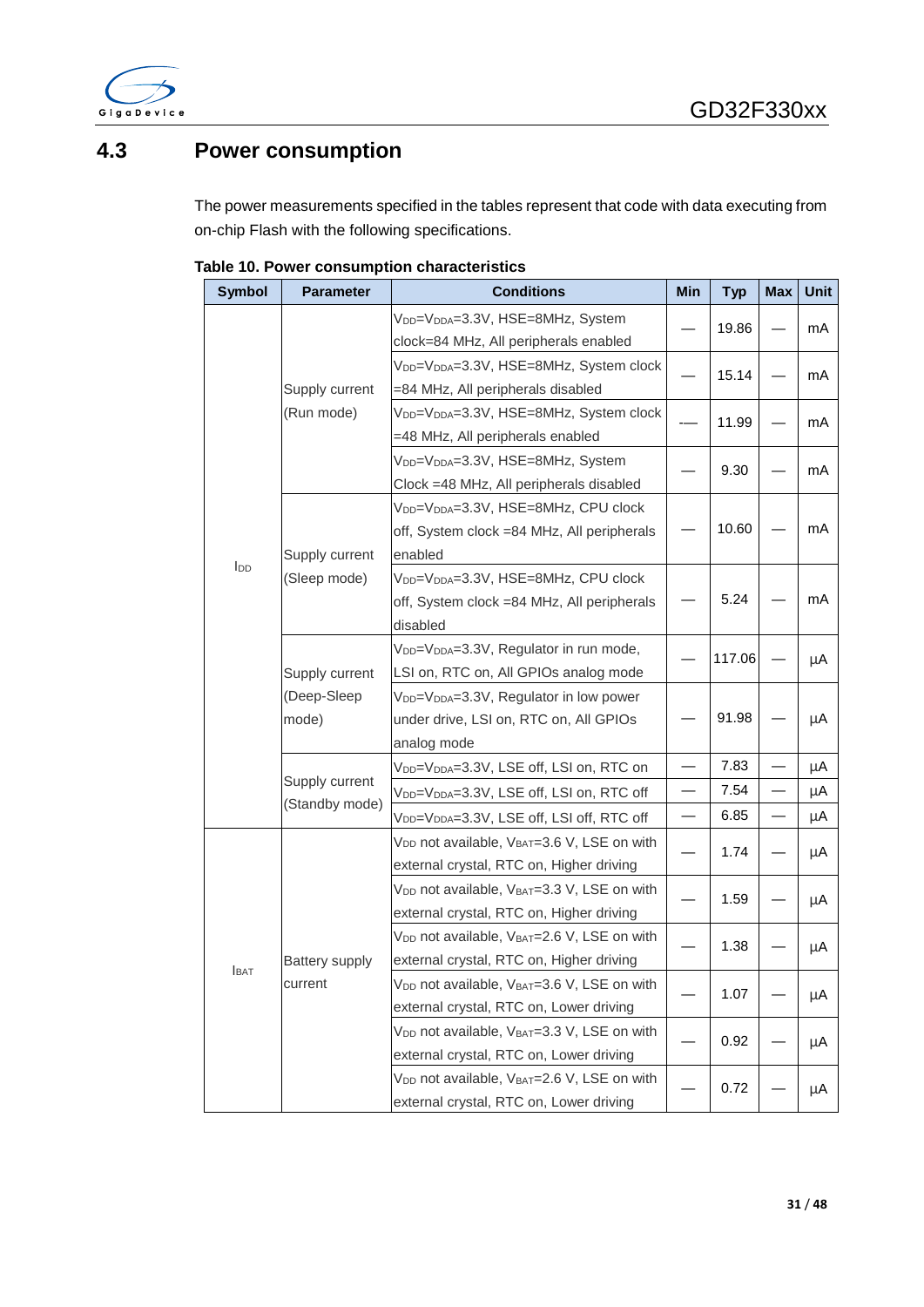

### <span id="page-32-0"></span>**4.4 EMC characteristics**

EMS (electromagnetic susceptibility) includes ESD (Electrostatic discharge, positive and negative) and FTB (Burst of Fast Transient voltage, positive and negative) testing result is given in the following table, based on the EMS levels and classes compliant with IEC 61000 series standard.

#### <span id="page-32-2"></span>**Table 11. EMS characteristics**

| <b>Symbol</b> | <b>Parameter</b>                        | <b>Conditions</b>           | <b>Level/Class</b> |  |
|---------------|-----------------------------------------|-----------------------------|--------------------|--|
| Vesd          | Voltage applied to all device pins to   | $VDD = 3.3 V, TA = +25 °C$  | 3B                 |  |
|               | induce a functional disturbance         | conforms to IEC 61000-4-2   |                    |  |
|               | Fast transient voltage burst applied to | $VDD = 3.3 V$ , TA = +25 °C |                    |  |
| Vғтв          | induce a functional disturbance through | conforms to IEC 61000-4-4   | 4A                 |  |
|               | 100 pF on V <sub>DD</sub> and Vss pins  |                             |                    |  |

EMI (Electromagnetic Interference) emission testing result is given in the following table, compliant with IEC 61967-2 standard which specifies the test board and the pin loading.

#### <span id="page-32-3"></span>**Table 12. EMI characteristics**

| <b>Symbol</b>    | <b>Parameter</b> | <b>Conditions</b>                                                 | <b>Tested</b>   | <b>Conditions</b> | <b>Unit</b> |      |  |
|------------------|------------------|-------------------------------------------------------------------|-----------------|-------------------|-------------|------|--|
|                  |                  |                                                                   | frequency band  | 48M               | <b>72M</b>  |      |  |
|                  | Peak level       | $VDD = 3.3 V,$<br>TA = $+25$ °C,<br>compliant with IEC<br>61967-2 | $0.1$ to 2 MHz  | <0                | <0          |      |  |
|                  |                  |                                                                   | 2 to 30 MHz     | $-3.7$            | $-2.8$      | dBµV |  |
| S <sub>EMI</sub> |                  |                                                                   | 30 to 130 MHz   | $-6.5$            | -8          |      |  |
|                  |                  |                                                                   | 130 MHz to 1GHz | $-7$              | $-7$        |      |  |

### <span id="page-32-4"></span><span id="page-32-1"></span>**4.5 Power supply supervisor characteristics**

#### **Table 13 Power supply supervisor characteristics**

| <b>Symbol</b>    | <b>Parameter</b>           | <b>Conditions</b> | <b>Min</b> | <b>Typ</b> | <b>Max</b> | Unit |
|------------------|----------------------------|-------------------|------------|------------|------------|------|
| V <sub>POR</sub> | Power on reset threshold   |                   | 2.30       | 2.40       | 2.48       | V    |
| Vpdr             | Power down reset threshold |                   | 1.72       | 1.80       | 1.88       | V    |
| <b>VHYST</b>     | <b>PDR</b> hysteresis      |                   |            | 0.6        |            | V    |
| <b>I</b> RSTTEMP | Reset temporization        |                   |            | 2          |            | ms   |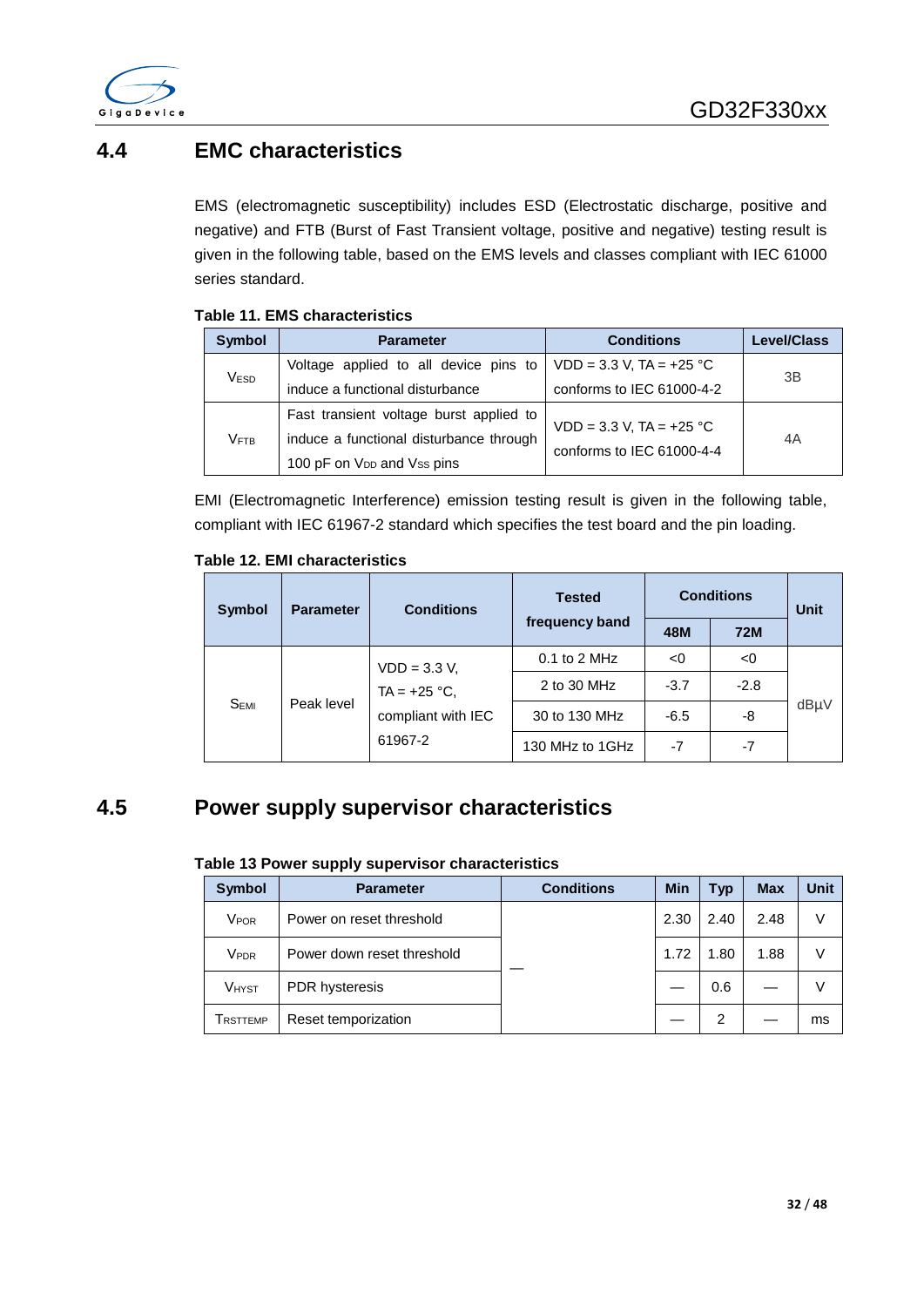

### <span id="page-33-0"></span>**4.6 Electrical sensitivity**

The device is strained in order to determine its performance in terms of electrical sensitivity. Electrostatic discharges (ESD) are applied directly to the pins of the sample. Static latch-up (LU) test is based on the two measurement methods.

#### <span id="page-33-1"></span>**Table 14. ESD characteristics**

| <b>Symbol</b>                    | <b>Parameter</b>                                  | <b>Conditions</b> | <b>Min</b> | <b>Typ</b> | Max          | Unit |
|----------------------------------|---------------------------------------------------|-------------------|------------|------------|--------------|------|
| $V_{\mathsf{ESD(HBM)}}$          | $T_A = 25$ °C; JESD22-<br>Electrostatic discharge |                   |            |            |              | V    |
|                                  | voltage (human body model)                        | A114              |            |            | 7000<br>2000 |      |
|                                  | Electrostatic discharge                           | $T_A = 25$ °C:    |            |            |              |      |
| $V_{\mathsf{ESD}(\mathsf{CDM})}$ | voltage (charge device model)                     | JESD22-C101       |            |            |              |      |

#### <span id="page-33-2"></span>**Table 15. Static latch-up characteristics**

| <b>Symbol</b> | <b>Parameter</b>                 | <b>Conditions</b>     | <b>Min</b> | <b>Typ</b> | <b>Max</b> | <b>Unit</b> |
|---------------|----------------------------------|-----------------------|------------|------------|------------|-------------|
|               | I-test                           | $T_A = 25$ °C; JESD78 |            |            | ±200       | mA          |
| LU            | V <sub>supply</sub> over voltage |                       |            |            | 5.4        |             |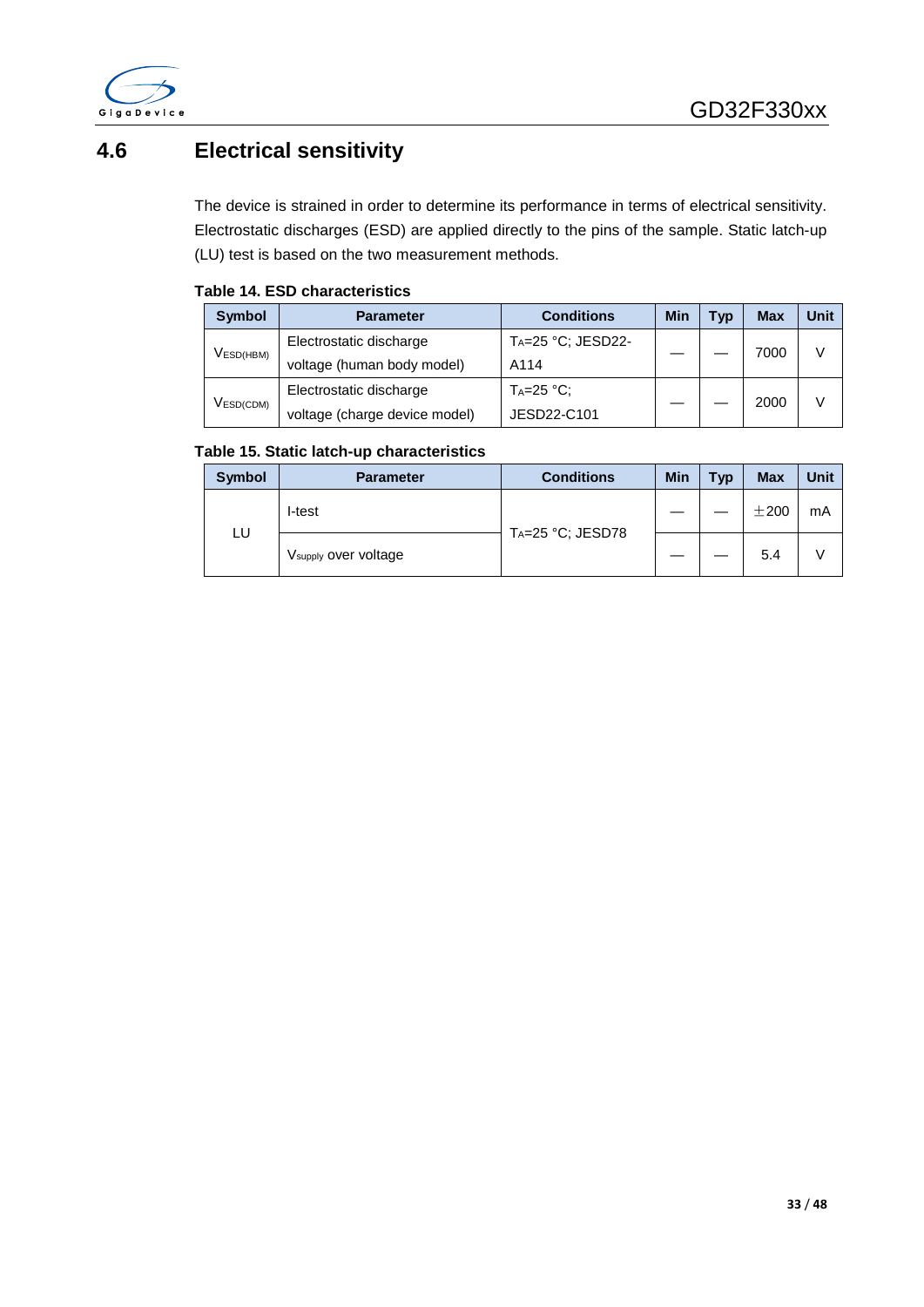

### <span id="page-34-2"></span><span id="page-34-0"></span>**4.7 External clock characteristics**

|                 |  |  |  |  | Table 16. High speed external clock (HXTAL) generated from a crystal/ceramic |
|-----------------|--|--|--|--|------------------------------------------------------------------------------|
| characteristics |  |  |  |  |                                                                              |

| <b>Symbol</b>    | <b>Parameter</b>                   | <b>Conditions</b>                     | Min | Typ | <b>Max</b> | <b>Unit</b> |
|------------------|------------------------------------|---------------------------------------|-----|-----|------------|-------------|
| <b>f</b> HXTAL   | High speed external clock (HXTAL)  | $V_{DD} = 3.3V$                       | 4   | 8   | 32         | <b>MHz</b>  |
|                  | frequency                          |                                       |     |     |            |             |
| <b>CHXTAL</b>    | Recommended load capacitance       |                                       |     | 20  | 30         |             |
|                  | on OSC_IN and OSC_OUT              |                                       |     |     |            | рF          |
| DHXTAL           | HXTAL oscillator duty cycle        |                                       | 30  | 50  | 70         | $\%$        |
| <b>IDDHXTAL</b>  | HXTAL oscillator operating current | $V_{DD}=3.3V$ , $T_A=25^{\circ}C$     |     | 1.0 |            | mA          |
| <b>t</b> SUHXTAL | HXTAL oscillator startup time      | $V_{DD} = 3.3V$ , $T_A = 25^{\circ}C$ |     | 2   |            | ms          |

#### <span id="page-34-3"></span>**Table 17. Low speed external clock (LXTAL) generated from a crystal/ceramic characteristics**

| <b>Symbol</b>    | <b>Parameter</b>                                             | <b>Conditions</b>         | <b>Min</b> | <b>Typ</b> | <b>Max</b> | <b>Unit</b> |
|------------------|--------------------------------------------------------------|---------------------------|------------|------------|------------|-------------|
| <b>f</b> LXTAL   | Low Speed External oscillator<br>(LXTAL) frequency           | $VDD=VBAT=3.3V$           |            | 32.768     |            | <b>KHz</b>  |
| <b>CLXTAL</b>    | Recommended load<br>capacitance on OSC32_IN<br>and OSC32_OUT |                           |            |            | 15         | рF          |
| $D_{LXTAL}$      | LXTAL oscillator duty cycle                                  |                           | 30         | 50         | 70         | $\%$        |
|                  | <b>LXTAL</b> oscillator operating                            | Low Drive                 |            | 0.7        |            |             |
| <b>IDDLXTAL</b>  | current                                                      | <b>High Drive</b>         |            | 1.3        |            | μA          |
| <b>t</b> SULXTAL | LXTAL oscillator startup time                                | $V_{DD} = V_{BAT} = 3.3V$ |            | 2          |            | S           |

### <span id="page-34-4"></span><span id="page-34-1"></span>**4.8 Internal clock characteristics**

#### **Table 18. High speed internal clock (IRC8M) characteristics**

| <b>Symbol</b>               | <b>Parameter</b>                   | <b>Conditions</b>                                                 | <b>Min</b> | <b>Typ</b> | <b>Max</b> | <b>Unit</b> |
|-----------------------------|------------------------------------|-------------------------------------------------------------------|------------|------------|------------|-------------|
| <b>f</b> IRC <sub>8</sub> M | High Speed Internal                |                                                                   |            |            |            |             |
|                             | Oscillator (IRC8M)                 | $V_{DD}=3.3V$                                                     |            | 8          |            | <b>MHz</b>  |
|                             | frequency                          |                                                                   |            |            |            |             |
|                             | <b>IRC8M</b> oscillator Frequency  | $V_{DD} = 3.3V$ , T <sub>A</sub> $= -40^{\circ}C - +105^{\circ}C$ | $-4.0$     |            | $+5.0$     | $\%$        |
|                             | accuracy, Factory-trimmed          | $V_{DD} = 3.3V$ , $T_A = 0$ °C ~ +85°C                            | $-2.0$     |            | $+2.0$     | $\%$        |
| <b>ACCIRC8M</b>             |                                    | $V_{DD}=3.3V$ , $T_A=25^{\circ}C$                                 | $-1.0$     |            | $+1.0$     | $\%$        |
|                             | <b>IRC8M</b> oscillator Frequency  |                                                                   |            |            |            |             |
|                             | accuracy, User trimming            |                                                                   |            | 0.5        |            | $\%$        |
|                             | step                               |                                                                   |            |            |            |             |
| DIRC <sub>8M</sub>          | <b>IRC8M</b> oscillator duty cycle | $V_{DD} = 3.3V$ , $f_{IRCSM} = 8MHz$                              | 45         | 50         | 55         | $\%$        |
| <b>IDDIRC8M</b>             | <b>IRC8M</b> oscillator operating  | $V_{DD} = 3.3V$ , $f_{IRCSM} = 8MHz$                              |            | 66         | 80         | μA          |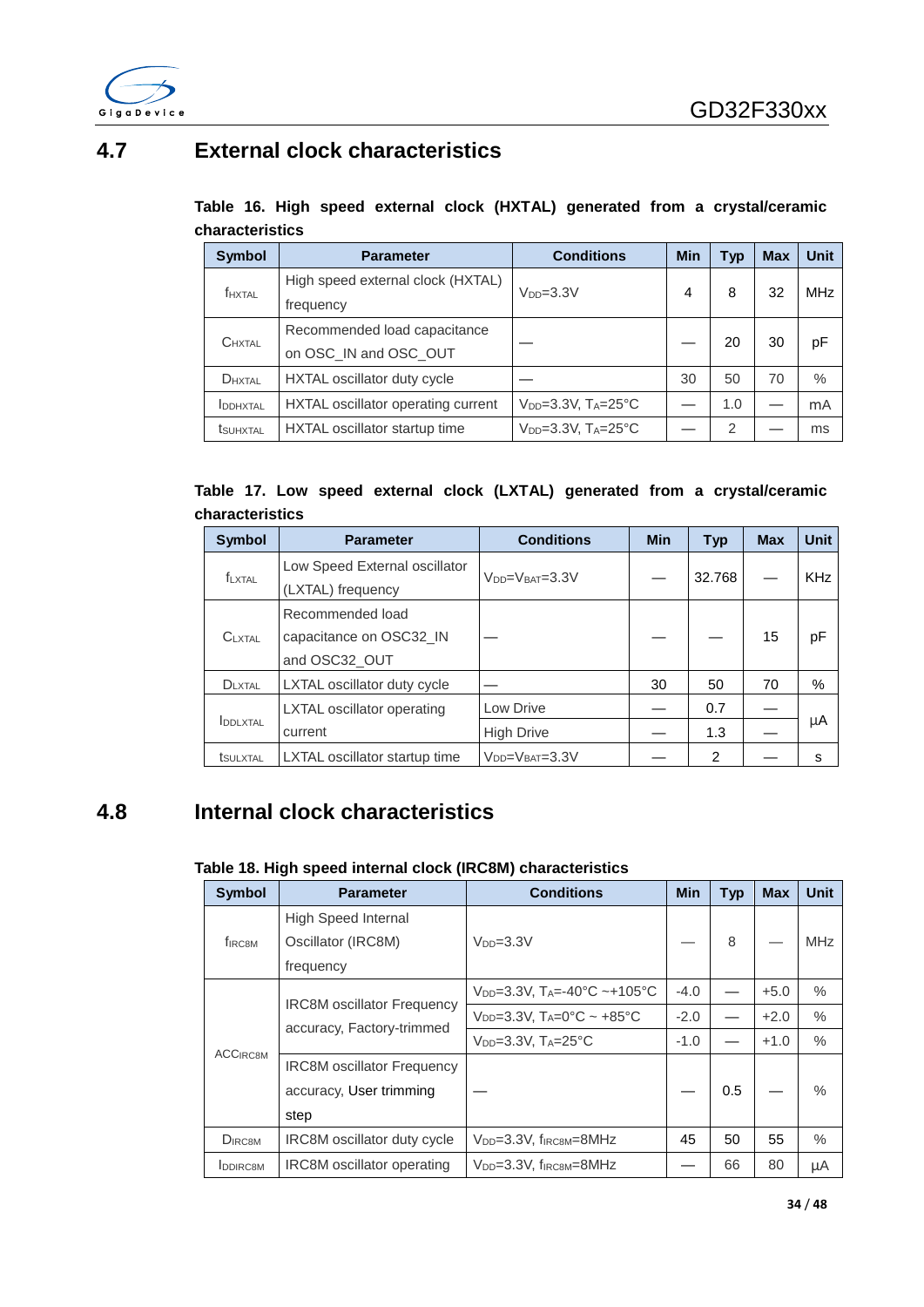

### GD32F330xx

| Symbol               | <b>Parameter</b>                | <b>Conditions</b>                    | Min | <b>Typ</b> | <b>Max</b> | Unit |
|----------------------|---------------------------------|--------------------------------------|-----|------------|------------|------|
|                      | current                         |                                      |     |            |            |      |
| t <sub>SUIRC8M</sub> | <b>IRC8M</b> oscillator startup | $V_{DD} = 3.3V$ , $f_{IRCSM} = 8MHz$ |     | 1.8        | 2.5        | us   |
|                      | time                            |                                      |     |            |            |      |

#### <span id="page-35-0"></span>**Table 19. High speed internal clock (IRC48M) characteristics**

| <b>Symbol</b>         | <b>Parameter</b>                 | <b>Conditions</b>                                 | <b>Min</b> | <b>Typ</b> | <b>Max</b> | <b>Unit</b>   |
|-----------------------|----------------------------------|---------------------------------------------------|------------|------------|------------|---------------|
|                       | High Speed Internal              |                                                   |            |            |            |               |
| f <sub>IRC48M</sub>   | Oscillator (IRC48M)              | $V_{DD}=3.3V$                                     |            | 48         |            | <b>MHz</b>    |
|                       | frequency                        |                                                   |            |            |            |               |
| ACCIRC48M             | <b>IRC48M</b> oscillator         | $V_{DD} = 3.3V$ , T <sub>A</sub> = -40°C ~ +105°C | $-4.0$     |            | $+5.0$     | $\%$          |
|                       | Frequency accuracy,              | $V_{DD} = 3.3V$ , $T_A = 0$ °C ~ +85°C            | $-3.0$     |            | $+3.0$     | $\%$          |
|                       | Factory-trimmed                  | $V_{DD}=3.3V$ , $T_A=25^{\circ}C$                 | $-2.0$     |            | $+2.0$     | $\frac{0}{0}$ |
|                       | <b>IRC48M</b> oscillator         |                                                   |            |            |            |               |
|                       | Frequency accuracy, User         |                                                   |            | 0.12       |            | $\%$          |
|                       | trimming step                    |                                                   |            |            |            |               |
|                       | <b>IRC48M</b> oscillator duty    |                                                   | 45         | 50         | 55         | $\%$          |
| $D_{IRC48M}$          | cycle                            | $V_{DD} = 3.3V$ , f <sub>IRC48M</sub> $= 16MHz$   |            |            |            |               |
|                       | IRC48M oscillator operating      |                                                   |            | 240        |            |               |
| DDIRC48M              | current                          | $V_{DD} = 3.3V$ , $f_{IRC48M} = 16MHz$            |            |            | 300        | μA            |
|                       | <b>IRC48M</b> oscillator startup |                                                   |            | 2.5        | 4          |               |
| t <sub>SUIRC48M</sub> | time                             | $V_{DD} = 3.3V$ , f <sub>IRC48M</sub> $= 16MHz$   |            |            |            | <b>US</b>     |

#### <span id="page-35-1"></span>**Table 20. Low speed internal clock (IRC40K) characteristics**

| <b>Symbol</b>          | <b>Parameter</b>                                       | <b>Conditions</b>                                                      | Min | <b>Typ</b> | <b>Max</b> | <b>Unit</b> |
|------------------------|--------------------------------------------------------|------------------------------------------------------------------------|-----|------------|------------|-------------|
| f <sub>IRC40K</sub>    | Low Speed Internal<br>oscillator (IRC40K)<br>frequency | $V_{DD} = V_{BAT} = 3.3V$ ,<br>$T_A = -40^\circ C \approx +85^\circ C$ | 20  | 40         | 45         | <b>KHz</b>  |
| <b>IDDIRC40K</b>       | <b>IRC40K</b> oscillator operating<br>current          | $V_{DD} = V_{BAT} = 3.3V$ . $T_A = 25^{\circ}C$                        |     | 0.4        | 0.6        | μA          |
| t <sub>SUIRC40</sub> K | <b>IRC40K oscillator startup</b><br>time               | $V_{DD} = V_{BAT} = 3.3V$ , $T_A = 25^{\circ}C$                        |     | 110        | 130        | μs          |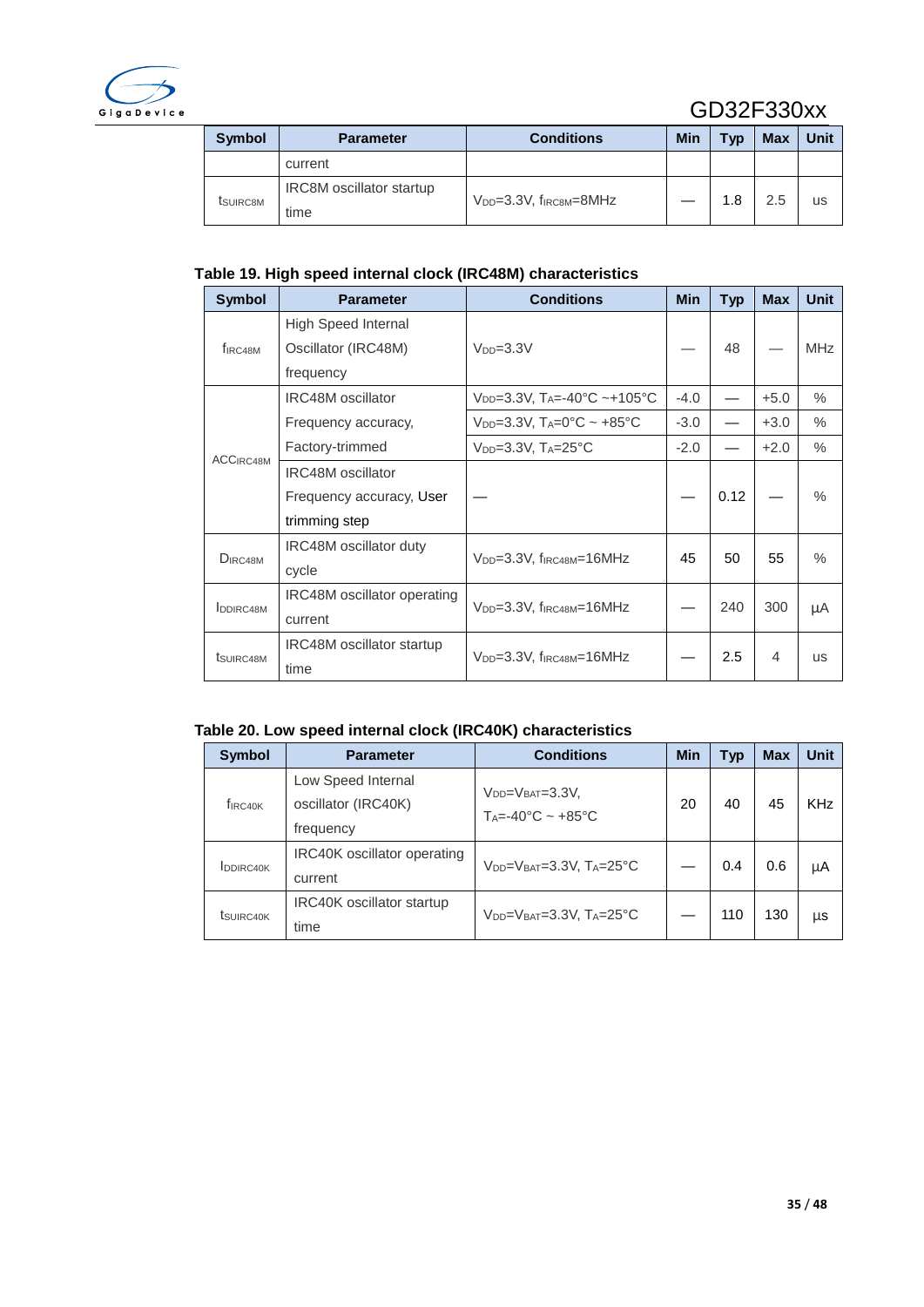

### <span id="page-36-2"></span><span id="page-36-0"></span>**4.9 PLL characteristics**

#### **Table 21. PLL characteristics**

| <b>Symbol</b>               | <b>Parameter</b>                     | <b>Conditions</b> | <b>Min</b> | Typ | <b>Max</b> | <b>Unit</b> |
|-----------------------------|--------------------------------------|-------------------|------------|-----|------------|-------------|
| <b>f</b> PLLIN              | PLL input clock frequency            |                   |            |     | 25         | <b>MHz</b>  |
| <b>f</b> PLLOUT             | PLL output clock frequency           |                   | 16         |     | 84         | <b>MHz</b>  |
| <b>t</b> LOCK               | PLL lock time                        |                   |            |     | 300        | μs          |
| <b>I</b> <sub>DD</sub>      | Current consumption on<br><b>VDD</b> | VCO freg=84MHz    |            | 160 |            | μA          |
|                             |                                      |                   |            |     |            |             |
| <b>IDDA</b>                 | Current consumption on               | VCO freg=84MHz    |            | 300 |            |             |
|                             | <b>VDDA</b>                          |                   |            |     |            | μA          |
| <b>Jitter<sub>PLL</sub></b> | Cycle to cycle Jitter                | System clock      |            | 300 |            | ps          |

### <span id="page-36-3"></span><span id="page-36-1"></span>**4.10 Memory characteristics**

#### **Table 22. Flash memory characteristics**

| <b>Symbol</b>        | <b>Parameter</b>                                                            | <b>Conditions</b>                                  | <b>Min</b> | Typ | <b>Max</b> | Unit    |
|----------------------|-----------------------------------------------------------------------------|----------------------------------------------------|------------|-----|------------|---------|
| PEcyc                | Number of guaranteed<br>program /erase cycles<br>before failure (Endurance) | $T_A = -40^\circ C \sim +85^\circ C$               | 100        |     |            | kcycles |
| t <sub>RET</sub>     | Data retention time                                                         | $Ta=125^{\circ}C$                                  | 20         |     |            | years   |
| t <sub>PROG</sub>    | Word programming time                                                       | $T_A = -40^\circ \text{C} \sim +85^\circ \text{C}$ | 200        |     | 400        | us      |
| <b><i>LERASE</i></b> | Page erase time                                                             | $T_A = -40^\circ \text{C} \sim +85^\circ \text{C}$ | 60         | 100 | 450        | ms      |
| <b>TMERASE</b>       | Mass erase time                                                             | $T_A = -40^\circ \text{C} \sim +85^\circ \text{C}$ | 3.2        |     | 9.6        | S       |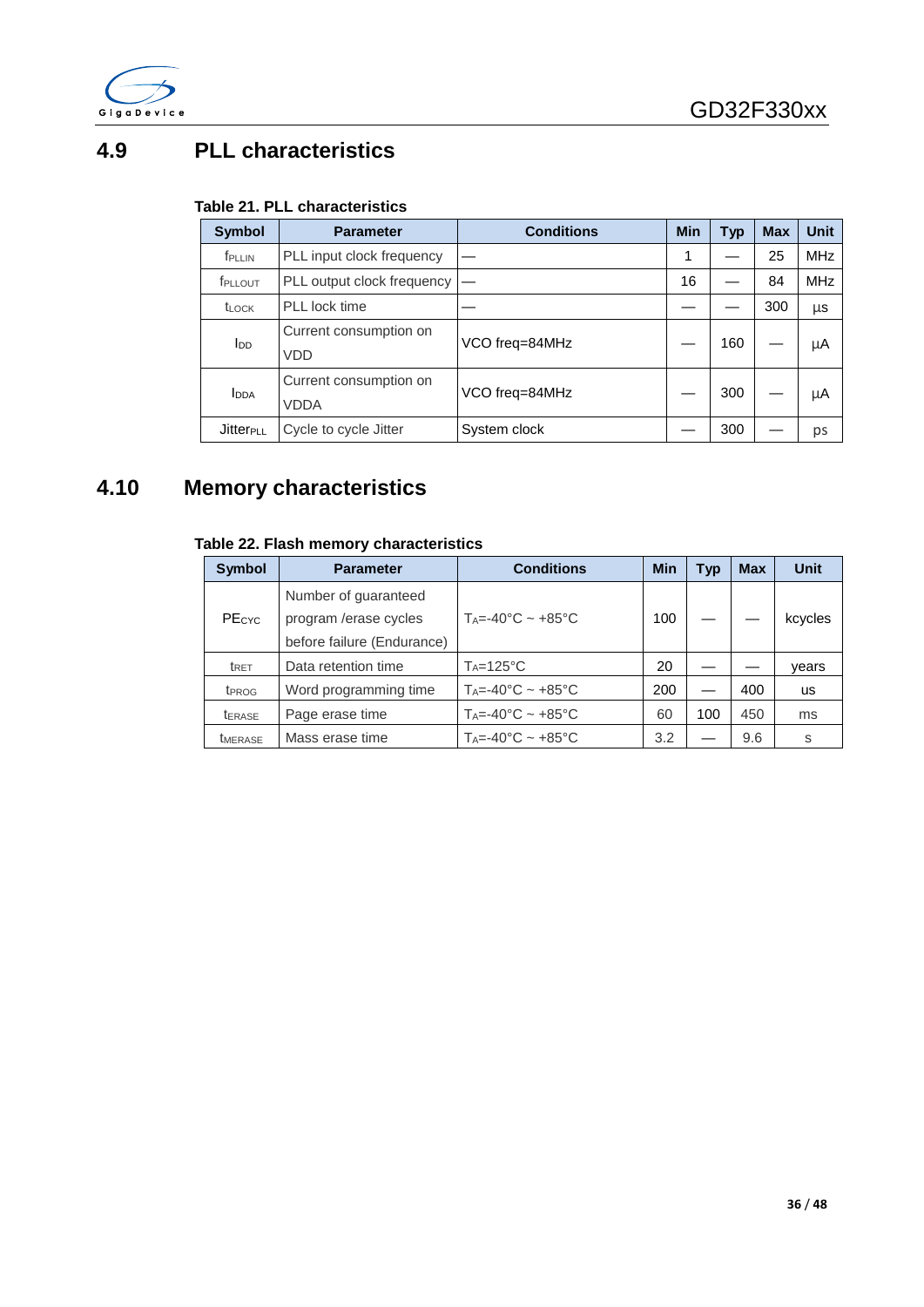

### <span id="page-37-1"></span><span id="page-37-0"></span>**4.11 GPIO characteristics**

|  |  |  |  |  | Table 23. I/O port characteristics |
|--|--|--|--|--|------------------------------------|
|--|--|--|--|--|------------------------------------|

| <b>Symbol</b>         | <b>Parameter</b>                                     |             | <b>Conditions</b>                            | Min                      | <b>Typ</b>               | <b>Max</b>               | <b>Unit</b> |
|-----------------------|------------------------------------------------------|-------------|----------------------------------------------|--------------------------|--------------------------|--------------------------|-------------|
|                       |                                                      |             | $V_{DD} = 2.6V$                              |                          |                          | 1.03                     |             |
|                       | Standard IO Low level<br>input voltage               |             | $VDP=3.3V$                                   | $\overline{\phantom{0}}$ | $\overline{\phantom{0}}$ | 1.31                     | V           |
|                       |                                                      |             | $VDD=3.6V$                                   |                          |                          | 1.41                     |             |
| $V_{IL}$              |                                                      |             | $V_{DD} = 2.6V$                              |                          |                          | 1.02                     |             |
|                       | High Voltage tolerant IO                             |             | $VDD=3.3V$                                   |                          |                          | 1.36                     | V           |
|                       | Low level input voltage                              |             | $VDD=3.6V$                                   |                          |                          | 1.41                     |             |
|                       |                                                      |             | $V_{DD} = 2.6V$                              | 1.69                     |                          |                          |             |
|                       | Standard IO High level                               |             | $VDD=3.3V$                                   | 1.99                     | $\overline{\phantom{0}}$ |                          | V           |
|                       | input voltage                                        |             | $VDD=3.6V$                                   | 2.11                     | $\overline{\phantom{0}}$ | $\overline{\phantom{0}}$ |             |
| V <sub>IH</sub>       |                                                      |             | $V_{DD} = 2.6V$                              | 1.68                     | $\overline{\phantom{0}}$ |                          |             |
|                       | High Voltage tolerant IO<br>High level input voltage |             | $VDD=3.3V$                                   | 1.99                     |                          |                          | $\vee$      |
|                       |                                                      |             | $V_{DD} = 3.6V$                              | 2.11                     | $\overline{\phantom{0}}$ |                          |             |
|                       |                                                      |             | V <sub>DD</sub> =2.6V, I <sub>IO</sub> =8mA  |                          | $\overline{\phantom{0}}$ | 0.21                     |             |
|                       |                                                      |             | V <sub>DD</sub> =3.3V, I <sub>IO</sub> =8mA  |                          |                          | 0.19                     |             |
| Vol                   | Low level output voltage                             |             | V <sub>DD</sub> =3.6V, I <sub>IO</sub> =8mA  | $\overline{\phantom{0}}$ | $\overline{\phantom{0}}$ | 0.18                     | V           |
|                       |                                                      |             | V <sub>DD</sub> =2.6V, I <sub>IO</sub> =20mA |                          | $\overline{\phantom{0}}$ | 0.54                     |             |
|                       |                                                      |             | V <sub>DD</sub> =3.3V, I <sub>IO</sub> =20mA |                          |                          | 0.47                     |             |
|                       |                                                      |             | V <sub>DD</sub> =3.6V, I <sub>IO</sub> =20mA |                          | $\overline{\phantom{0}}$ | 0.45                     |             |
|                       |                                                      |             | V <sub>DD</sub> =2.6V, I <sub>IO</sub> =8mA  | 2.40                     | $\overline{\phantom{0}}$ |                          |             |
|                       |                                                      |             | $V_{DD} = 3.3V$ , $I_{10} = 8mA$             | 3.10                     | $\overline{\phantom{0}}$ |                          |             |
| <b>V<sub>OH</sub></b> | High level output voltage                            |             | $V_{DD} = 3.6V$ , $I_{10} = 8mA$             | 3.40                     |                          |                          | V           |
|                       |                                                      |             | V <sub>DD</sub> =2.6V, I <sub>IO</sub> =20mA | 1.95                     | $\overline{\phantom{0}}$ |                          |             |
|                       |                                                      |             | V <sub>DD</sub> =3.3V, I <sub>IO</sub> =20mA | 2.73                     | $\overline{\phantom{0}}$ |                          |             |
|                       |                                                      |             | V <sub>DD</sub> =3.6V, I <sub>IO</sub> =20mA | 3.07                     |                          |                          |             |
| R <sub>PU</sub>       | Internal<br>pull-                                    | All pins    | V <sub>IN</sub> =V <sub>ss</sub>             | 30                       | 40                       | 50                       | kΩ          |
|                       | up resistor                                          | <b>PA10</b> |                                              | 7.5                      | 10                       | 13.5                     |             |
| $R_{PD}$              | Internal<br>pull-                                    | All pins    | VIN=V <sub>DD</sub>                          | 30                       | 40                       | 50                       | $k\Omega$   |
|                       | down resistor                                        | <b>PA10</b> |                                              | 7.5                      | 10                       | 13.5                     |             |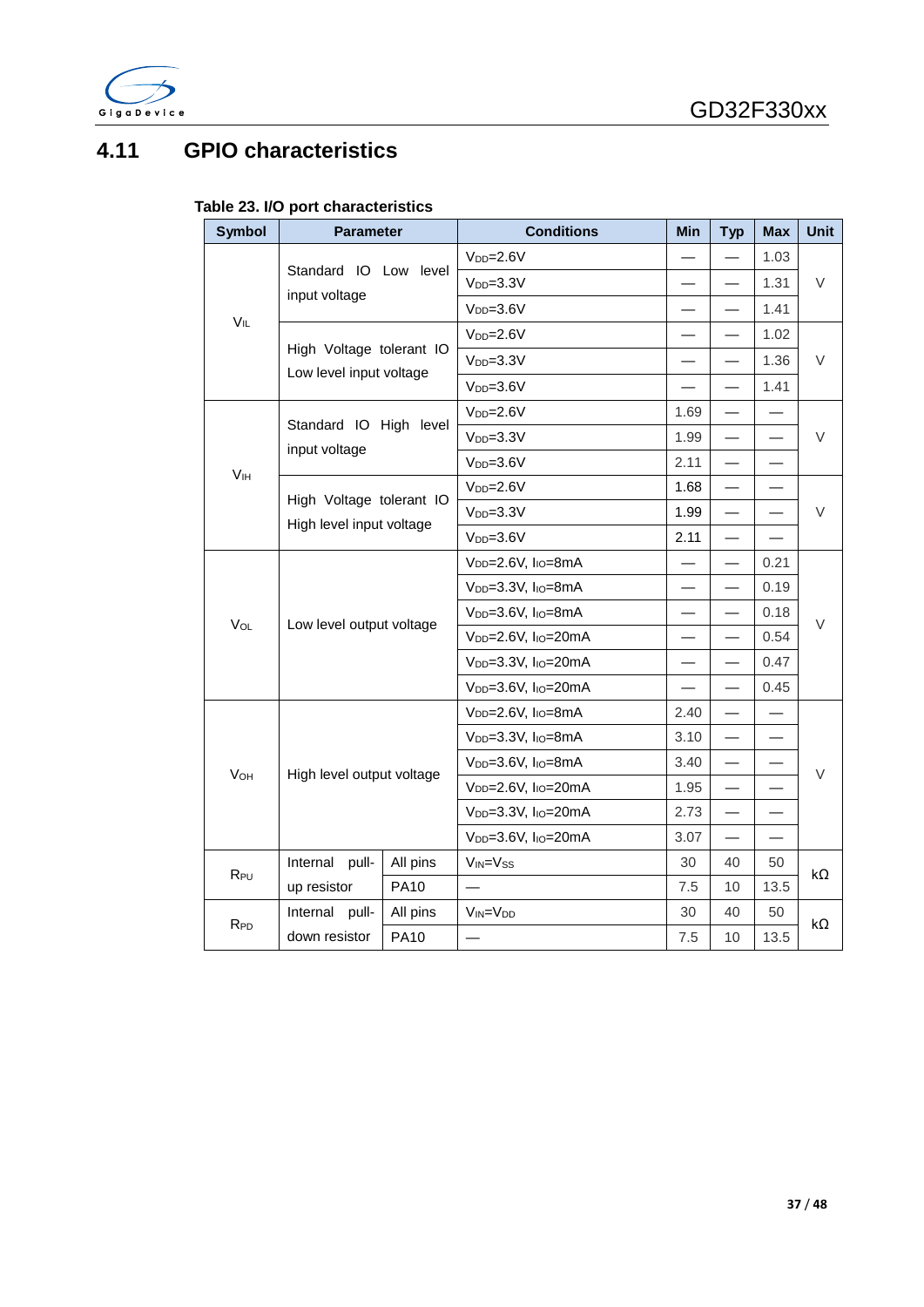

### <span id="page-38-1"></span><span id="page-38-0"></span>**4.12 ADC characteristics**

#### **Table 24. ADC characteristics**

| <b>Symbol</b>           | <b>Parameter</b>                    | <b>Conditions</b>                                                  | <b>Min</b> | <b>Typ</b>               | <b>Max</b>              | <b>Unit</b>    |  |
|-------------------------|-------------------------------------|--------------------------------------------------------------------|------------|--------------------------|-------------------------|----------------|--|
| <b>V</b> <sub>DDA</sub> | Operating voltage                   |                                                                    | 2.6        | 3.3                      | 3.6                     | $\vee$         |  |
| <b>VADCIN</b>           | ADC input voltage range             |                                                                    | $\Omega$   |                          | VREF+                   | V              |  |
| f <sub>ADC</sub>        | <b>ADC</b> clock                    |                                                                    | 0.1        |                          | 40                      | <b>MHz</b>     |  |
|                         |                                     | 12-bit                                                             | 0.007      |                          | 2.86                    |                |  |
|                         |                                     | $10$ -bit                                                          | 0.008      | $\overline{\phantom{0}}$ | 3.33                    |                |  |
| $f_S$                   | Sampling rate                       | 8-bit                                                              | 0.01       | $\overline{\phantom{0}}$ | 4.00                    | <b>MSPS</b>    |  |
|                         |                                     | 6-bit                                                              | 0.012      |                          | 5.00                    |                |  |
| <b>V<sub>IN</sub></b>   | Analog input voltage                | 16 external; 3 internal (including<br>the battery voltage channel) | 0          |                          | <b>V</b> <sub>DDA</sub> | $\vee$         |  |
| $V_{REF+}$              | Positive Reference Voltage          |                                                                    |            | <b>V</b> <sub>DDA</sub>  |                         | $\vee$         |  |
| VREF-                   | Negative Reference Voltage          |                                                                    |            | 0                        |                         | $\vee$         |  |
| RAIN                    | External input impedance            | See Equation 2                                                     |            |                          | 32.9                    | $k\Omega$      |  |
| RADC                    | Input sampling switch<br>resistance |                                                                    |            |                          | 0.55                    | $k\Omega$      |  |
| $C_{ADC}$               | Input sampling capacitance          | No pin/pad capacitance included                                    |            |                          | 5.5                     | рF             |  |
| tcal                    | Calibration time                    | $f_{ADC} = 40MHz$                                                  |            | 3.275                    |                         | μs             |  |
| $t_{\rm s}$             | Sampling time                       | $f_{ADC} = 40MHz$                                                  | 0.0375     | $\overline{\phantom{0}}$ | 5.99                    | μs             |  |
|                         |                                     | 12-bit                                                             |            | 14                       |                         |                |  |
|                         | Total conversion time               | 10-bit                                                             |            | 12                       |                         | $1/$ $f_{ADC}$ |  |
| tconv                   | (including sampling time)           | 8-bit                                                              |            | 10                       |                         |                |  |
|                         |                                     | 6-bit                                                              |            | 8                        |                         |                |  |
| tsu                     | Startup time                        |                                                                    |            |                          | 1                       | μs             |  |

**Equation 2:** R<sub>AIN</sub> max formula  $R_{\text{AIN}} < \frac{T_s}{f_{\text{ADC}*C_{\text{ADC}}*ln(2^{N+2})}} - R_{\text{ADC}}$ 

The formula above (Equation 2) is used to determine the maximum external impedance allowed for an error below 1/4 of LSB. Here N=12 (from 12-bit resolution).

<span id="page-38-2"></span>

|  |  |  |  | Table 25. ADC RAIN max for fADC=40MHz |
|--|--|--|--|---------------------------------------|
|--|--|--|--|---------------------------------------|

| T <sub>s</sub> (cycles) | $ts$ (us) | $R_{AlN \, max} (K\Omega)$ |
|-------------------------|-----------|----------------------------|
| 1.5                     | 0.0375    | 0.15                       |
| 7.5                     | 0.1875    | 2.96                       |
| 13.5                    | 0.3375    | 5.77                       |
| 28.5                    | 0.7125    | 12.8                       |
| 41.5                    | 1.0375    | 18.9                       |
| 55.5                    | 1.3875    | 25.4                       |
| 71.5                    | 1.7875    | 32.9                       |
| 239.5                   | 5.9875    | N/A                        |

*Note: Guaranteed by design, not tested in production.*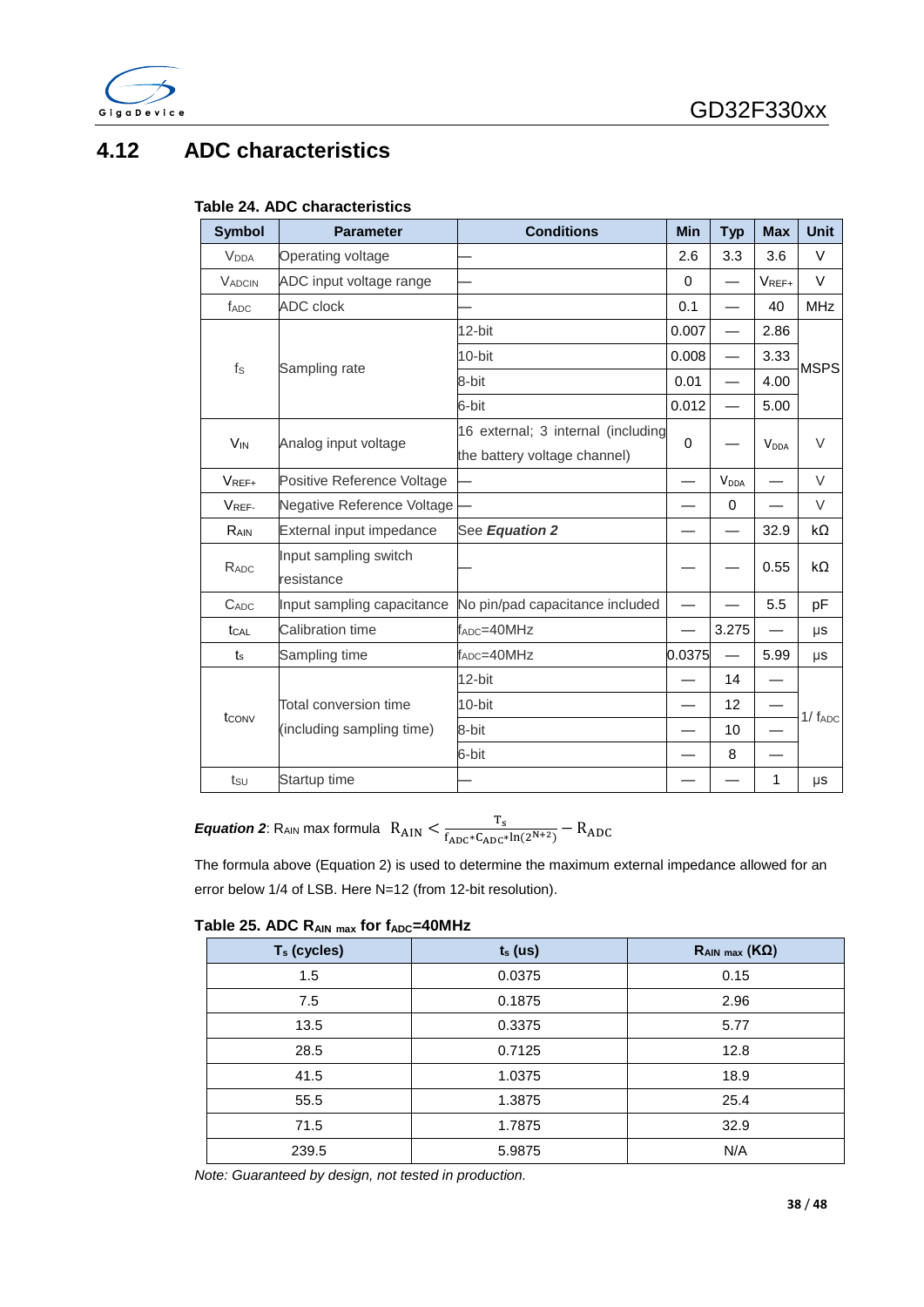<span id="page-39-0"></span>

| <b>Symbol</b> | <b>Parameter</b>                     | <b>Test conditions</b>  | Min   | <b>Typ</b> | Max | Unit |
|---------------|--------------------------------------|-------------------------|-------|------------|-----|------|
| <b>ENOB</b>   | Effective number of bits             | $f_{ADC} = 28 MHz$      | 10.5  | 10.6       |     | bits |
| <b>SNDR</b>   | Signal-to-noise and distortion ratio | $V_{DDA}=V_{REFP}=2.6V$ | 65    | 65.6       |     |      |
| <b>SNR</b>    | Signal-to-noise ratio                | Input Frequency=20KHz   | 65.5  | 66         |     | dB   |
| THD           | Total harmonic distortion            | Temperature=25°C        | $-74$ | $-76$      |     |      |

Table 26. ADC dynamic accuracy at  $f_{ADC} = 28$  MHz

#### Table 27. ADC dynamic accuracy at  $f_{ADC} = 30$  MHz

<span id="page-39-1"></span>

| <b>Symbol</b> | <b>Parameter</b>                     | <b>Test conditions</b>  | <b>Min</b> | Typ  | <b>Max</b> | <b>Unit</b> |
|---------------|--------------------------------------|-------------------------|------------|------|------------|-------------|
| <b>ENOB</b>   | Effective number of bits             | $f_{ADC} = 30MHz$       | 10.7       | 10.8 |            | bits        |
| <b>SNDR</b>   | Signal-to-noise and distortion ratio | $V_{DDA}=V_{REFP}=3.3V$ | 66.2       | 65.8 |            |             |
| <b>SNR</b>    | Signal-to-noise ratio                | Input Frequency=20KHz   | 66.8       | 67.4 |            | dB          |
| THD           | Total harmonic distortion            | Temperature=25°C        | $-71$      | -75  |            |             |

#### Table 28. ADC dynamic accuracy at f<sub>ADC</sub> = 36 MHz

<span id="page-39-2"></span>

| <b>Symbol</b> | <b>Parameter</b>                     | <b>Test conditions</b>                | Min  | Typ   | <b>Max</b> | Unit |
|---------------|--------------------------------------|---------------------------------------|------|-------|------------|------|
| <b>ENOB</b>   | Effective number of bits             | $f_{ADC} = 36MHz$                     | 10.3 | 10.4  |            | bits |
| <b>SNDR</b>   | Signal-to-noise and distortion ratio | $V_{\text{DNA}}=V_{\text{RFFP}}=3.3V$ | 63.8 | 64.4  |            |      |
| <b>SNR</b>    | Signal-to-noise ratio                | Input Frequency=20KHz                 | 64.2 | 65    |            | dB   |
| <b>THD</b>    | Total harmonic distortion            | Temperature=25°C                      | -70  | $-72$ |            |      |

#### Table 29. ADC static accuracy at  $f_{ADC} = 14$  MHz

<span id="page-39-3"></span>

| <b>Symbol</b> | <b>Parameter</b>             | <b>Test conditions</b>                                      | <b>Typ</b> | <b>Max</b> | Unit |
|---------------|------------------------------|-------------------------------------------------------------|------------|------------|------|
| Offset        | Offset error                 |                                                             | ±2         | ±3         |      |
| <b>DNL</b>    | Differential linearity error | $f_{ADC} = 14 MHz$<br>$V_{\text{DNA}}=V_{\text{RFFP}}=3.3V$ | ±0.9       | ົ<br>±1.2  | LSB  |
| INL           | Integral linearity error     |                                                             |            | ±1.5       |      |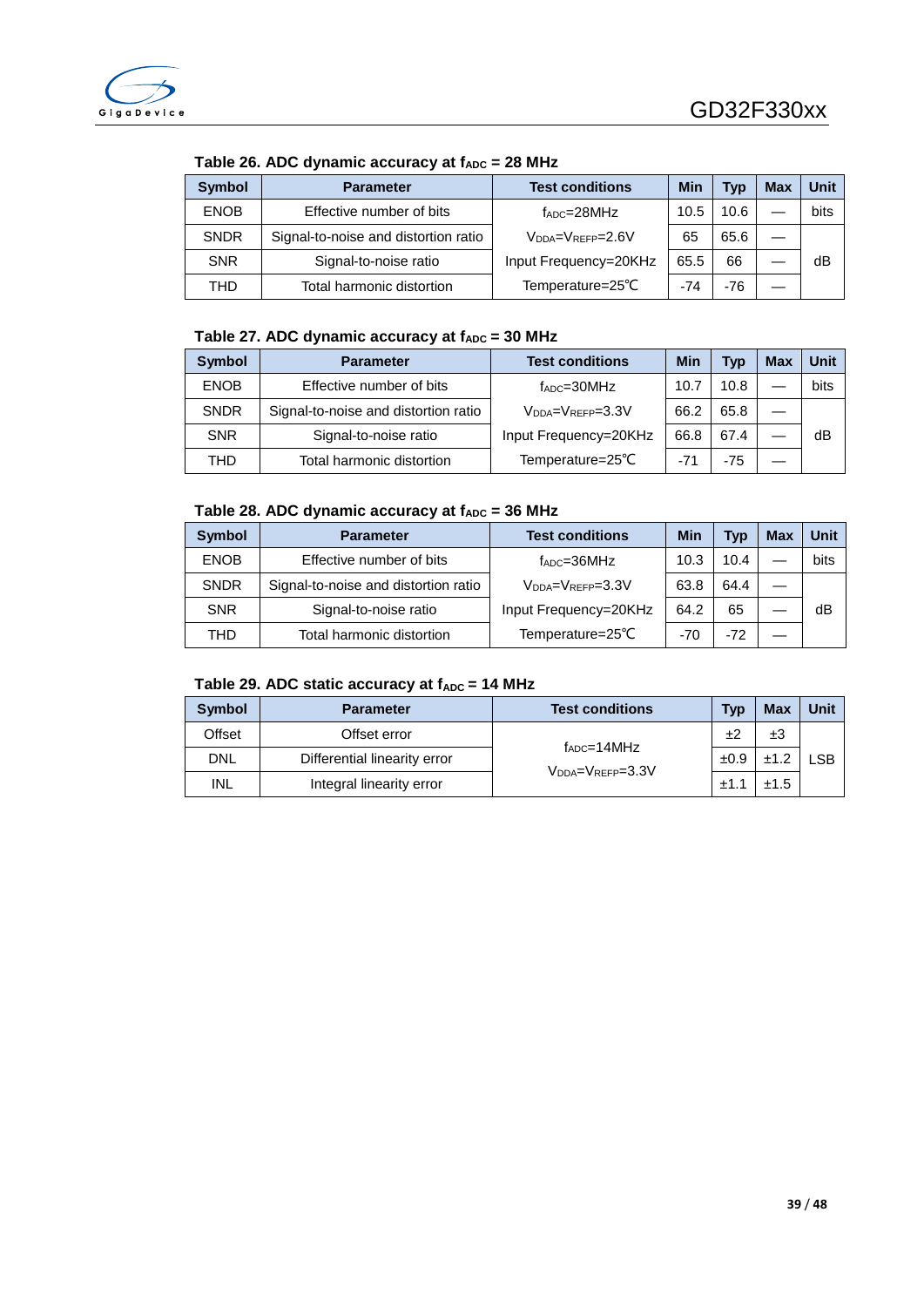

### <span id="page-40-3"></span><span id="page-40-0"></span>**4.13 I2C characteristics**

#### **Table 30. I2C characteristics**

|               |                     | <b>Conditions</b> | <b>Standard mode</b> |            | <b>Fast mode</b> | Unit       |            |
|---------------|---------------------|-------------------|----------------------|------------|------------------|------------|------------|
| <b>Symbol</b> | <b>Parameter</b>    |                   | Min                  | <b>Max</b> | Min              | <b>Max</b> |            |
| fscl          | SCL clock frequency |                   |                      | 100        |                  | 1000       | <b>KHz</b> |
| $TSI_{L(H)}$  | SCL clock high time |                   | 4.0                  |            | 0.6              |            | ns         |
| $TSI_{L(L)}$  | SCL clock low time  |                   | 4.7                  |            | 1.3              |            | ns         |

### <span id="page-40-4"></span><span id="page-40-1"></span>**4.14 SPI characteristics**

#### **Table 31. SPI characteristics**

| <b>Symbol</b>          | <b>Parameter</b>           | <b>Conditions</b>  | <b>Min</b>     | <b>Typ</b> | <b>Max</b> | <b>Unit</b> |
|------------------------|----------------------------|--------------------|----------------|------------|------------|-------------|
| fsck                   | <b>SCK clock frequency</b> |                    |                |            | 30         | <b>MHz</b>  |
| $TSI_{K(H)}$           | SCK clock high time        |                    | 16             |            |            | ns          |
| $TSI_{K(L)}$           | SCK clock low time         |                    | 16             |            |            | ns          |
| <b>SPI master mode</b> |                            |                    |                |            |            |             |
| $t_{V(MO)}$            | Data output valid time     |                    |                |            | 25         | ns          |
| $t_{H(MO)}$            | Data output hold time      |                    | $\mathfrak{p}$ |            |            | ns          |
| $t_{SU(MI)}$           | Data input setup time      |                    | 5              |            |            | ns          |
| $t_{H(MI)}$            | Data input hold time       |                    | 5              |            |            | ns          |
| <b>SPI slave mode</b>  |                            |                    |                |            |            |             |
| $t_{\text{SU(NSS)}}$   | NSS enable setup time      | $f_{PCLK} = 42MHz$ | 74             |            |            | ns          |
| $t_{H(NSS)}$           | NSS enable hold time       | $f_{PCLK} = 42MHz$ | 37             |            |            | ns          |
| $t_{A(SO)}$            | Data output access time    | $f_{PCLK} = 42MHz$ | 0              |            | 55         | ns          |
| t <sub>DIS(SO)</sub>   | Data output disable time   |                    | 3              |            | 10         | ns          |
| $t_{V(SO)}$            | Data output valid time     |                    |                |            | 25         | ns          |
| $t_{H(SO)}$            | Data output hold time      |                    | 15             |            |            | ns          |
| $t_{\text{SU(SI)}}$    | Data input setup time      |                    | 5              |            |            | ns          |
| $t_{H(SI)}$            | Data input hold time       |                    | 4              |            |            | ns          |

### <span id="page-40-5"></span><span id="page-40-2"></span>**4.15 USART characteristics**

#### **Table 32. USART characteristics**

| <b>Symbol</b> | <b>Parameter</b>           | <b>Conditions</b> | Min | <b>Typ</b> | <b>Max</b> | <b>Unit</b> |
|---------------|----------------------------|-------------------|-----|------------|------------|-------------|
| fsck          | <b>SCK clock frequency</b> |                   |     |            | 84         | <b>MHz</b>  |
| $TSI_{K(H)}$  | SCK clock high time        |                   | 5.5 |            |            | ns          |
| $TSI_{K(L)}$  | SCK clock low time         |                   | 5.5 |            |            | ns          |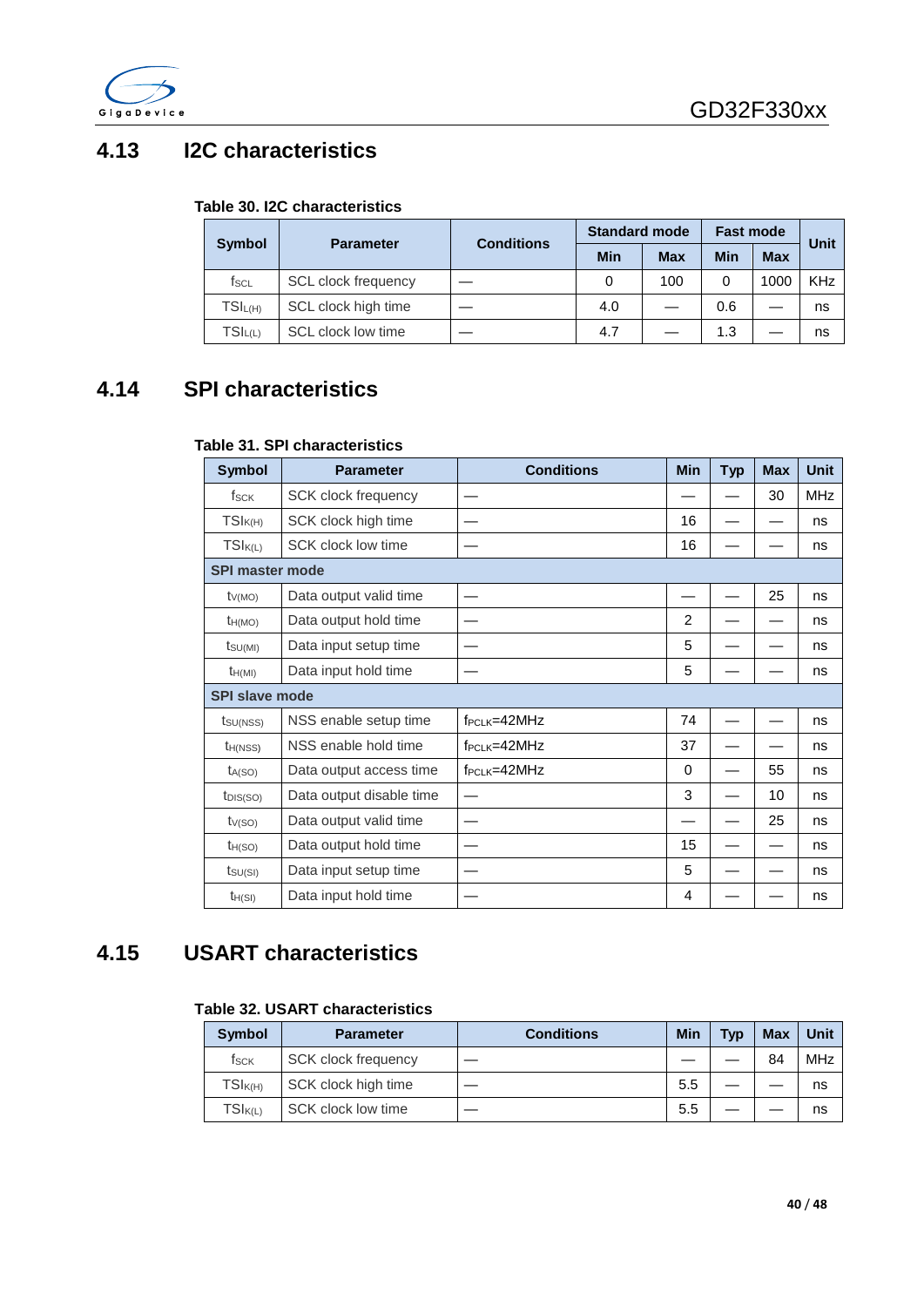

# <span id="page-41-0"></span>**5 Package information**

## <span id="page-41-2"></span><span id="page-41-1"></span>**5.1 TSSOP package outline dimensions**

### **Figure 9. TSSOP package outline**



<span id="page-41-3"></span>

| Symbol         |            | Dimensions (mm) |            | <b>Symbol</b> | Dimensions (mm) |            |            |  |
|----------------|------------|-----------------|------------|---------------|-----------------|------------|------------|--|
|                | <b>Min</b> | Typ             | <b>Max</b> |               | <b>Min</b>      | <b>Typ</b> | <b>Max</b> |  |
| A              |            | ٠               | 1.2        | c1            | 0.09            | ۰          | 0.16       |  |
| A <sub>1</sub> | 0.05       | ٠               | 1.15       | D             | 6.4             | 6.5        |            |  |
| A2             | 0.80       | 1.00            | 1.05       | E1            | 4.3             | 4.4        | 4.5        |  |
| b              | 0.19       | ٠               | 0.30       | E             |                 | 6.40       |            |  |
| <b>B1</b>      | 0.19       | 0.22            | 0.25       | e             | 0.65            |            |            |  |
| c              | 0.09       | ٠               | 0.20       |               | 0.45            | 0.75       |            |  |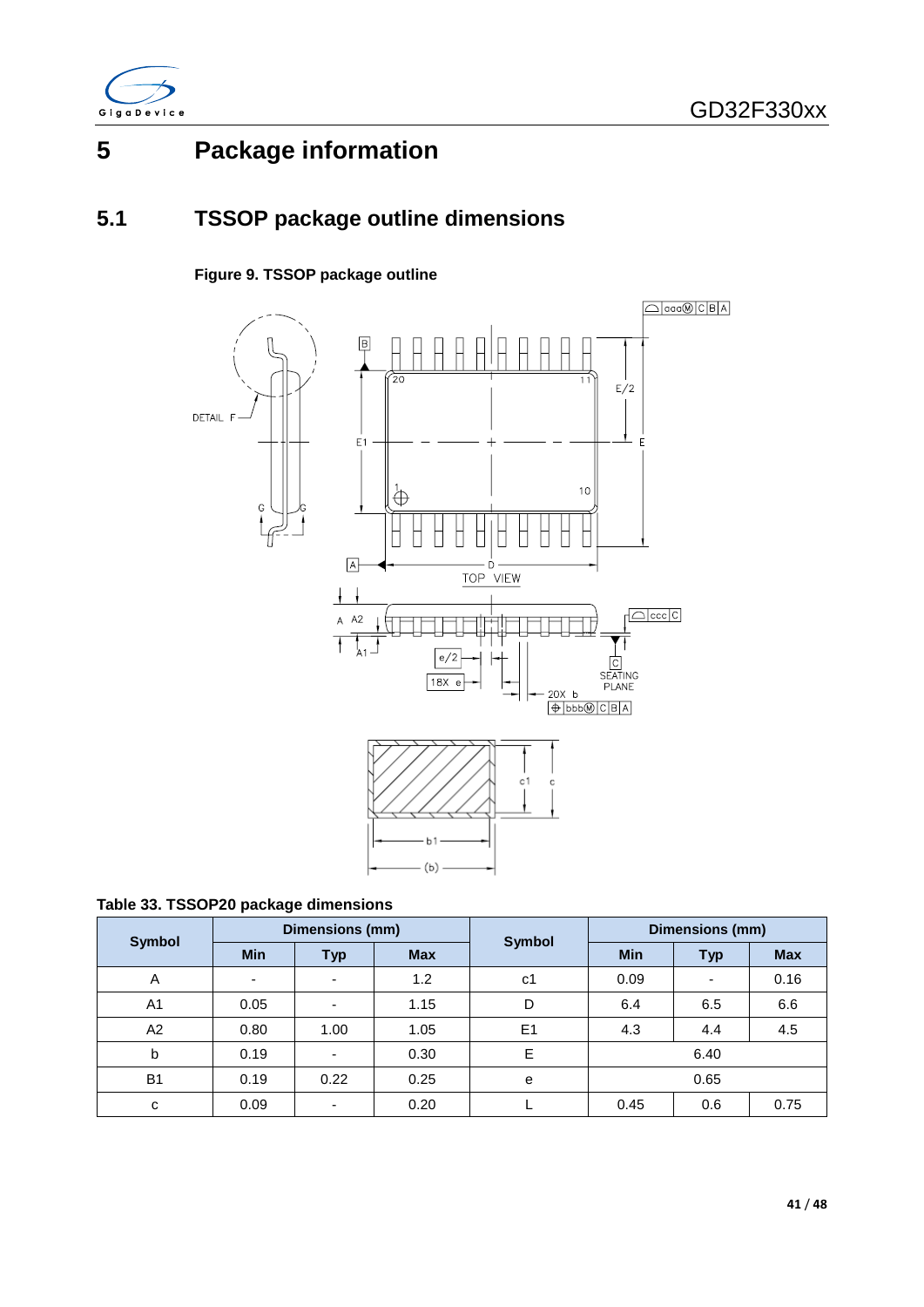

### <span id="page-42-1"></span><span id="page-42-0"></span>**5.2 QFN package outline dimensions**

#### **Figure 10. QFN package outline**

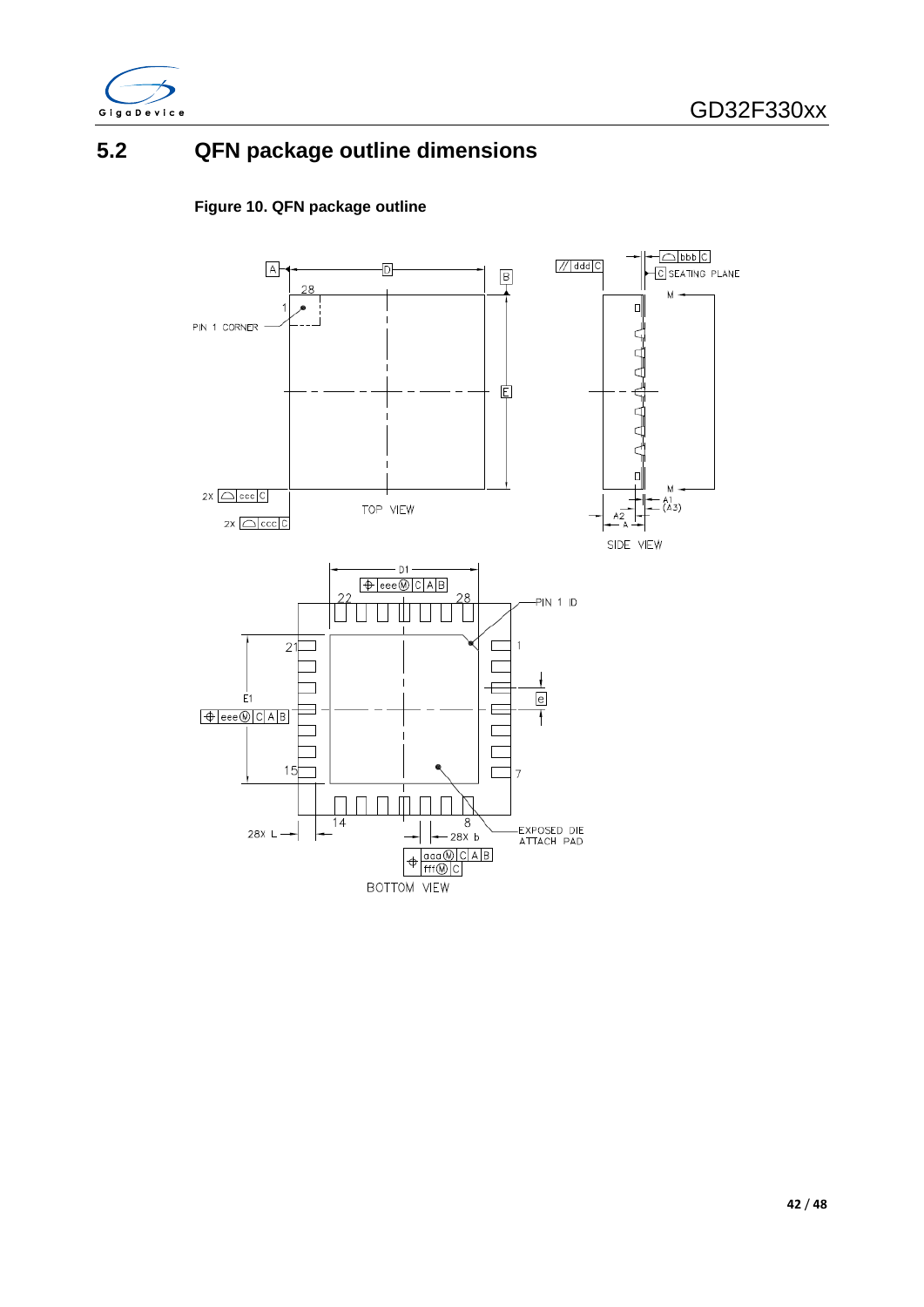

#### <span id="page-43-0"></span>**Table 34. QFN package dimensions**

| <b>Symbol</b>  |            | QFN28      |            | <b>Symbol</b>  |                          | QFN32      |                          |
|----------------|------------|------------|------------|----------------|--------------------------|------------|--------------------------|
|                | <b>Min</b> | <b>Typ</b> | <b>Max</b> |                | Min                      | <b>Typ</b> | <b>Max</b>               |
| A              | 0.8        | 0.85       | 0.9        | Α              | 0.8                      | 0.85       | 0.9                      |
| A <sub>1</sub> | $\pmb{0}$  | 0.035      | 0.05       | A <sub>1</sub> | $\mathbf 0$              | 0.035      | 0.05                     |
| A <sub>2</sub> | ۰          | 0.65       | 0.67       | A2             | ۰                        | 0.65       | 0.67                     |
| A <sub>3</sub> | ٠          | 0.203      | ۰          | A <sub>3</sub> | ٠                        | 0.203      | $\overline{\phantom{a}}$ |
| D              | ٠          | 4.0        |            | D              | $\overline{\phantom{a}}$ | 5.0        | ٠                        |
| E              | ۰          | 4.0        | ۰          | E              | ٠                        | 5.0        | $\overline{\phantom{a}}$ |
| D <sub>1</sub> | 2.7        | 2.8        | 2.9        | D <sub>1</sub> | 3.4                      | 3.5        | 3.6                      |
| E1             | 2.7        | 2.8        | 2.9        | E1             | 3.4                      | 3.5        | 3.6                      |
| L              | 0.25       | 0.35       | 0.45       | L              | 0.3                      | 0.4        | 0.5                      |
| е              |            | 0.4        |            | e              | 0.5                      |            |                          |
| b              | 0.15       | 0.2        | 0.25       | b              | 0.2                      | 0.25       | 0.3                      |

| QFN28       |            |            |  |                | QFN32       |            |            |  |
|-------------|------------|------------|--|----------------|-------------|------------|------------|--|
| Min         | <b>Typ</b> | <b>Max</b> |  | <b>Symbol</b>  | Min         | <b>Typ</b> | <b>Max</b> |  |
| 0.8         | 0.85       | 0.9        |  | A              | 0.8         | 0.85       | 0.9        |  |
| $\mathbf 0$ | 0.035      | 0.05       |  | A1             | $\mathbf 0$ | 0.035      | 0.05       |  |
|             | 0.65       | 0.67       |  | A2             |             | 0.65       | 0.67       |  |
|             | 0.203      |            |  | A <sub>3</sub> |             | 0.203      |            |  |
|             | 4.0        |            |  | D              |             | 5.0        |            |  |
|             | 4.0        |            |  | E              |             | 5.0        |            |  |
| 2.7         | 2.8        | 2.9        |  | D <sub>1</sub> | 3.4         | 3.5        | 3.6        |  |
| 2.7         | 2.8        | 2.9        |  | E1             | 3.4         | 3.5        | 3.6        |  |
| 0.25        | 0.35       | 0.45       |  | L              | 0.3         | 0.4        | 0.5        |  |
|             | 0.4        |            |  | е              |             | 0.5        |            |  |
| 0.15        | 0.2        | 0.25       |  | b              | 0.2         | 0.25       | 0.3        |  |

(Original dimensions are in millmeters)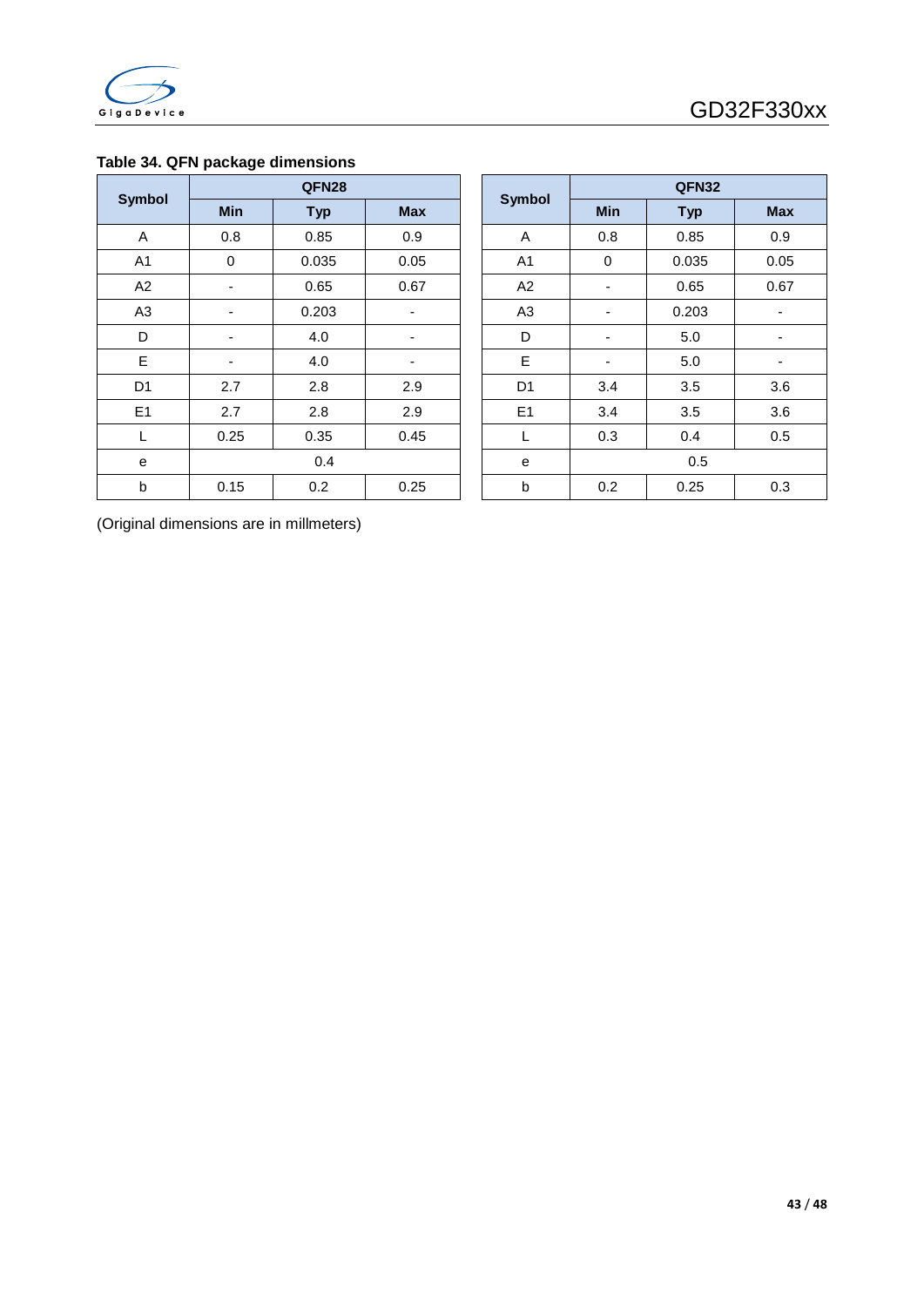

## <span id="page-44-0"></span>**5.3 LQFP package outline dimensions**

### **Figure 11. LQFP package outline**

<span id="page-44-1"></span>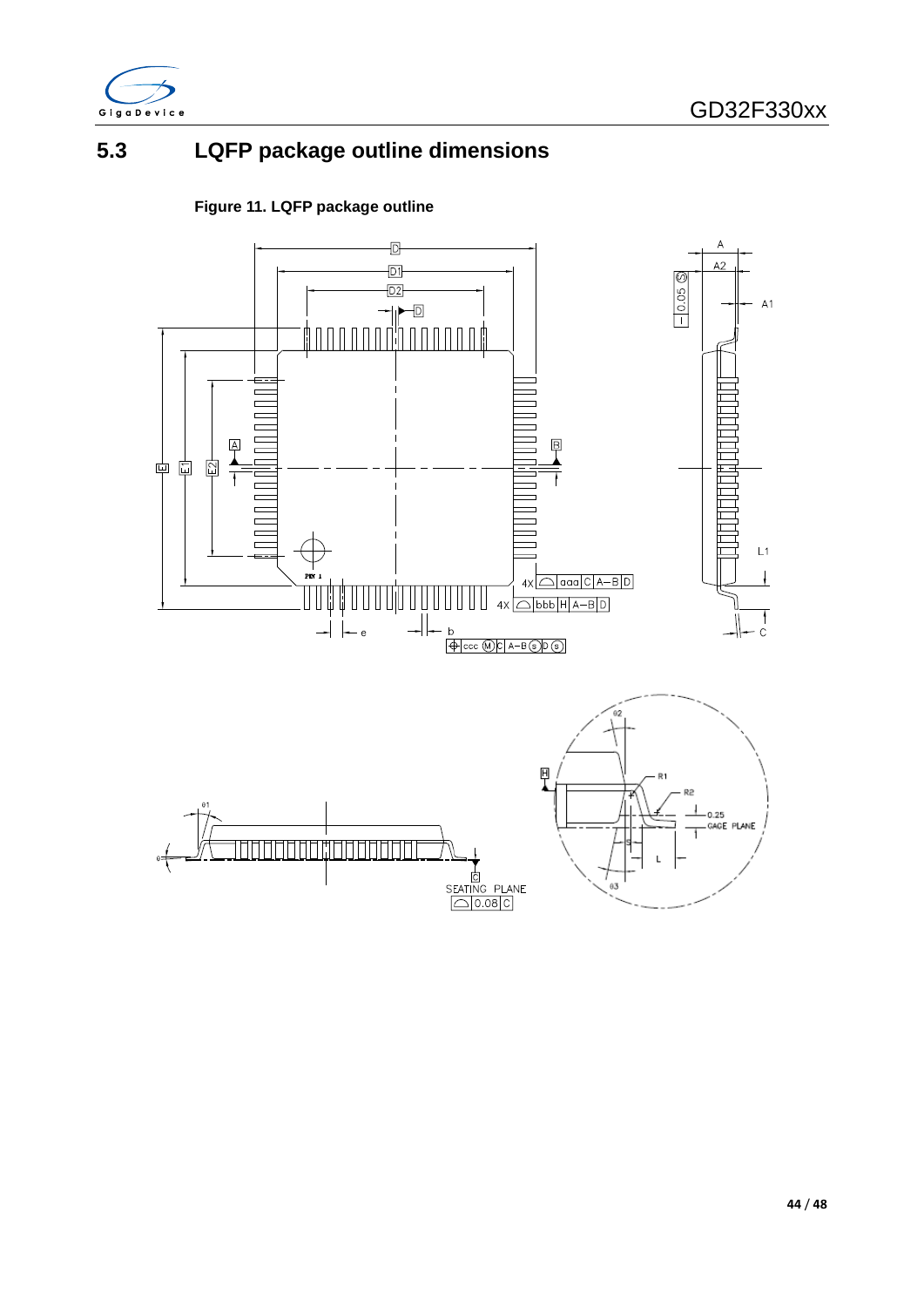

#### <span id="page-45-0"></span>**Table 35. LQFP package dimensions**

|                       | LQFP48                   |                          |                          |                       | LQFP64                                                                                                                                                                                                                                                                                      |                          |                              |
|-----------------------|--------------------------|--------------------------|--------------------------|-----------------------|---------------------------------------------------------------------------------------------------------------------------------------------------------------------------------------------------------------------------------------------------------------------------------------------|--------------------------|------------------------------|
| <b>Symbol</b>         | Min                      | <b>Typ</b>               | <b>Max</b>               | <b>Symbol</b>         | Min<br>÷,<br>0.05<br>1.35<br>$\blacksquare$<br>$\blacksquare$<br>$\blacksquare$<br>$\blacksquare$<br>0.08<br>0.08<br>$0^{\circ}$<br>$0^{\circ}$<br>$11^{\circ}$<br>$11^{\circ}$<br>0.09<br>0.45<br>$\omega$<br>0.20<br>0.17<br>$\blacksquare$<br>$\blacksquare$<br>$\overline{\phantom{a}}$ | <b>Typ</b>               | <b>Max</b>                   |
| A                     | $\blacksquare$           | $\blacksquare$           | 1.20                     | A                     |                                                                                                                                                                                                                                                                                             | $\overline{\phantom{a}}$ | 1.60                         |
| A1                    | 0.05                     | ÷,                       | 0.15                     | A1                    |                                                                                                                                                                                                                                                                                             | $\blacksquare$           | 0.15                         |
| A2                    | 0.95                     | 1.00                     | 1.05                     | A2                    |                                                                                                                                                                                                                                                                                             | 1.40                     | 1.45                         |
| D                     | $\overline{\phantom{a}}$ | 9.00                     | ÷,                       | D                     |                                                                                                                                                                                                                                                                                             | 12.00                    | $\blacksquare$               |
| D <sub>1</sub>        | $\blacksquare$           | 7.00                     | $\blacksquare$           | D <sub>1</sub>        |                                                                                                                                                                                                                                                                                             | 10.00                    | $\overline{\phantom{a}}$     |
| E                     | $\blacksquare$           | 9.00                     | $\blacksquare$           | $\mathsf E$           |                                                                                                                                                                                                                                                                                             | 12.00                    | $\overline{\phantom{a}}$     |
| E1                    | $\blacksquare$           | 7.00                     | $\overline{\phantom{a}}$ | E1                    |                                                                                                                                                                                                                                                                                             | 10.00                    | $\qquad \qquad \blacksquare$ |
| R <sub>1</sub>        | 0.08                     | $\overline{\phantom{a}}$ | $\overline{\phantom{0}}$ | R <sub>1</sub>        |                                                                                                                                                                                                                                                                                             | $\overline{\phantom{a}}$ | $\blacksquare$               |
| R2                    | 0.08                     | $\blacksquare$           | 0.20                     | R2                    |                                                                                                                                                                                                                                                                                             | $\blacksquare$           | 0.20                         |
| $\boldsymbol{\theta}$ | $0^{\circ}$              | $3.5^\circ$              | $7^\circ$                | $\boldsymbol{\theta}$ |                                                                                                                                                                                                                                                                                             | $3.5^\circ$              | $7^\circ$                    |
| $\theta$ 1            | $0^{\circ}$              | ÷,                       | $\blacksquare$           | $\theta$ 1            |                                                                                                                                                                                                                                                                                             | ÷,                       | $\blacksquare$               |
| $\theta$ 2            | $11^{\circ}$             | $12^{\circ}$             | $13^\circ$               | $\theta$ 2            |                                                                                                                                                                                                                                                                                             | $12^{\circ}$             | $13^\circ$                   |
| $\theta$ 3            | $11^{\circ}$             | $12^{\circ}$             | $13^\circ$               | $\theta$ 3            |                                                                                                                                                                                                                                                                                             | $12^{\circ}$             | $13^\circ$                   |
| ${\bf c}$             | 0.09                     | $\Box$                   | 0.20                     | $\mathtt{C}$          |                                                                                                                                                                                                                                                                                             | $\mathbb{Z}^2$           | 0.2C                         |
| L                     | 0.45                     | 0.60                     | 0.75                     | $\mathsf L$           |                                                                                                                                                                                                                                                                                             | 0.60                     | 0.75                         |
| L1                    | $\blacksquare$           | 1.00                     | ÷,                       | L1                    |                                                                                                                                                                                                                                                                                             | 1.00                     | $\blacksquare$               |
| $\mathsf S$           | 0.20                     | $\mathbb{Z}^2$           | ٠                        | $\mathsf S$           |                                                                                                                                                                                                                                                                                             | $\blacksquare$           | $\blacksquare$               |
| $\sf b$               | 0.17                     | 0.22                     | 0.27                     | $\sf b$               |                                                                                                                                                                                                                                                                                             | 0.20                     | 0.27                         |
| e                     | $\overline{\phantom{a}}$ | 0.50                     | $\blacksquare$           | ${\bf e}$             |                                                                                                                                                                                                                                                                                             | 0.50                     | $\overline{\phantom{a}}$     |
| D <sub>2</sub>        | $\blacksquare$           | 5.50                     | $\overline{\phantom{a}}$ | D <sub>2</sub>        |                                                                                                                                                                                                                                                                                             | 7.50                     | $\overline{\phantom{a}}$     |
| E2                    | $\blacksquare$           | 5.50                     | $\blacksquare$           | E <sub>2</sub>        |                                                                                                                                                                                                                                                                                             | 7.50                     | $\overline{\phantom{a}}$     |
| aaa                   |                          | 0.20                     |                          | aaa                   |                                                                                                                                                                                                                                                                                             | 0.20                     |                              |
| bbb                   |                          | 0.20                     |                          | bbb                   |                                                                                                                                                                                                                                                                                             | 0.20                     |                              |
| ccc                   |                          | 0.08                     |                          | ccc                   |                                                                                                                                                                                                                                                                                             | 0.08                     |                              |

|                | <u></u>                  | טעי                      | <b>IVIGA</b>             |  |  |  |
|----------------|--------------------------|--------------------------|--------------------------|--|--|--|
| A              | $\overline{\phantom{0}}$ | ٠                        | 1.60                     |  |  |  |
| A <sub>1</sub> | 0.05                     |                          | 0.15                     |  |  |  |
| A2             | 1.35                     | 1.40                     | 1.45                     |  |  |  |
| D              |                          | 12.00                    | L,                       |  |  |  |
| D <sub>1</sub> | -                        | 10.00                    | ÷                        |  |  |  |
| E              |                          | 12.00                    |                          |  |  |  |
| E <sub>1</sub> | -                        | 10.00                    | ۰                        |  |  |  |
| R <sub>1</sub> | 0.08                     |                          |                          |  |  |  |
| R <sub>2</sub> | 0.08                     |                          | 0.20                     |  |  |  |
| θ              | $0^{\circ}$              | $3.5^\circ$              | $7^\circ$                |  |  |  |
| $\theta$ 1     | $0^{\circ}$              | ÷                        | ÷                        |  |  |  |
| $\theta$ 2     | $11^{\circ}$             | $12^{\circ}$             | $13^\circ$               |  |  |  |
| θЗ             | $11^{\circ}$             | $12^{\circ}$             | $13^\circ$               |  |  |  |
| $\mathbf c$    | 0.09                     | $\overline{\phantom{a}}$ | 0.20                     |  |  |  |
| L              | 0.45                     | 0.60                     | 0.75                     |  |  |  |
| L1             |                          | 1.00                     |                          |  |  |  |
| S              | 0.20                     |                          | $\overline{\phantom{0}}$ |  |  |  |
| $\sf b$        | 0.17                     | 0.20                     | 0.27                     |  |  |  |
| е              |                          | 0.50                     |                          |  |  |  |
| D <sub>2</sub> |                          | 7.50                     |                          |  |  |  |
| E2             |                          | 7.50                     | -                        |  |  |  |
| aaa            |                          | 0.20                     |                          |  |  |  |
| bbb            |                          | 0.20                     |                          |  |  |  |
| ccc            | 0.08                     |                          |                          |  |  |  |

(Original dimensions are in millimeters)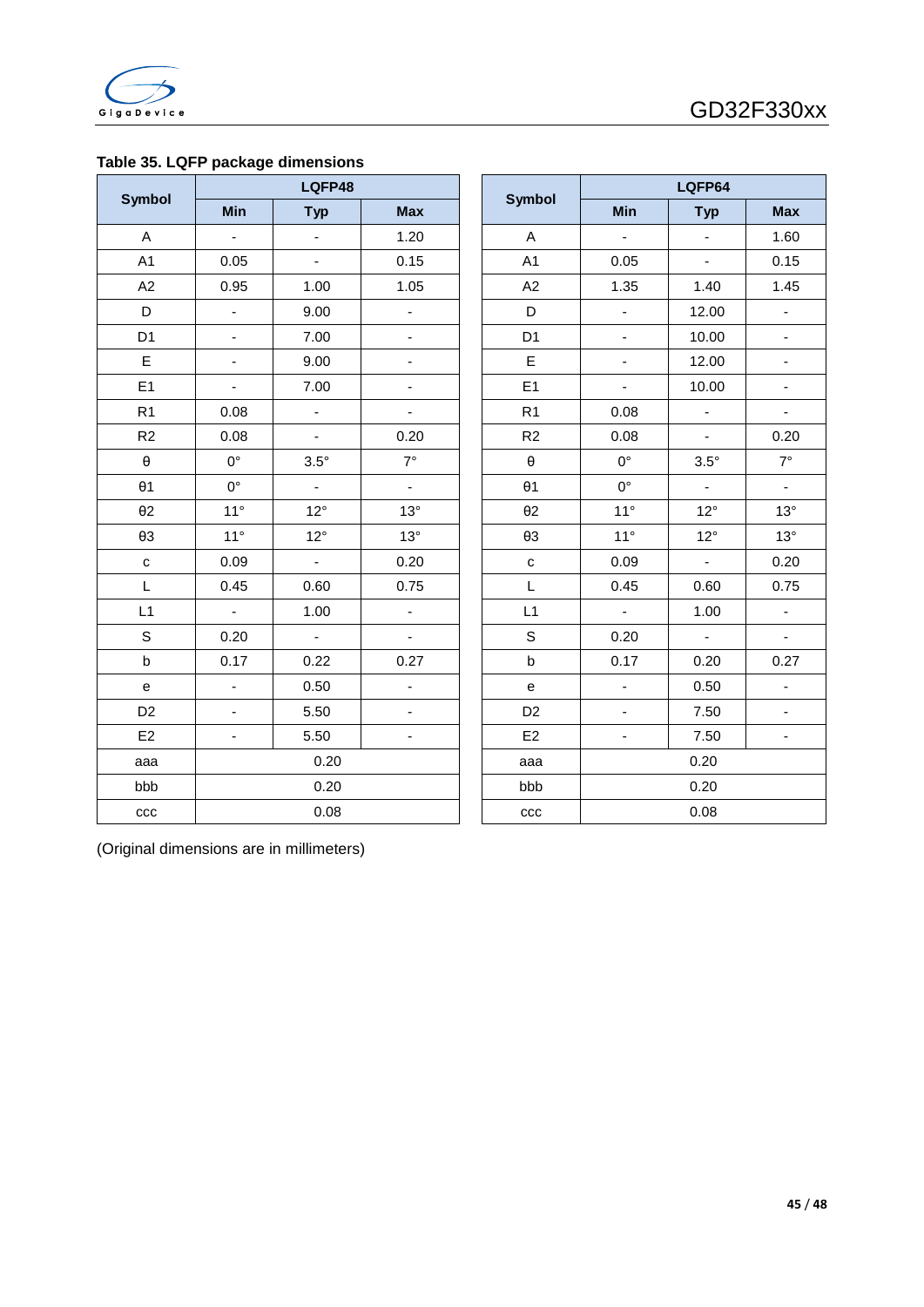



# <span id="page-46-0"></span>**6 Ordering Information**

#### <span id="page-46-1"></span>**Table 36. Part ordering code for GD32F330xx devices**

| <b>Ordering code</b> | Flash (KB) | Package           | Package type | <b>Temperature</b><br>operating range              |
|----------------------|------------|-------------------|--------------|----------------------------------------------------|
| GD32F330F4P6         | 16         | TSSOP20           | Green        | Industrial<br>-40°C to +85°C                       |
| GD32F330F6P6         | 32         | TSSOP20           | Green        | Industrial<br>-40 $^{\circ}$ C to +85 $^{\circ}$ C |
| GD32F330F8P6         | 64         | TSSOP20           | Green        | Industrial<br>-40 $^{\circ}$ C to +85 $^{\circ}$ C |
| GD32F330G4U6         | 16         | QFN <sub>28</sub> | Green        | Industrial<br>-40°C to +85°C                       |
| GD32F330G6U6         | 32         | QFN28             | Green        | Industrial<br>-40 $^{\circ}$ C to +85 $^{\circ}$ C |
| GD32F330G8U6         | 64         | QFN <sub>28</sub> | Green        | Industrial<br>-40 $^{\circ}$ C to +85 $^{\circ}$ C |
| GD32F330K4U6         | 16         | QFN32             | Green        | Industrial<br>-40°C to +85°C                       |
| GD32F330K6U6         | 32         | QFN32             | Green        | Industrial<br>-40 $^{\circ}$ C to +85 $^{\circ}$ C |
| GD32F330K8U6         | 64         | QFN32             | Green        | Industrial<br>-40 $^{\circ}$ C to +85 $^{\circ}$ C |
| GD32F330C4T6         | 16         | LQFP48            | Green        | Industrial<br>-40 $^{\circ}$ C to +85 $^{\circ}$ C |
| GD32F330C6T6         | 32         | LQFP48            | Green        | Industrial<br>-40 $^{\circ}$ C to +85 $^{\circ}$ C |
| GD32F330C8T6         | 64         | LQFP48            | Green        | Industrial<br>-40 $^{\circ}$ C to +85 $^{\circ}$ C |
| GD32F330CBT6         | 128        | LQFP48            | Green        | Industrial<br>-40 $^{\circ}$ C to +85 $^{\circ}$ C |
| GD32F330R8T6         | 64         | LQFP64            | Green        | Industrial<br>-40°C to +85°C                       |
| GD32F330RBT6         | 128        | LQFP64            | Green        | Industrial<br>-40 $^{\circ}$ C to +85 $^{\circ}$ C |